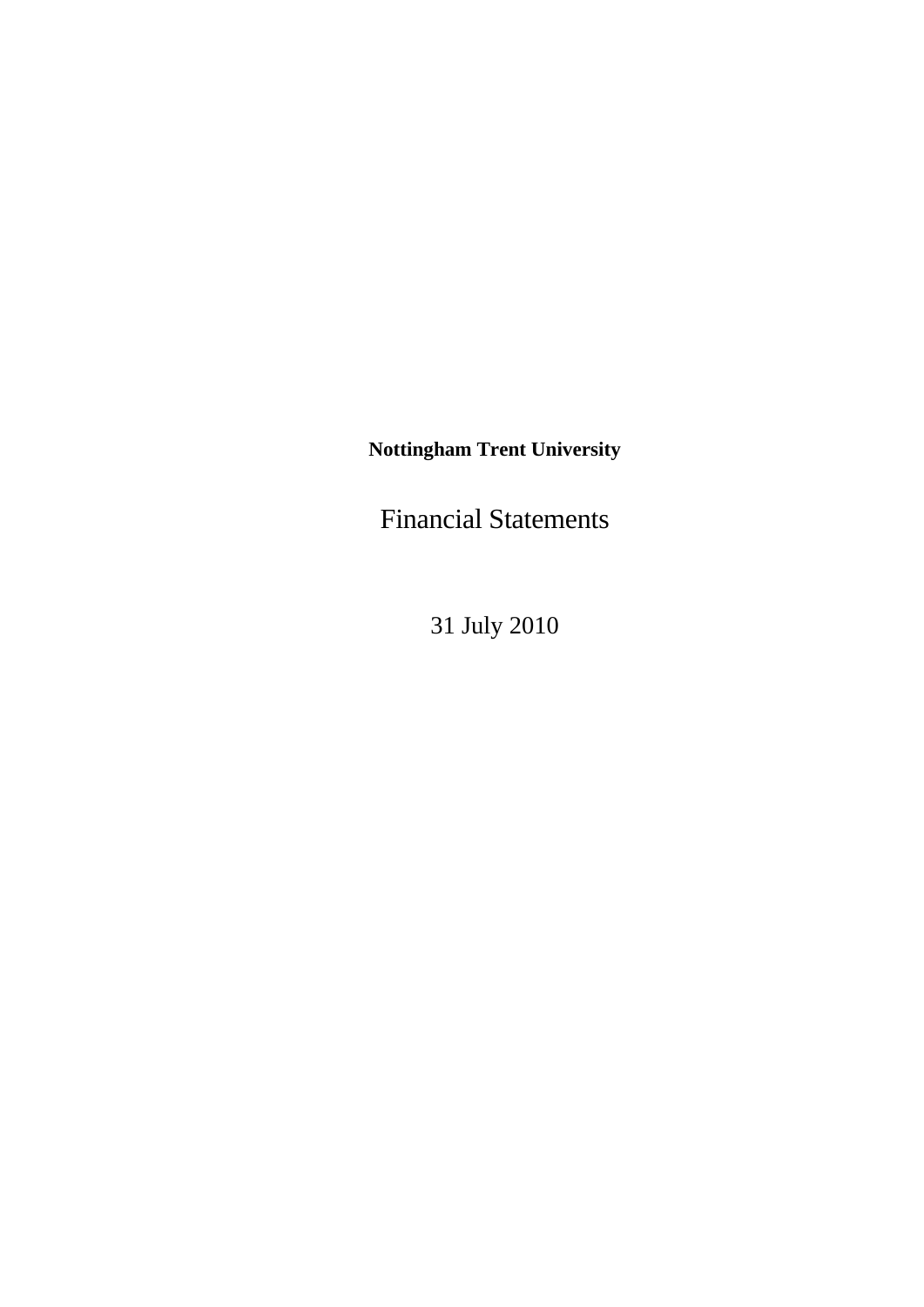# **Contents**

| Operating and Financial Review                                                        | 3  |
|---------------------------------------------------------------------------------------|----|
| Independent auditors' report to the Board of Governors of Nottingham Trent University | 14 |
| Statement of principal accounting policies                                            | 16 |
| Consolidated income and expenditure account                                           | 20 |
| Consolidated statement of historical cost surpluses and deficits                      | 20 |
| Consolidated statement of total recognised gains and losses                           | 21 |
| Balance sheets                                                                        | 22 |
| Consolidated cash flow statement                                                      | 24 |
| Reconciliation of net cash flow to movement in net funds                              | 24 |
| <b>Notes</b>                                                                          | 25 |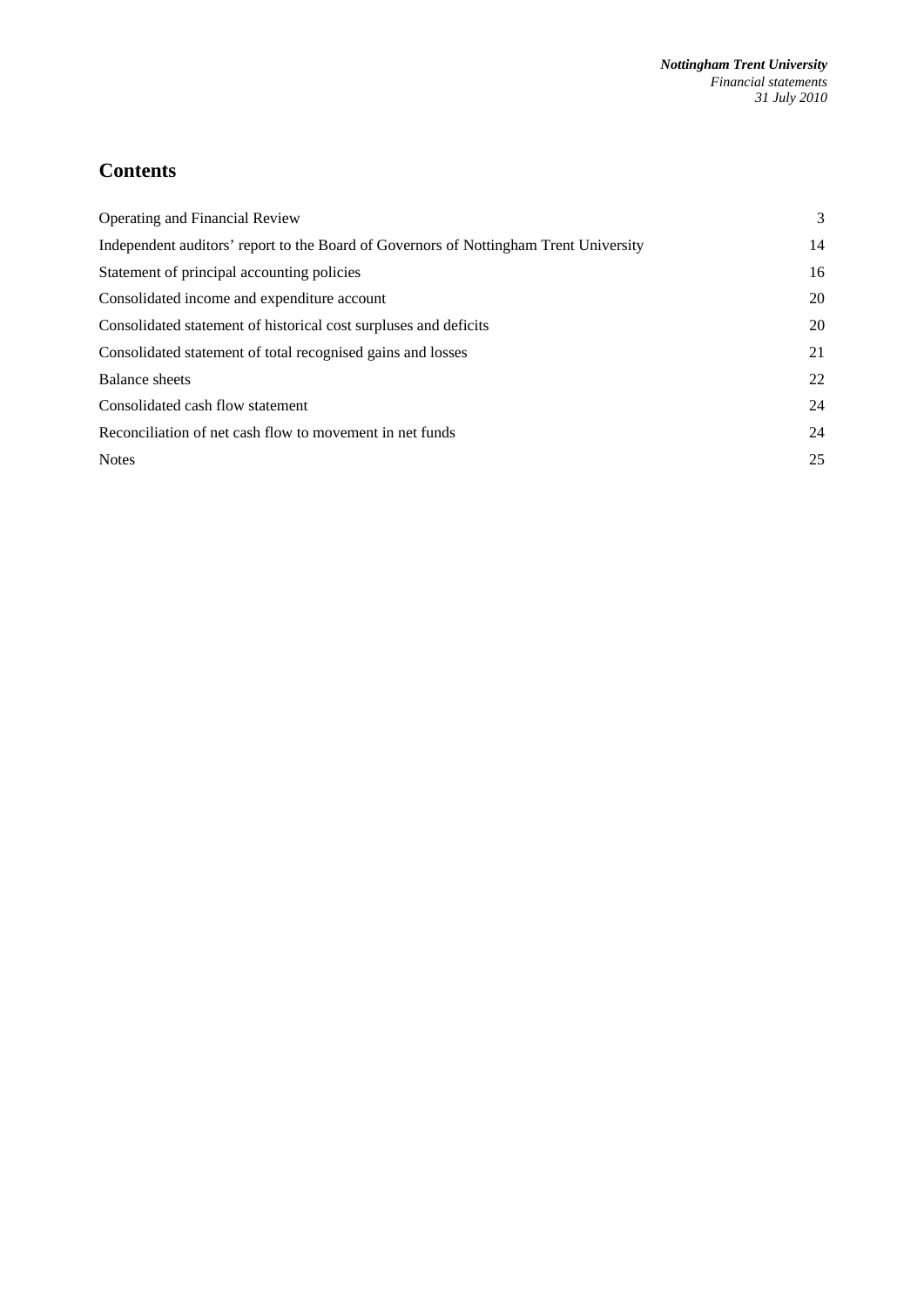# **Operating and Financial Review**

# **Regulatory**

#### **Regulatory environment**

The University is a Higher Education Corporation incorporated under the Education Reform Act 1988. The powers of Higher Education Corporations are defined in Section 124 of the Act and include the power to provide higher and further education and to carry out research and publish the results of research as the University thinks fit. The University also enjoys exempt charitable status under the Act and is regulated by the Higher Education Funding Council for England. In 1992, the Privy Council confirmed its formal approval of a change of name from Nottingham Polytechnic to Nottingham Trent University under the terms of the Further and Higher Education Act 1992. The University is also an exempt charity under the terms of the Charities Act 2006, and is subject to regulation by the Higher Education Funding Council for England (HEFCE) which acts as Principal Regulator for exempt-charity higher education institutions in England.

#### **Scope of the financial statements**

These Financial Statements have been prepared in accordance with the Statement of Recommended Practice (SORP) for the Further and Higher Education Sector, and in accordance with the publication requirements set out by HEFCE in its role as Principal Regulator for exempt-charity higher education institutions in England.

The Financial Statements comprise the consolidated results of the University and its wholly owned subsidiary companies. The subsidiary companies are:

- Nottingham Consultants Limited undertakes those activities which, for legal or commercial reasons, are more appropriately channelled through a limited company;
- Nottingham Law School Limited ceased to trade as at 31 July 2009. Law education continues to be provided through Nottingham Trent University and Nottingham Consultants Limited;
- Nottingham Conference Centre Limited commenced trading in March 2010 and provides conference and catering facilities for external clients;
- The Education Support Centre (UK) Limited provides the higher and further education sectors with expert technical assistance on Microsoft products.

All subsidiaries covenant the whole of any taxable profits to the University.

In addition, these Financial Statements contain the Financial Statements of Nottingham Trent University Union of Students, following implementation of the Education Act 1994, and consolidation of BioCity Limited of which the University owns one-third.

## **Strategy**

When the original Strategic Plan was launched six years ago it brought together ideas from academia and the world of business, and launched six Strategic Platforms:

- 1. A Course Portfolio that Meets our Mission;
- 2. The Application of Market Intelligence;
- 3. Freedom to Invest and Innovate;
- 4. A Resource Structure to Drive the Business;
- 5. Gold Standard Customer Service;
- 6. Strengthening Organic Growth by Collaboration, Partnerships and Acquisitions.

These university-wide initiatives instigated change in the University, putting us in a position to deliver our mission and achieve our aims.

Our Mission is to deliver education and research that shape lives and society.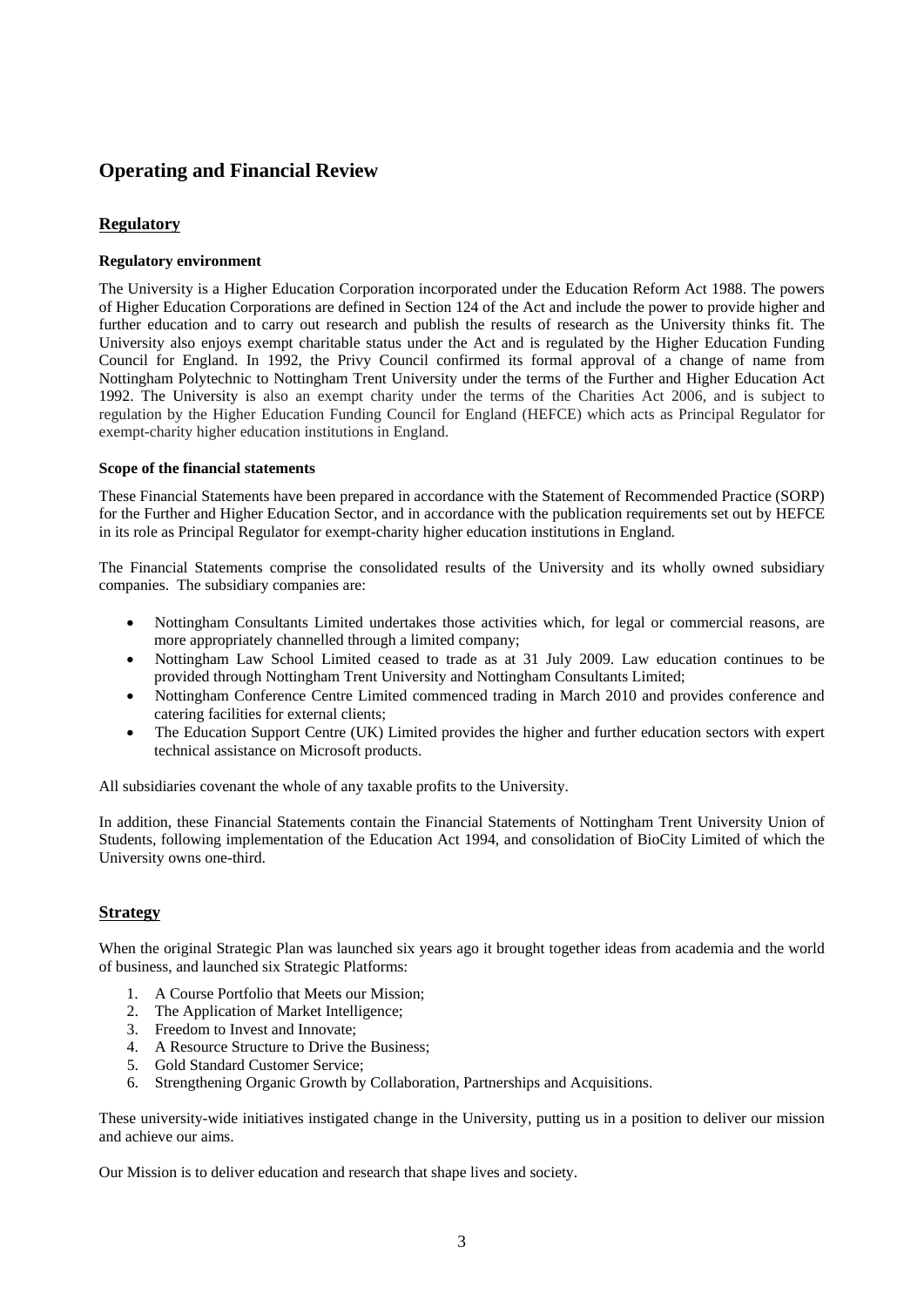Our aims are:

- 1. To develop confident and ambitious graduates equipped to shape society;
- 2. To provide education that promotes both intellectual initiative and the highest academic standards to prepare students for life and career;
- 3. To be the university of choice for business, industry and the professions in our areas of expertise;
- 4. To be recognised both nationally and internationally for the effectiveness of our teaching and the relevance of our research;
- 5. To transform the learning and working environment to create an inspiring and innovative culture;
- 6. To have the courage and the will to implement change.

Much has been achieved in the period 2004 - 2010. In just one year, a new organisational structure was introduced and a new brand, the entire course portfolio reviewed, new e-systems launched, a major estate regeneration programme began, and a partnership with Kaplan Inc was formed to launch our new International College.

There has been a step change in performance. Research grant and contract income has grown by 55% and the HEFCE research grant increased by over 72% as a result of our performance in RAE 2008. In 2008, we achieved the largest increase in demand for our undergraduate degree courses of any UK university; and, between 2008 and 2010, we achieved growth in undergraduate demand of nearly 36%. Our international admissions have grown by 15% year on year. We have transformed our estate through an ambitious regeneration programme. We have gained attention both nationally and internationally for the way we work as a university. Our ability to move with speed and efficiency has secured strong and profitable partnerships. We began a drive in sustainability and, in 2009, gained first place in The People and Planet Green League.

We have regularly updated our Strategic Plan and, before launching a new edition later this year, we have undertaken a major review of our strategic direction. Our review showed strong support for keeping the same strategic thrust begun in 2004 but we are introducing a number of changes that recognise the progress we have made and help us to go further.

Therefore our Mission will remain unchanged. but we have revised some of the Strategic Aims. The Strategic Plan 2010 – 2015 will be launched later this year and will reflect considerations of the Browne Report and the Comprehensive Spending review.

#### **Corporate and Social Responsibility**

Nottingham Trent University values its role at the heart of community life. Its commitment is enshrined in a robust corporate social responsibility agenda.

As a caring and responsive institution, we have developed flourishing networks through which our staff and students make an important contribution to the wellbeing of the city, county and region:

• The Initi8 scheme, launched in 2008 following a successful bid which secured £300,000 from youth charity v, has been a resounding success. More than 500 NTU students devoted 15,000 hours to community projects this year.

Naturally, much of our work centres on raising the educational attainment and aspirations of young people in our local schools and colleges.

- the Students in Classrooms initiative, which involves support, mentoring and ambassadorial roles, has been part of NTU for over a decade. During 2009 over 500 students devoted 33,000 hours to these projects;
- activities run by NTU for schools now reach more than 7,000 parents and carers every year, equipping them with knowledge and confidence to support their children's decisions about their future education.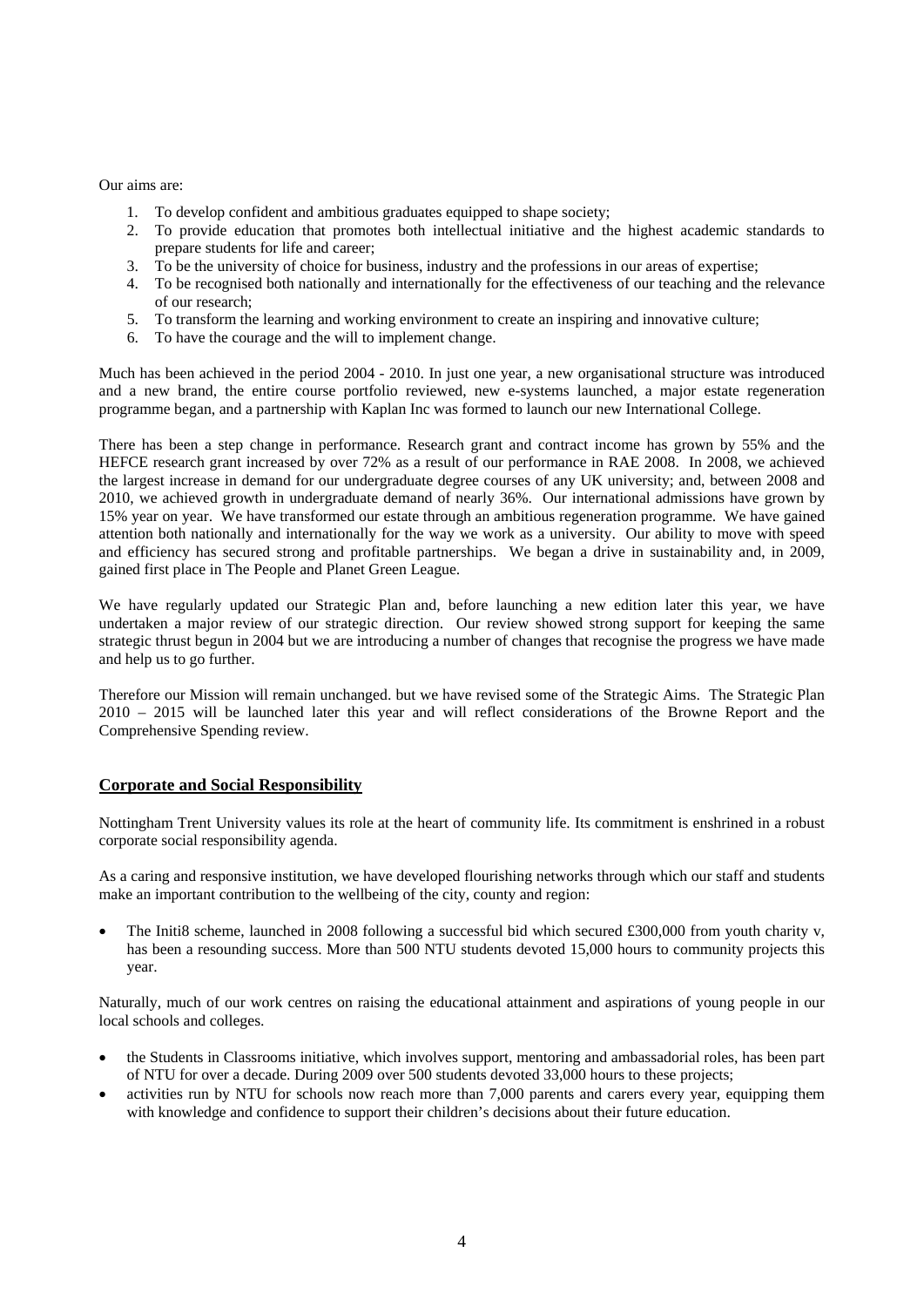# **Financial**

#### **Income and Expenditure Account**

|                                         | 2009/10     | 2008/09 | 2007/08     |
|-----------------------------------------|-------------|---------|-------------|
|                                         | $\pounds$ m | £m      | $\pounds$ m |
| Income                                  |             |         |             |
| <b>Funding Council Grants</b>           | 78.9        | 77.5    | 73.5        |
| <b>Tuition Fees</b>                     | 83.8        | 73.2    | 63.0        |
| Research Grants & Contracts             | 5.5         | 4.5     | 5.5         |
| Other Income                            | 21.9        | 22.2    | 18.7        |
| <b>Investment Income</b>                | 0.2         | 0.8     | 0.9         |
| <b>Total Income</b>                     | 190.3       | 178.2   | 161.6       |
| Expenditure                             |             |         |             |
| <b>Staff Costs</b>                      | 112.2       | 107.6   | 98.9        |
| <b>Other Operating Expenses</b>         | 60.0        | 55.6    | 51.0        |
| Depreciation                            | 11.4        | 9.9     | 9.6         |
| <b>Interest and Finance Costs</b>       | 3.9         | 3.2     | 2.2         |
| <b>Total Expenditure</b>                | 187.5       | 176.3   | 161.7       |
| <b>Release from Revaluation Reserve</b> | 1.8         | 1.8     | 1.8         |
| Surplus before FRS 17 adjustments and   |             |         |             |
| exceptional items                       | 4.6         | 3.7     | 1.7         |
| Exceptional items                       | 4.7         |         | 11.0        |
| <b>FRS 17</b>                           | $-4.9$      | $-4.4$  | $-2.9$      |
| <b>Historic Cost Surplus/Deficit</b>    | 4.4         | $-0.7$  | 9.8         |

**The underlying position is a surplus of £4.6m**. After incorporating adjustments for pension scheme accounting under Financial Reporting Standard (FRS) 17 'Retirement Benefits' and exceptional items, the Historic Cost surplus for the year was £4.4m.

Exceptional items comprise:

- A lease premium of £7.3m, less costs of £0.4m, received for granting a concession to UPP Limited to construct and operate a new student residential property on the Clifton campus;
- Restructuring costs of £1.0m relating predominantly to the merger of two of the four colleges; and
- Impairment costs of £1.3m in respect of vacating leasehold property.

The chart below highlights surplus trends, excluding exceptional items and FRS 17.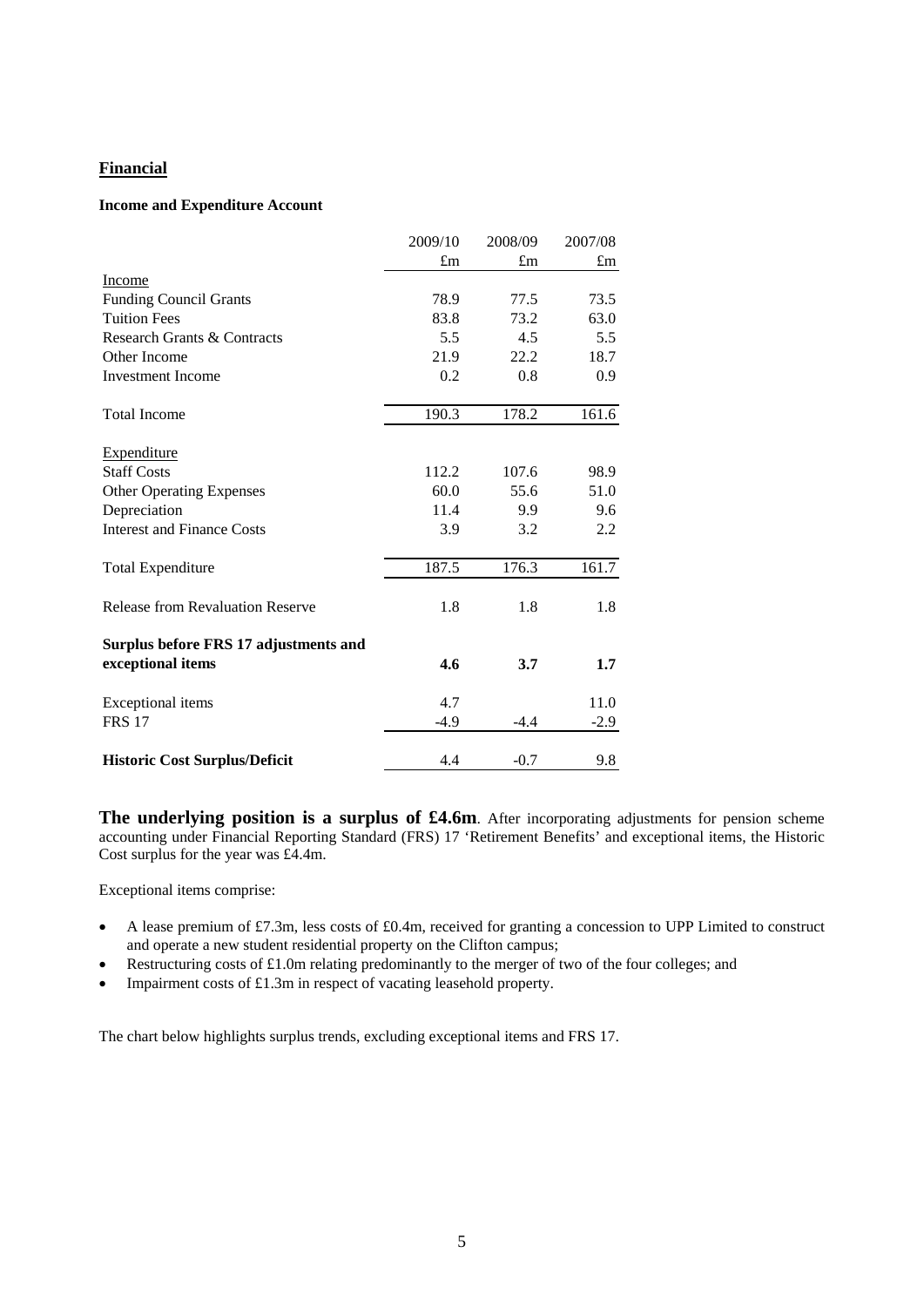

#### **Cash Flow**

The Consolidated Cash Flow Statement highlights strong cash management with a **net inflow from operating activities of £15.5m** (£13.2m 2008/09).

The chart below highlights operational cashflow trends.



At 31 July 2010, cash and investments totalled £12m equating to 25 days liquidity (62 days 2008/09). The reduction in cash reserves is in line with budgets and results from the substantial completion of the estate regeneration programme on the city campus with the reopening of the Newton/Arkwright building.

The treasury management policy approved by the Board of Governors during 2007/08 seeks to maximise earnings from investments, commensurate with the avoidance of risk and the maintenance of security.

The University maintains a firm policy with regard to debtors. In respect of creditors, the University ensures prompt payment of suppliers and, subject to any other agreed contractual conditions, will normally make payment within 30 days following the date of invoice.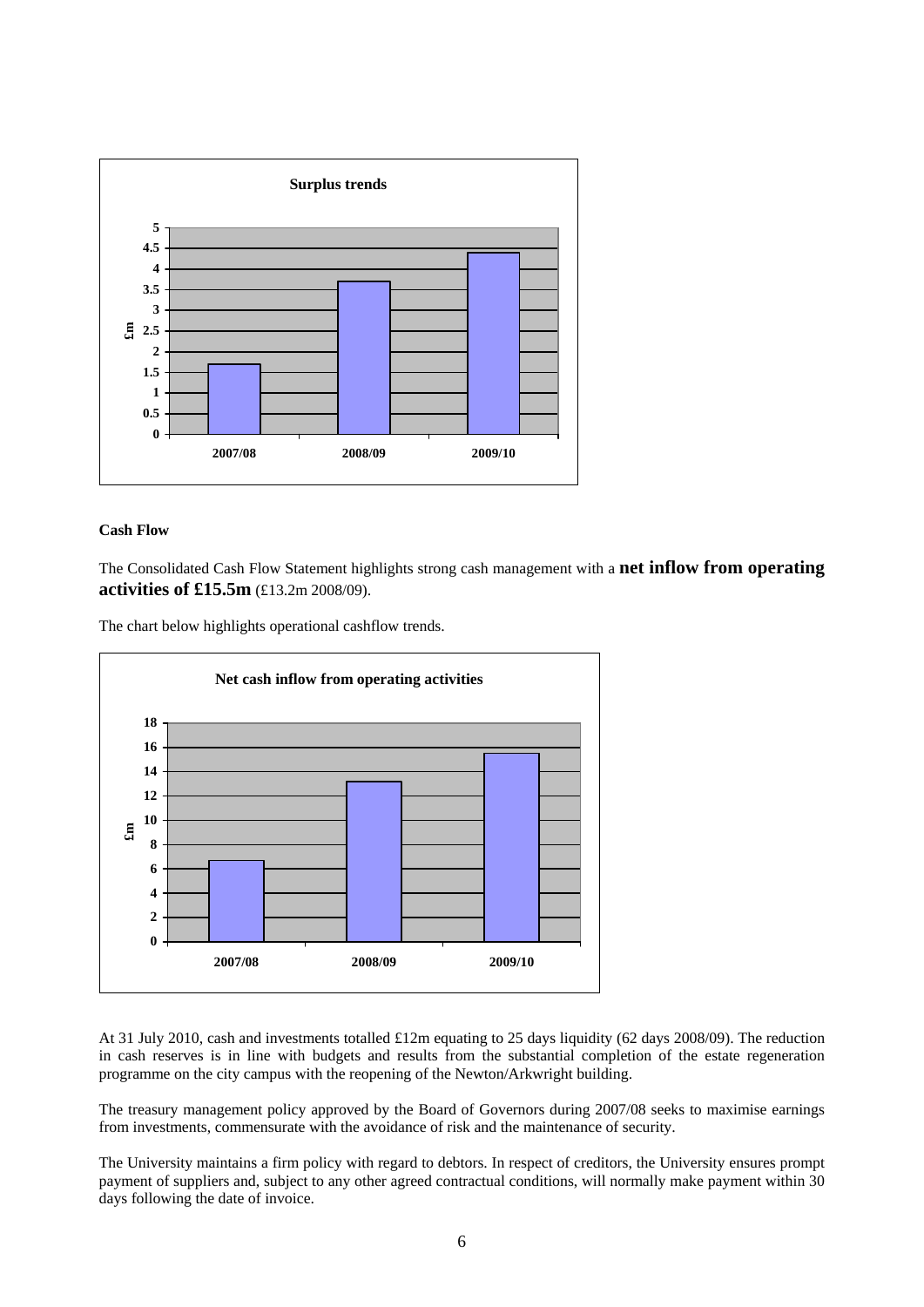#### **Balance Sheet**

|                                                | 2009/10 | 2008/09     | 2007/08     |
|------------------------------------------------|---------|-------------|-------------|
|                                                | £m      | $\pounds m$ | $\pounds$ m |
| <b>Fixed Assets</b>                            |         |             |             |
| <b>Tangible Assets</b>                         | 286.4   | 254.3       | 212.3       |
| Investments                                    | 1.8     | 1.3         | 1.2         |
|                                                | 288.2   | 255.6       | 213.5       |
| <b>Current Assets</b>                          |         |             |             |
| <b>Stock</b>                                   | 0.4     | 0.4         | $0.4\,$     |
| Debtors                                        | 9.1     | 8.6         | 7.8         |
| Cash & Deposits                                | 12.0    | 29.0        | 21.4        |
|                                                | 21.5    | 38.0        | 29.6        |
| Creditors falling due within one year          | $-30.0$ | $-28.8$     | $-25.7$     |
| <b>Net Current Assets</b>                      | $-8.5$  | 9.2         | 3.9         |
| <b>Total Assets less Current Liabilities</b>   | 279.7   | 264.8       | 217.4       |
| Creditors falling due after more than one year | $-90.4$ | $-92.0$     | $-53.3$     |
| Provisions for liabilities and charges         | $-12.6$ | $-12.0$     | $-12.9$     |
| <b>Net Assets before FRS 17</b>                | 176.7   | 160.8       | 151.2       |
|                                                |         |             |             |
| <b>Deferred Capital Grants</b>                 | 57.9    | 49.4        | 41.7        |
| Reserves                                       |         |             |             |
| Income and Expenditure Account                 | 66.7    | 57.5        | 53.8        |
| <b>Revaluation Reserve</b>                     | 52.1    | 53.9        | 55.7        |
|                                                | 118.8   | 111.4       | 109.5       |
| <b>Total Funds before FRS 17</b>               | 176.7   | 160.8       | 151.2       |

After applying the NTU share of the Nottinghamshire County Council Pension Scheme deficit as required under FRS 17, Net Assets and Total Funds reduce by £74m to £102.8m.

The University has invested over £200m during the period 2004 to 2010 on the estate regeneration programme and other facilities improvements. Key projects include; the purchase of the Belgrave building, construction of the Computing and Informatics building, construction of the Natural Sciences Research Centre, extension of the Sports Hall, construction of the Van Geest Research Centre, renovation and extension of the Bonington building, renovation of the Chaucer building and the renovation of the Newton and Arkwright buildings.

This capital investment is financed through a combination of bank debt, grants, asset disposal proceeds and working capital. The University has term loans totalling £90m.

In addition the University has access to a £20m revolving credit facility to support capital investment as required.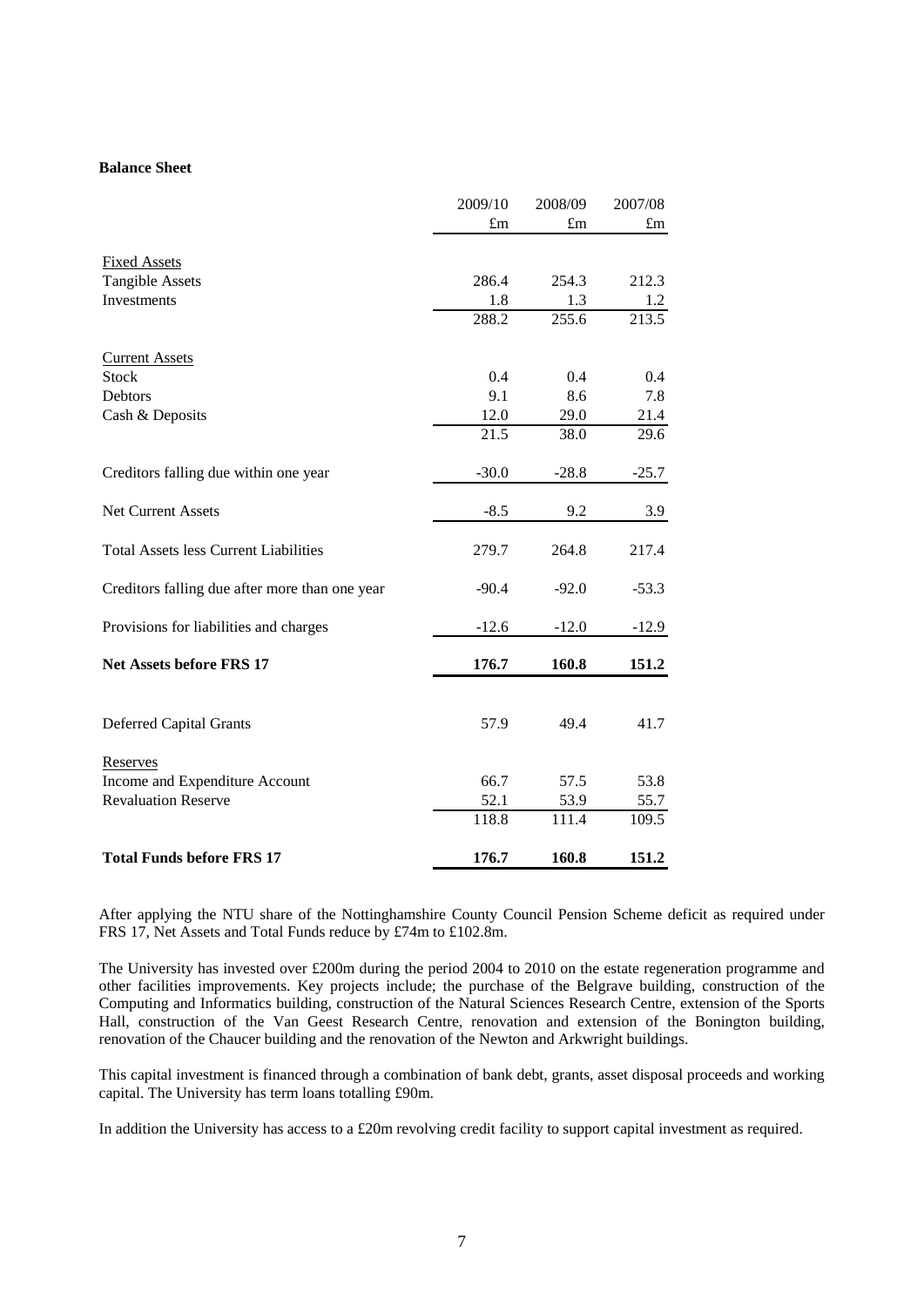## **Principal Corporate Risks**

Principal corporate risks are monitored on a weekly basis by the Senior Management Team with the Audit and Risk Committee responsible for ensuring that risk management systems are embedded and effective.

Each principal corporate risk is assigned to a member of the Senior Management Team and mitigating actions are identified and acted upon.

### **Forward planning**

As a university we have already started looking at predicted funding changes and will continue to assess possible implications, taking into account the Browne Report and the comprehensive spending review.

A number of scenarios have been under consideration by the University's Senior Management Team and Board of Governors throughout the last 12 months.

We believe that all the work that we have undertaken in the last six years has prepared us to meet any forthcoming challenges. We have made significant investment in our estate regeneration, our student application numbers continue to rise, and our strong competitive position in the league table rankings should only enhance our attractiveness as a university.

#### **Corporate Governance**

#### **The University's structure of corporate governance**

The University's Board of Governors comprises lay/independent, co-opted and staff members appointed under the Instrument and Articles of Government of the University. All of the lay/independent members are non-executive. The roles of Chairman and Deputy Chairman of the Board are separated from the role of the University's Chief Executive, the Vice-Chancellor. The matters specifically reserved to the Board of Governors for decision are set out in the Articles of Government of the University and in the Financial Memoranda with the Higher Education Funding Council for England, the Training and Development Agency for Schools and the Learning & Skills Council and its successor bodies. The Board holds to itself the responsibilities for the ongoing strategic direction of the University, approval of major developments and the receipt of regular reports from the Chief Executive and senior managers on the day-to-day operations of the University's business and the affairs of its subsidiary companies. The Board meets four times a year and has established several committees, including a Membership Nominations Committee, a Remuneration and Employment Committee, an Audit and Risk Management Committee, an Estates Committee and a Finance Committee. All of these Committees are formally constituted with terms of reference and comprise lay/independent members of the Board of Governors, one of whom is the Chairman and, where appropriate, non-Board co-opted members with specific expertise. Some of these Committees also include members of the University's Senior Management Team. Reports on specific issues and formal minutes from such meetings are submitted to the Board of Governors.

The Membership Nominations Committee invites and considers nominations for appointment and reappointment within the Board's membership and appointments within the Board's support structure.

The Remuneration and Employment Committee considers employment policy and the remuneration and conditions of service of senior postholders on behalf of the Board.

The Audit and Risk Management Committee meets at least three times a year, with both External and Internal Auditors present. The University's Internal Audit Service operates in accordance with Accountability and Audit: HEFCE Audit Code of Practice. The Internal Audit Service prepares an annual operating plan based on its strategy and risk assessment for consideration by the Audit and Risk Management Committee and approval by the Board of Governors. The Audit and Risk Management Committee, against the framework of the agreed plans, considers Internal Audit reports and recommendations for the improvement of the University's systems of risk management, governance, internal control and value for money, together with management's response and implementation plans. It also receives and considers reports from the Higher Education Funding Council for England, as they affect the University's business, and monitors adherence with the regulatory requirements. The Committee meets with both the Internal and External Auditors on their own for independent discussions.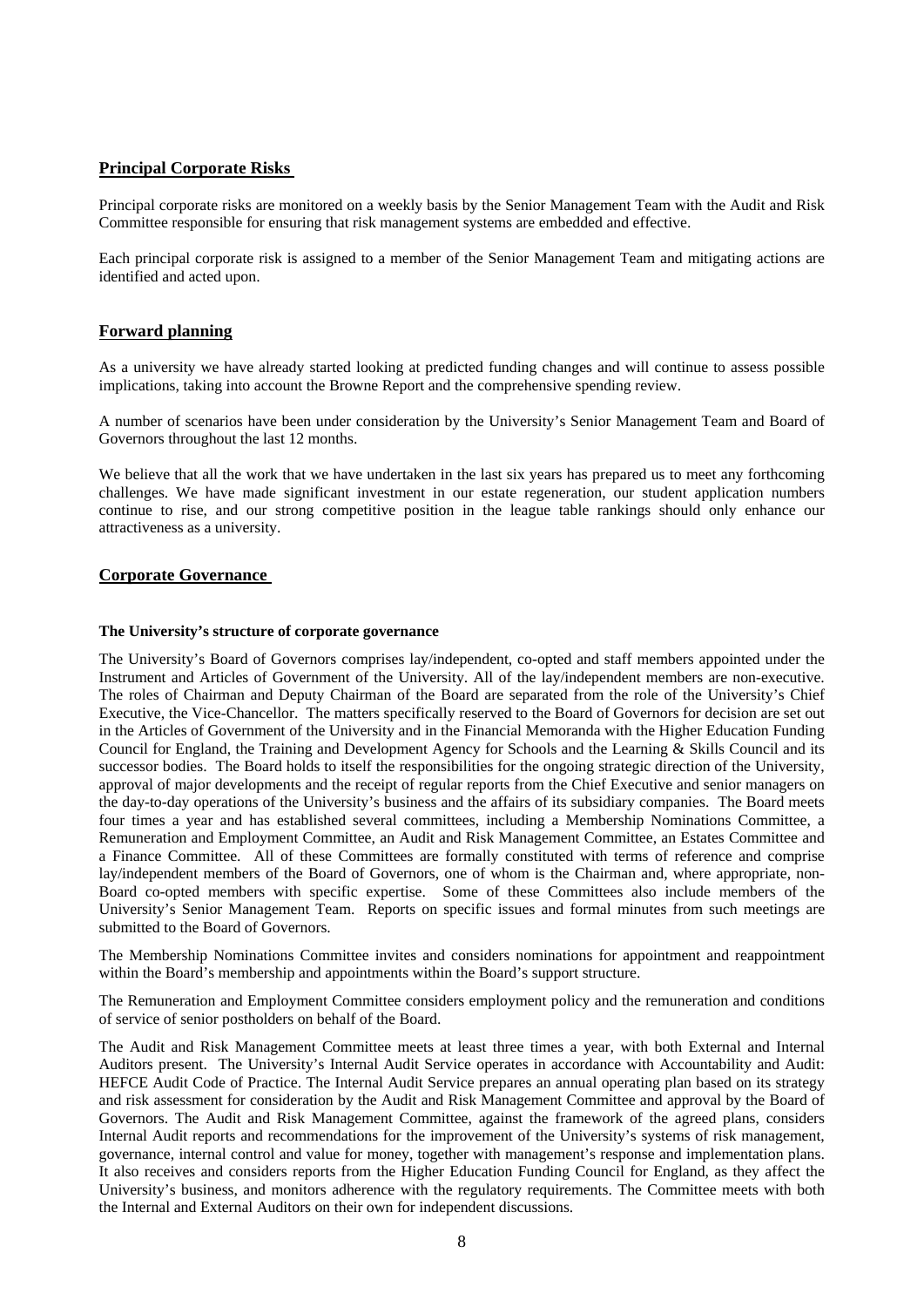The Finance Committee acts on behalf of the Board of Governors in reviewing the draft consolidated financial statements and associated External Auditors' reports, the financial position of subsidiary companies and makes recommendations to the Board on:

- the Annual Budget and budgetary control;
- Treasury Management policies and procedures;
- Financial Regulations;
- Strategic planning

The Estates Committee examines the Estates Strategy and recommends its approval to the Board of Governors. The duties of the committee are to:

- Ensure that individual projects undertaken are consistent with agreed longer term plans and that value for money is achieved.
- Consider all individual Estate projects where expenditure is in excess of £1,000,000 and recommend their approval to the Chairman or Board of Governors as appropriate.
- Undertake post project reviews of all Estates projects where expenditure is in excess of £1,000,000.

#### **Public Benefit**

#### Introduction

In setting the University's objectives and planning its activities, the Board of Governors has given careful consideration to the general guidance on public benefit issued by the Charity Commission, and in particular to its supplementary guidance on advancing education and on fee-charging.

The mission of the University is to deliver education and research that shape lives and society. The ways in which the University seeks to achieve that ambition are articulated in detail in the Strategic Plan and further described in our Annual Report.

#### Learning and teaching

Education is one of the principal ways in which the University makes a significant contribution to society. We seek to develop rounded graduates who have the skills, integrity and commitment to make a positive impact on the societies in which they live and work.

We build links with schools and colleges throughout the region to raise aspirations and attainment in schools, and to encourage participation in higher education by those from socially disadvantaged backgrounds. Partnerships with Further Education Colleges are a key element in our work, building pathways from foundation degrees through degree courses and postgraduate training into the professions.

We strive to ensure that potential students are not barred or discouraged by financial constraints. In 2009/10, over 52% of our Home/EU undergraduates received a bursary from the University, illustrating the success of our widening participation strategy.

During the year, we engaged directly with over 29,000 parents, children and teachers via our outreach activities. We have national status as a Centre of Excellence for Teaching and Learning across the sciences, with over 7,000 participants from the region in 2009/10.

We provide a range of facilities and events that are open to the general public. This includes an ongoing programme of free-to-attend distinguished lectures, which feature leading academics, business entrepreneurs and key decisionmakers from the political arena, and well-known individuals working in fields such as fashion, science, the environment and sport.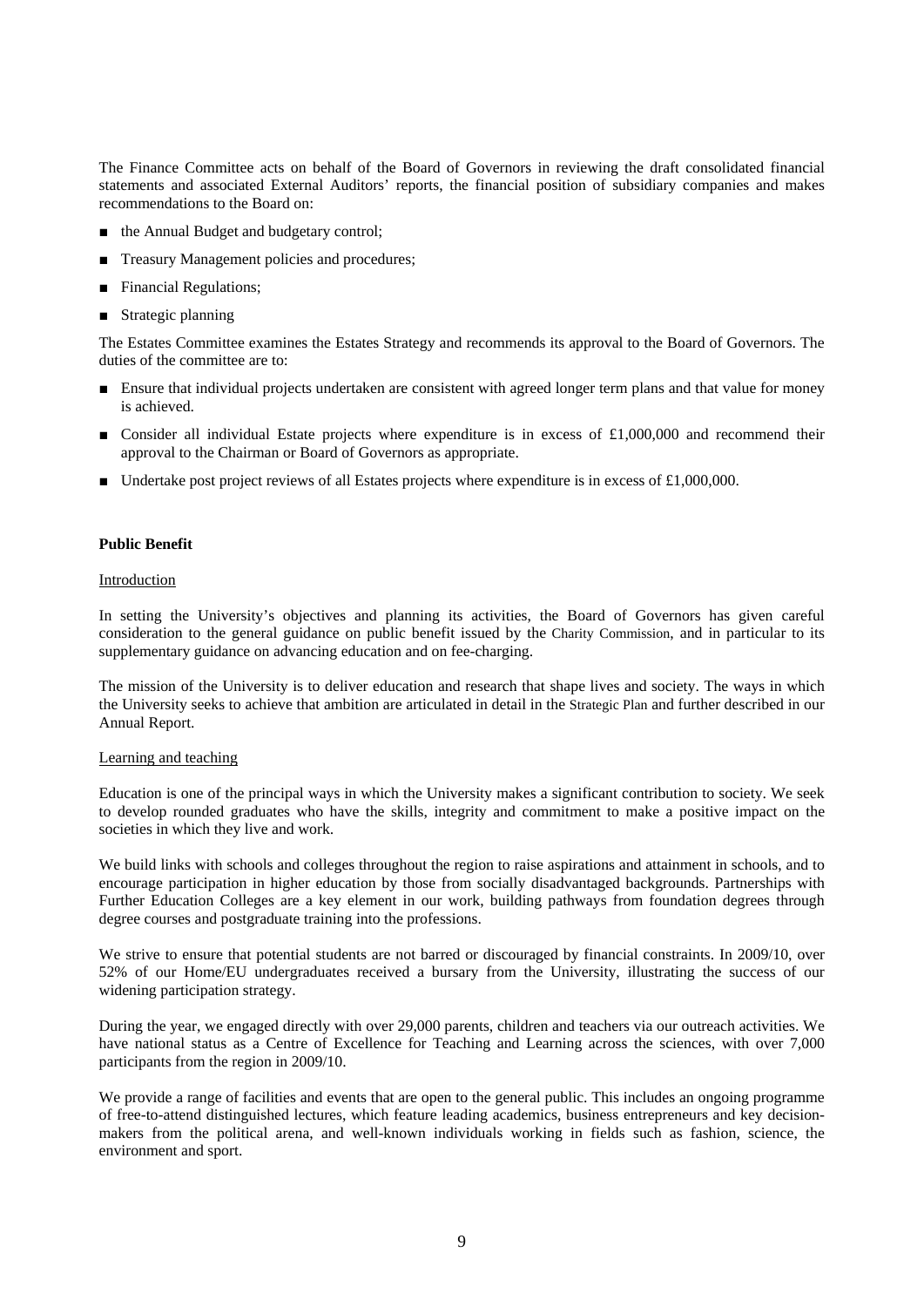#### Research

The University's research is characterised by its capacity to shape lives and society, delivering economic, social or cultural benefit from research of the highest quality.

The RAE2008 results for NTU showed that the quality of the University's research is outstanding, with 74% of activity submitted achieving international status and 8% classed as world-leading.

Our research ranges from scientific research that saves lives to research in the Social Sciences that shapes government policy. World-leading research in cancer therapies and airport security are just two examples of activity that delivers direct public benefit.

#### **Primary responsibilities of the Board of Governors**

In accordance with its obligations under the Education Reform Act, Further and Higher Education Act 1992, Charities Act 2006 and other relevant legislation and regulations, the Board of Governors of the University is responsible for:

- Approving the mission and strategic vision of the institution, its long-term academic and business plans and key performance indicators, and ensuring that these meet the interests of stakeholders.
- Delegating authority to the Vice Chancellor as chief executive and head of the institution for the academic, corporate, financial, estate and personnel management of the institution.
- Ensuring the establishment and monitoring of systems of control and accountability, including financial and operational controls and risk assessment, and procedures for handling internal grievances and for managing conflicts of interest.
- Ensuring that processes are in place to monitor and evaluate the performance and effectiveness of the institution against its plans and approved key performance indicators.
- Establishing processes to monitor and evaluate the performance and effectiveness of the governing body itself.
- Safeguarding the good name and values of the institution.
- Appointing the Vice-Chancellor, as chief executive, and putting in place suitable arrangements for monitoring his/her performance.
- Appointing a Clerk to the governing body and ensuring that, if the person appointed has managerial responsibilities in the institution, there is an appropriate separation in the lines of accountability.
- Acting as the employing authority for all staff in the institution and to ensure the establishment of an appropriate human resources strategy.
- Making such provision as it thinks fit for the general welfare and discipline of students.
- Safeguarding of the institution's assets, property and estate.
- Approving the annual budget and financial statements, and presenting audited financial statements for each financial year.

In respect of its obligations for financial management issues, the Board of Governors is responsible for keeping proper accounting records which disclose with reasonable accuracy at any time the financial position of the University and the group and to enable it to ensure that the financial statements are prepared in accordance with the Education Reform Act, the Statement of Recommended Practice on Accounting in Higher Education Institutions and relevant accounting standards. In addition, within the terms and conditions of Financial Memoranda agreed between the Higher Education Funding Council for England ('HEFCE'), the Learning & Skills Council ('LSC') and its successor bodies, the Training and Development Agency for Schools ('TDA') and the Board of Governors, the Board of Governors, through its designated office holder, is required to prepare financial statements for each financial year which give a true and fair view of the state of affairs of the University and the group and of the surplus or deficit and cash flows for that year.

In causing the financial statements to be prepared, the Board of Governors has ensured that:

- suitable accounting policies are selected and applied consistently;
- judgements and estimates are made that are reasonable and prudent;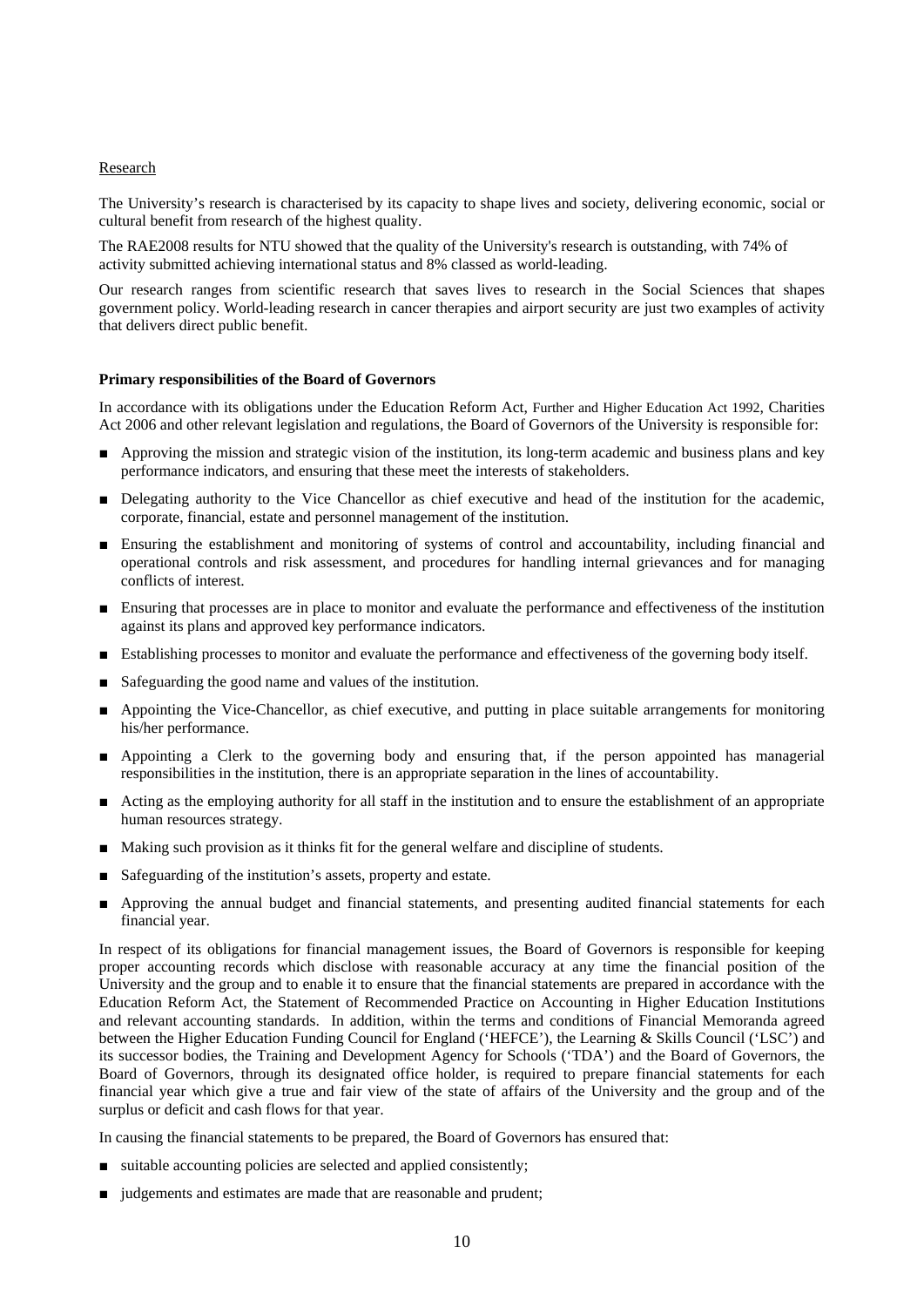- applicable accounting standards have been followed, subject to any material departures disclosed and explained in the financial statements;
- financial statements are prepared on a going concern basis unless it is inappropriate to presume that the University and the group will continue in operation.

The Board of Governors has taken reasonable steps to:

- ensure that funds from the HEFCE, the LSC and the TDA are used only for the purposes for which they have been given and in accordance with the Financial Memorandum with the Funding Councils or the TDA Terms and Conditions of Funding and any other conditions which the Funding Councils and Training and Development Agency for Schools may from time to time prescribe;
- ensure that there are appropriate financial and management controls in place to safeguard public funds and funds from other sources;
- safeguard the assets of the University and the group and prevent and detect fraud;
- secure the economical, efficient and effective management of the University and the group's resources and expenditure.

#### **Statement of Internal Control**

- 1. As the governing body of Nottingham Trent University, the Board of Governors has responsibility for maintaining a sound system of internal control that supports the achievement of policies, aims and objectives, while safeguarding the public and other funds and assets for which it is responsible, in accordance with the responsibilities assigned to the governing body in the Instrument and Articles of Government and the Financial Memorandum with the HEFCE.
- 2. The system of internal control is designed to manage rather than to eliminate the risk of failure to achieve policies, aims and objectives. It can, therefore, only provide reasonable and not absolute assurance of effectiveness.
- 3. The system of internal control is based on an ongoing process designed to identify the principal risks to the achievement of policies, aims and objectives; to evaluate the nature and extent of those risks and to manage them efficiently, effectively and economically. It is the Board's opinion that this process has been in place for the year ended 31 July 2010 and up to the date of approval of the financial statements and accords with HEFCE guidance.
- 4. The Board of Governors has responsibility for reviewing the effectiveness of the system of internal control and has established the following processes:
	- a) Consideration of the plans and strategic direction of the University is included on the agenda of all meetings of the Board of Governors.
	- b) The Board receives periodic reports from the Chairman of the Audit and Risk Management Committee concerning internal control.
	- c) The Senior Management Team is responsible for risk management within the University. In addition the risk management function has been resourced by the appointment of a Project Sponsor, Risk Manager and Risk Management Co-ordinator. Risk Management has been incorporated into the management and decision making structures of the University.
	- d) The University has an Internal Audit Service that operates to standards defined in the HEFCE Accountability and Audit Code of Practice. It submits regular reports to the University's Audit and Risk Committee on the adequacy and effectiveness of the systems of risk management, governance, internal control and value for money, together with recommendations for improvement.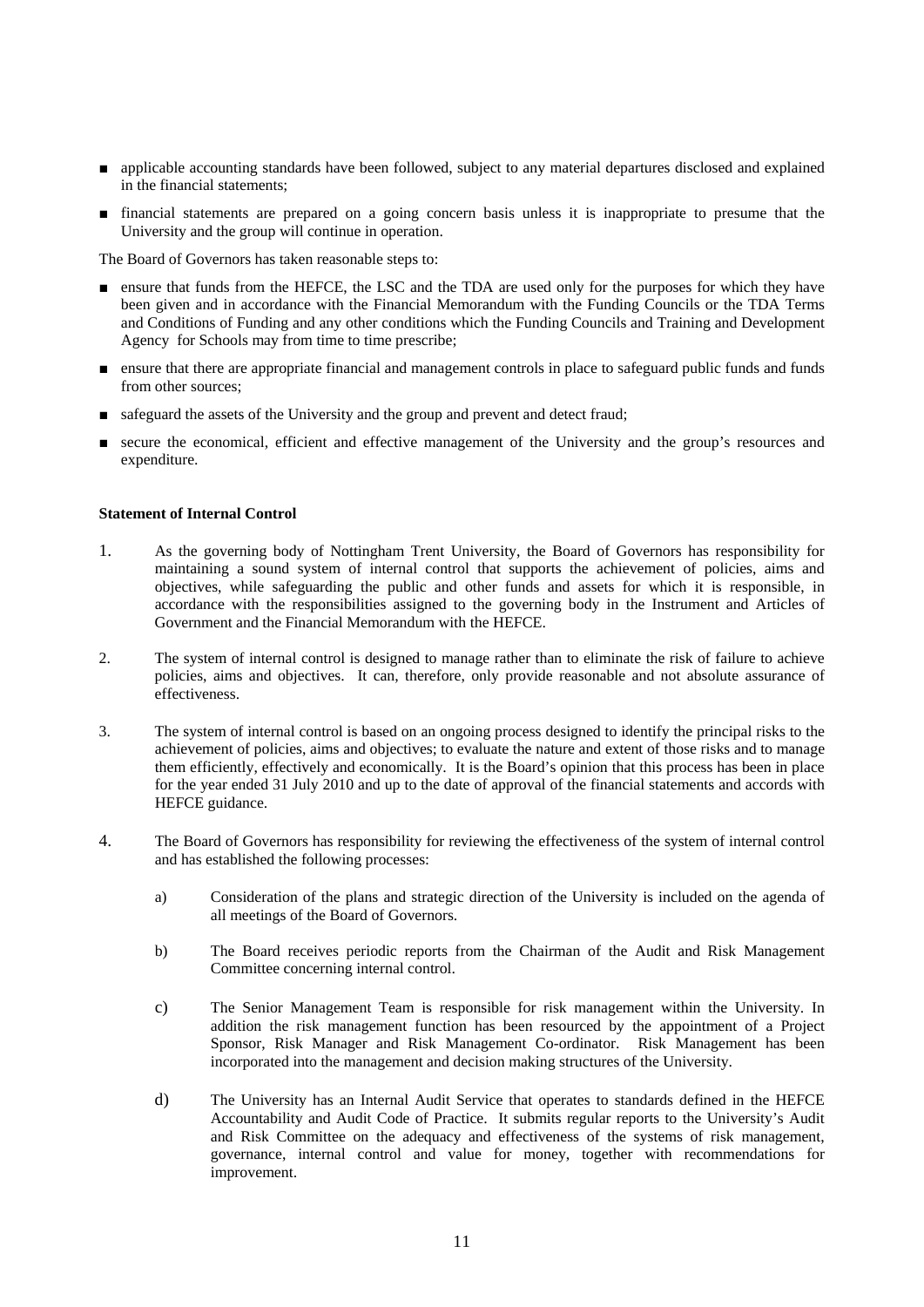- e) A system of key performance and risk indicators has been developed.
- f) A robust risk prioritisation methodology has been established.
- g) An organisation-wide risk register is maintained, containing improvement actions and timescales. Risk owners are required to regularly update the Register on the steps they are taking to manage risk in their area of responsibility, including progress reports on key projects.
- 5. The Board's review of the effectiveness of the system of internal control is informed by the work of the executive managers within the University, who have responsibility for the development and maintenance of the internal control framework, the work of the Internal Audit Service and by comments made by the external auditors in their management letter and other reports.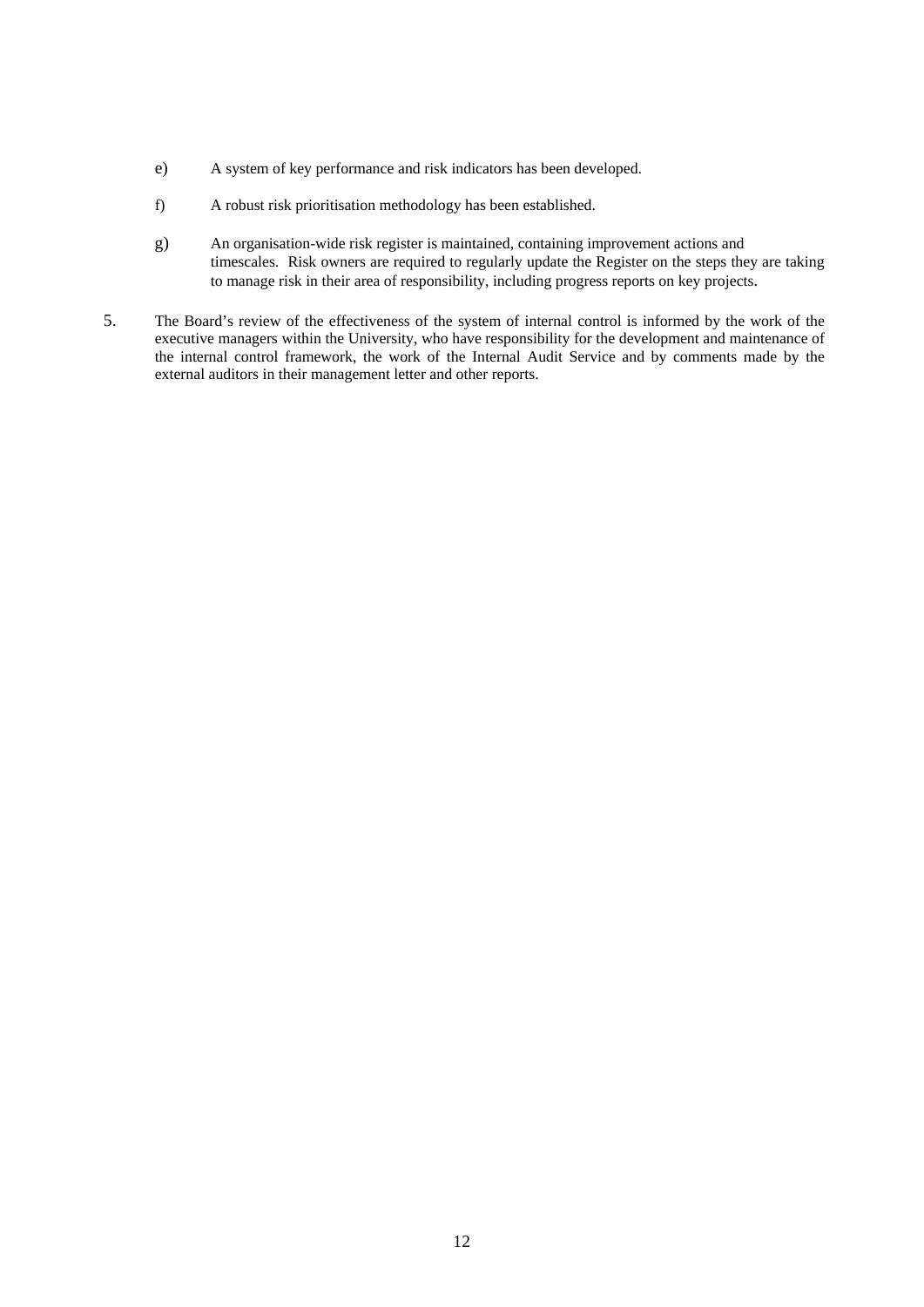# **Membership of the Board of Governors**

Members of the Board of Governors are also the Trustees of the University for the purposes of charity law.

The members of the Board (the Trustees) who served at any time during the financial year to July 2010 and until the date the financial statements were formally approved were:

#### *Independent members*

Mr R Bullock, Chairman Mr AK Edwards, Deputy Chairman Mr P Bowden - retired 1 March 2010 Mr A Brierley Mr J Farrell Ms S Ford-Hutchinson Mr R Freeston Mr M Freyd Mr K Hogarth Ms C Hogg Mr M Mason - appointed 1 November 2010 Mr J Peace Mr RW Ruse - retired 31 October 2010 Mr M Walmsley - appointed 1 November 2010 Mr JJH Watson

# *Academic board member*

Professor C Pole

#### *Student nominee*

Mr DC Walker - retired 31 July 2010 Mr P Docherty - appointed 1 August 2010

#### *General staff member*  Mr S Goodman

*Vice-Chancellor* 

Professor NT Gorman

#### *Chief Financial and Operations Officer* Mr JS Jackson

**Mr R Bullock Professor NT Gorman**  *Chairman Vice-Chancellor* 22 November 2010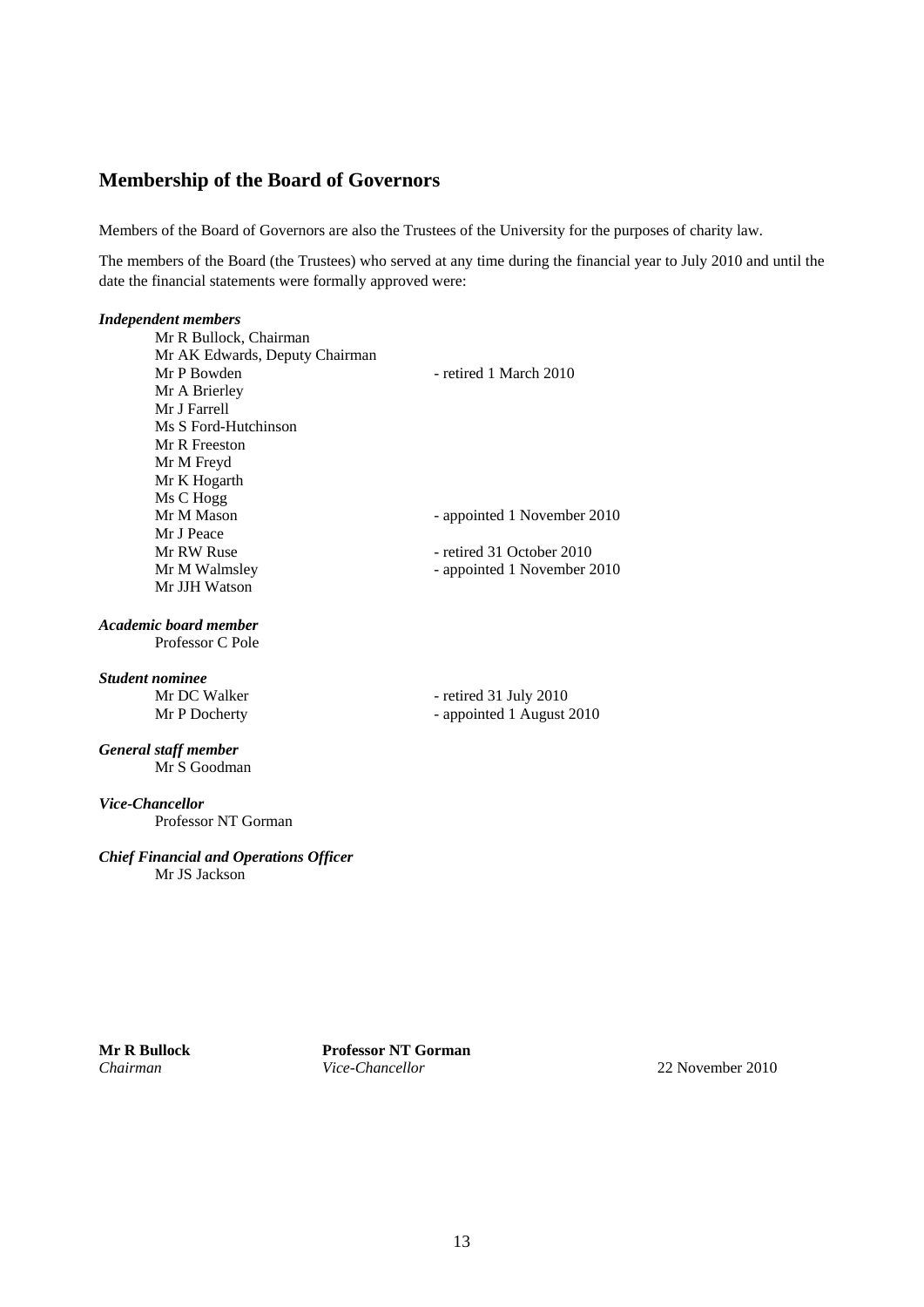# **Independent auditors' report to the Board of Governors of Nottingham Trent University**

We have audited the Group and University financial statements (the ''financial statements'') of Nottingham Trent University for the year ended 31 July 2010 which comprise the Group Income and Expenditure Account, the Group and University Balance Sheets, the Group Cash Flow Statement, the Group statement of total recognised gains and losses and the related notes. These financial statements have been prepared under the historic cost convention (as modified by the revaluation of certain fixed assets) and in accordance with the accounting policies set out therein.

This report is made solely to the Board of Governors, as a body, in accordance with paragraph 13(2) of the University's Articles of Government and section 124B of the Education Reform Act 1988. Our audit work has been undertaken so that we might state to the Board of Governors those matters we are required to state to it in an auditor's report and for no other purpose. To the fullest extent permitted by law, we do not accept or assume responsibility to anyone other than the Board of Governors, for our audit work, for this report, or for the opinions we have formed.

#### **Respective Responsibilities of the University's Board of Governors and the auditors**

The University's Board of Governors responsibilities for preparing the Operating and Financial Review and the financial statements in accordance with the Accounts Direction issued by the Higher Education Funding Council for England, the 'Statement of Recommended Practice: Accounting for Further and Higher Education', applicable law and UK Accounting Standards (UK Generally Accepted Accounting Practice) are set out in the Statement of Responsibilities on page 9.

Our responsibility is to audit the financial statements in accordance with relevant legal and regulatory requirements and International Standards on Auditing (UK and Ireland).

We report to you our opinion as to whether the financial statements give a true and fair view and are properly prepared in accordance with the 'Statement of Recommended Practice: Accounting for Further and Higher Education'. We also report to you whether income from funding bodies, grants and income for specific purposes and from other restricted funds administered by the University have been properly applied only for the purposes for which they were received and whether, in all material respects, income has been applied in accordance with the Statutes and, where appropriate, with the Financial Memorandum with the Higher Education Funding Council for England dated 28 June 2008, the Financial Memorandum with the Training and Development Agency for Schools and the funding agreement with the Learning and Skills Council and its successor bodies. We also report to you whether in our opinion the Operating and Financial Review is not consistent with the financial statements.

In addition we report to you if, in our opinion, the University has not kept proper accounting records, or if we have not received all the information and explanations we require for our audit.

We read the Governors' Report, other information contained in the Annual Report and the Corporate Governance Statement and consider the implications for our report if we become aware of any apparent misstatements within them or material inconsistencies with the financial statements.

#### **Basis of Opinion**

We conducted our audit in accordance with International Standards on Auditing (UK and Ireland) issued by the Auditing Practices Board and the Audit Code of Practice issued by the Higher Education Funding Council for England. An audit includes examination, on a test basis, of evidence relevant to the amounts and disclosures in the financial statements. It also includes an assessment of the significant estimates and judgements made by the University's Board of Governors in the preparation of the financial statements and of whether the accounting policies are appropriate to the Group and University's circumstances, consistently applied and adequately disclosed.

We planned and performed our audit so as to obtain all the information and explanations which we considered necessary in order to provide us with sufficient evidence to give us reasonable assurance that the financial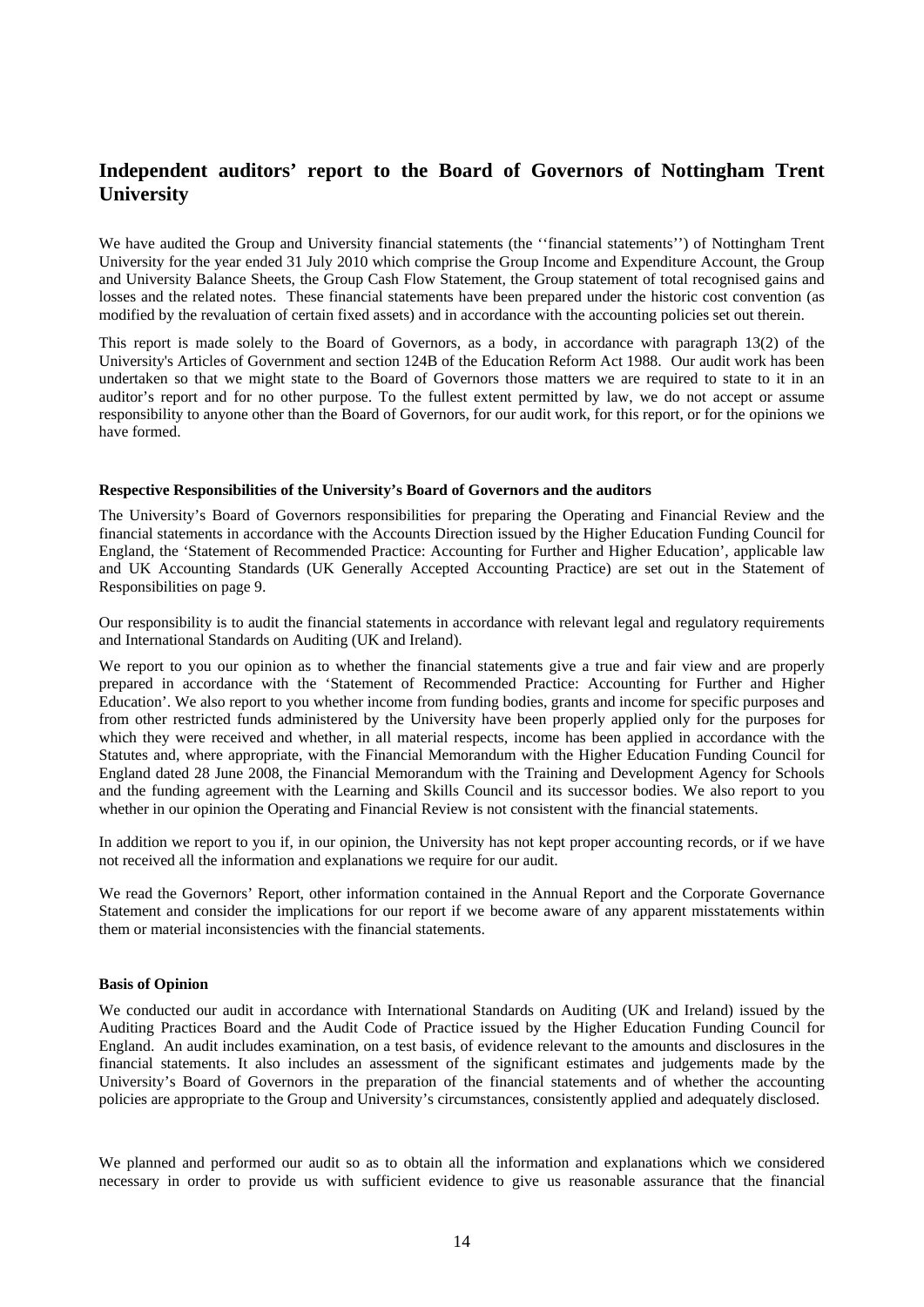statements are free from material misstatement, whether caused by fraud or other irregularity or error. In forming our opinion we also evaluated the overall adequacy of the presentation of information in the financial statements.

#### **Opinion**

In our opinion:

- the financial statements give a true and fair view, in accordance with UK Generally Accepted Accounting Practice, of the state of the Group and University's affairs as at 31 July 2010 and of the Group's surplus of income over expenditure for the year then ended;
- the financial statements have been properly prepared in accordance with the Statement of Recommended Practice: Accounting for Further and Higher Education;
- in all material respects, income from the Higher Education Funding Council for England, the Training and Development Agency for Schools and the Learning and Skills Council and its successor bodies, grants and income for specific purposes and from other restricted funds administered by the University during the year ended 31 July 2010 have been applied for the purposes for which they were received; and
- in all material respects, income during the year ended 31 July 2010 has been applied in accordance with the University's statutes and, where appropriate, with the financial memorandum with the Higher Education Funding Council for England dated 28 June 2008, the financial memorandum with the Training and Development Agency for Schools and the funding agreement with the Learning and Skills Council and its successor bodies.

**Andy Argyle** 22 November 2010 **for and on behalf of KPMG LLP, Statutory Auditor**  *Chartered Accountants*  St Nicholas House Park Row Nottingham NG1 6FQ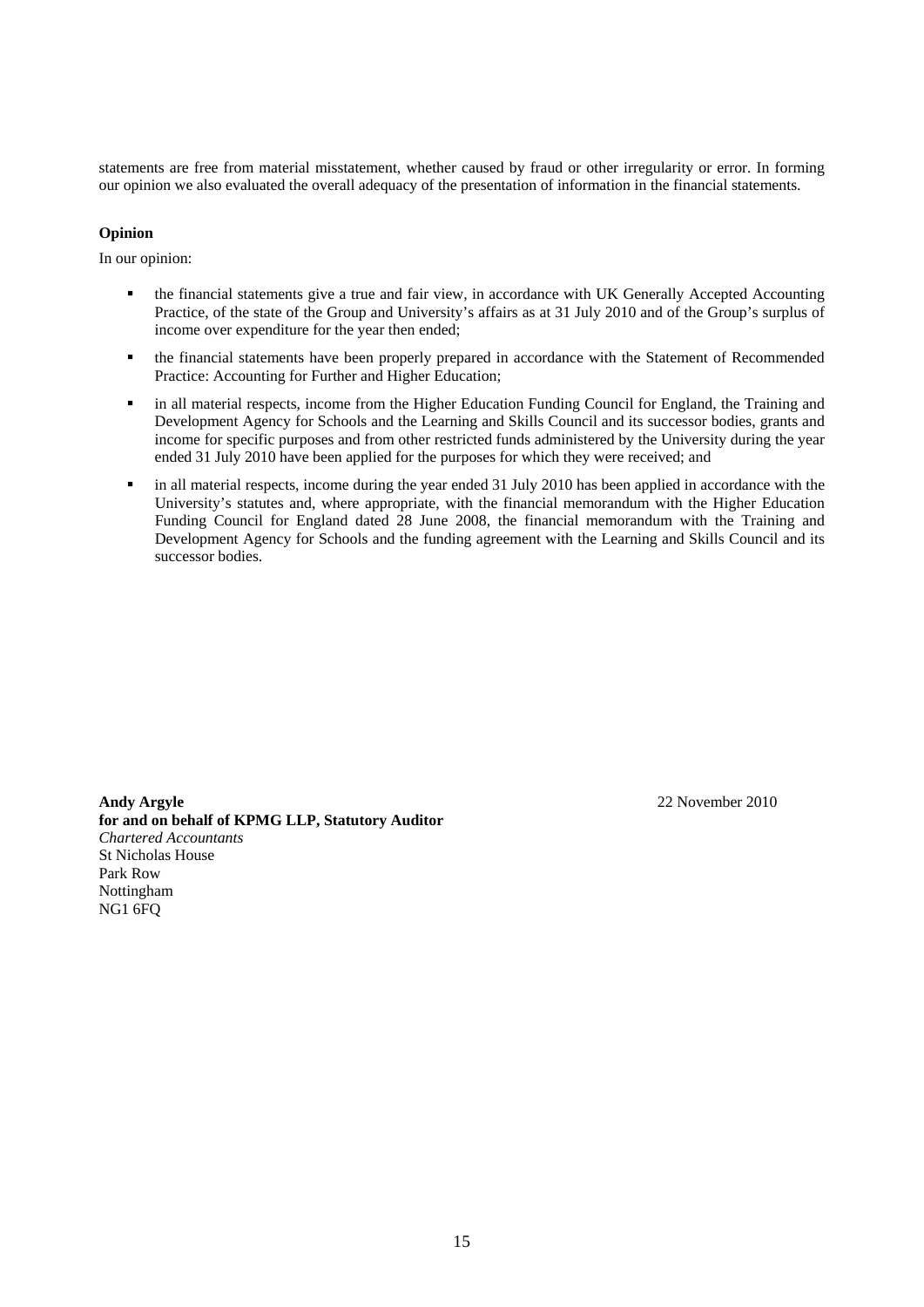# **Statement of principal accounting policies**

#### *Basis of preparation and accounting convention*

The financial statements have been prepared under the historical cost convention as modified by the revaluation of certain assets and in accordance with the Statement of Recommended Practice: Accounting for Further and Higher Education Institutions ('SORP') and other applicable Accounting Standards. They conform to the guidance published by the Higher Education Funding Council for England.

The following accounting policies have been applied consistently in dealing with items which are considered material in relation to the financial statements.

### *Basis of consolidation*

The consolidated financial statements incorporate the financial statements of the University and its subsidiaries Nottingham Consultants Limited, Nottingham Law School Limited, the Education Support Centre (UK) Limited and Nottingham Conference Centre Limited. The consolidated financial statements also include the results of The Nottingham Trent University Union of Students on the basis that the University has the associated risks and rewards. A separate income and expenditure account dealing with the results of the University has not been presented. The financial statements include a one third share of the results of BioCity Nottingham Limited, a joint venture company set up and operated with the University of Nottingham and the East Midlands Development Agency (EMDA). The results of any other undertakings in which the University has a participating interest have been excluded from the consolidation on the grounds that they are not material to a true and fair view.

#### *Recognition of income*

Recurrent grants from the Higher Education Funding Council for England, the Learning and Skills Council and its successor bodies and the Training and Development Agency for Schools represent the funding allocation which is attributable to the current accounting period and are credited direct to the income and expenditure account.

Income from academic fees is recognised in the period for which it is receivable and includes all fees payable by students or their sponsors.

Income from specific donations, research grants, contracts and other services rendered is included to the extent of the expenditure incurred during the year, together with any related contributions towards overhead costs. All income from short-term deposits is credited to the income and expenditure account on a receivable basis.

Non-recurrent grants from Funding Councils or other bodies received in respect of the acquisition or construction of fixed assets are treated as deferred capital grants and amortised in line with depreciation over the life of the assets.

Where the University receives and disburses funds in which it has no direct beneficial interest, such funds are excluded from the income and expenditure account on the grounds that the University does not have direct control over the future economic benefits derived from these funds. The University has applied this policy to certain funds received during the year from the Higher Education Funding Council for England, the Learning and Skills Council and its successor bodies and the Training and Development Agency for Schools (see notes 33 to 37).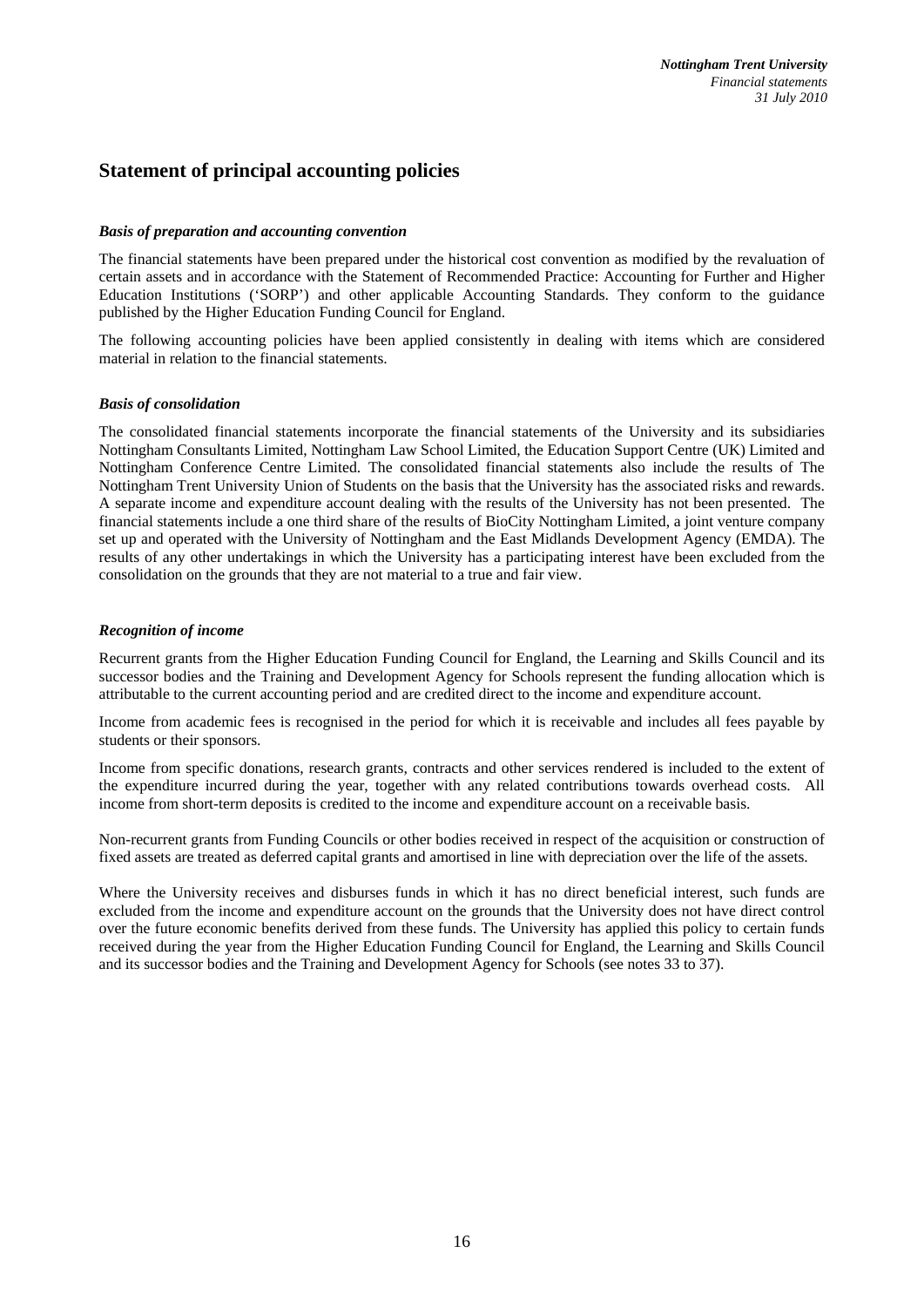# **Statement of principal accounting policies** *(continued)*

### *Post retirement benefits*

Retirement benefits for employees of the University are provided by defined benefit schemes which are funded by contributions from the University and employees. Payments are made to the Teachers Pension Scheme ('TPS') for academic staff and Nottinghamshire County Council Pension Fund ('NCCPF') for non-academic staff. These are both independently administered schemes and contracted out of the State Earnings Related Pension Scheme (SERPS).

Contributions to the TPS scheme are charged as incurred to the income and expenditure account so as to spread the cost of pensions over employees' working lives with the University in such a way that the pension cost is a substantially level percentage of current and future pensionable payroll. The contributions are determined by qualified actuaries on the basis of quinquennial valuations using a prospective benefit method.

The assets of the NCCPF are measured using closing market values. NCCPF liabilities are measured using the projected unit method and discounted at the current rate of return on a high quality corporate bond of equivalent term and currency to the liability. The increase in the present value of the liabilities of the scheme expected to arise from employee service in the period is charged to the operating surplus. The expected return on the scheme's assets and the increase during the period in the present value of the scheme's liabilities, arising from the passage of time, are included in pension finance costs. Actuarial gains and losses are recognised in the statement of total recognised gains and losses.

Further details of the pension schemes are given in note 28.

#### *Foreign currency*

Transactions denominated in foreign currencies are recorded using the rate of exchange ruling at the date of the transaction. Monetary assets and liabilities denominated in foreign currencies are translated using the rate of exchange ruling at the balance sheet date and the gains or losses on translation are included in the income and expenditure account in the period in which they arise.

#### *Leases*

Fixed assets held under finance leases and the related lease obligations are recorded in the balance sheet at the fair value of the leased assets at the inception of the lease. The excess of lease payments over recorded lease obligations are treated as finance charges which are amortised over each lease term to give a constant rate of charge on the remaining balance of the obligations.

Rental costs under operating leases are charged to expenditure in equal annual amounts over the periods of the leases.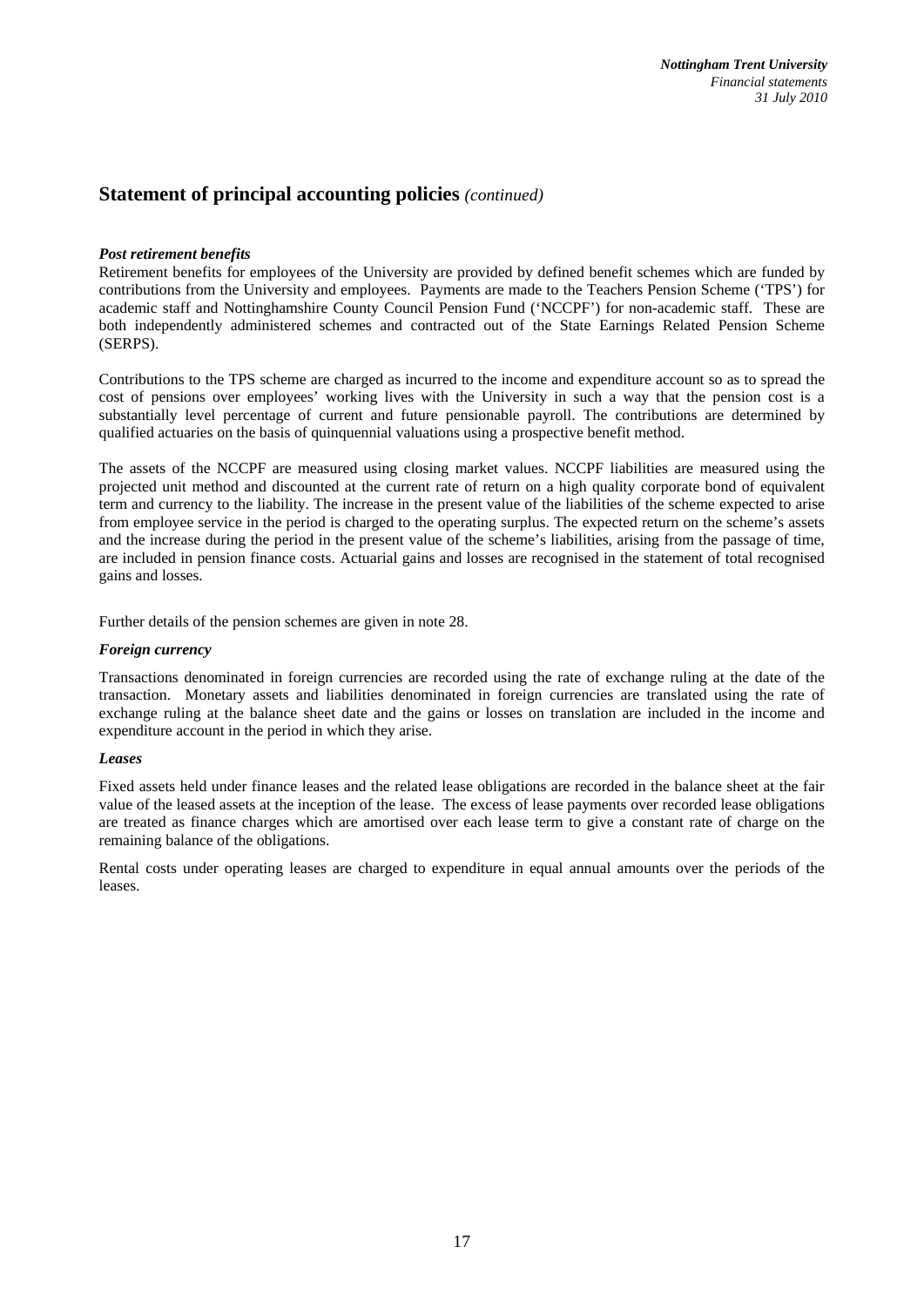# **Statement of principal accounting policies** *(continued)*

### *Tangible fixed assets*

#### *Land and buildings*

Land and Buildings are stated at cost, or at valuation if acquired before 31 July 1997.

As a consequence of the Education Reform Act 1988, the freehold and leasehold interests in properties occupied by the University previously held by the respective Local Education Authorities ('LEAs') were formally transferred to the University with effect from 1 April 1989. The land and buildings have been valued by Savills Land & Property Limited at 31 July 1997, in accordance with Practice Statement 4.8 of the RICS Appraisal and Valuation Manual issued as at 1 January 1996 as amended (Depreciated Replacement Cost basis). Certain properties, where appropriate, have been valued in accordance with Practice Statement 4.2 of the Manual (Open Market Value basis). These values are retained subject to the requirement to test assets for impairment in accordance with FRS 11.

#### *Capitalisation level*

Fixed asset additions are capitalised where the cost of such assets exceeds £10,000. Items costing less than this amount are written off in the year of purchase.

#### *Assets under construction*

Assets under construction are accounted for at cost, based on the value of architects' certificates and other direct costs, incurred up to 31 July. The assets are not depreciated until they are brought into use.

#### *Depreciation*

Depreciation is calculated to write off the cost or valuation of assets over their expected useful lives on a straightline basis. The principal expected useful lives are:

| <b>Buildings</b>      | 10 to 80 years |
|-----------------------|----------------|
| Equipment             | 3 to 20 years  |
| Fixtures and fittings | 10 years       |
| Vehicles              | 4 years        |

No depreciation has been provided for on freehold land.

Where land and buildings are acquired with the aid of specific grants, they are capitalised and depreciated as above. The related grants are credited to a deferred capital grant account and are released to the income and expenditure account over the expected useful economic life of the related asset on a basis consistent with the depreciation policy.

#### *Investments*

Fixed asset investments are carried at historical cost less any provision for impairment in their value.

Listed investments held as fixed assets are stated at market value.

Current asset investments, which may include listed investments, are stated at the lower of their cost and net realisable value.

#### *Maintenance of premises*

Costs will be charged to the income and expenditure account as incurred in accordance with FRS12.

*Stock* 

Stock has been valued at the lower of cost and net realisable value.

#### *Cash flows and liquid resources*

Cash flows comprise increases or decreases in cash. Cash includes cash in hand, deposits repayable on demand and overdrafts. Deposits are repayable on demand if they are in practice available within 24 hours without penalty. No investments, however liquid, are included as cash.

Liquid resources comprise assets held as a readily disposable store of value. They include term deposits held as part of the University's treasury management activities.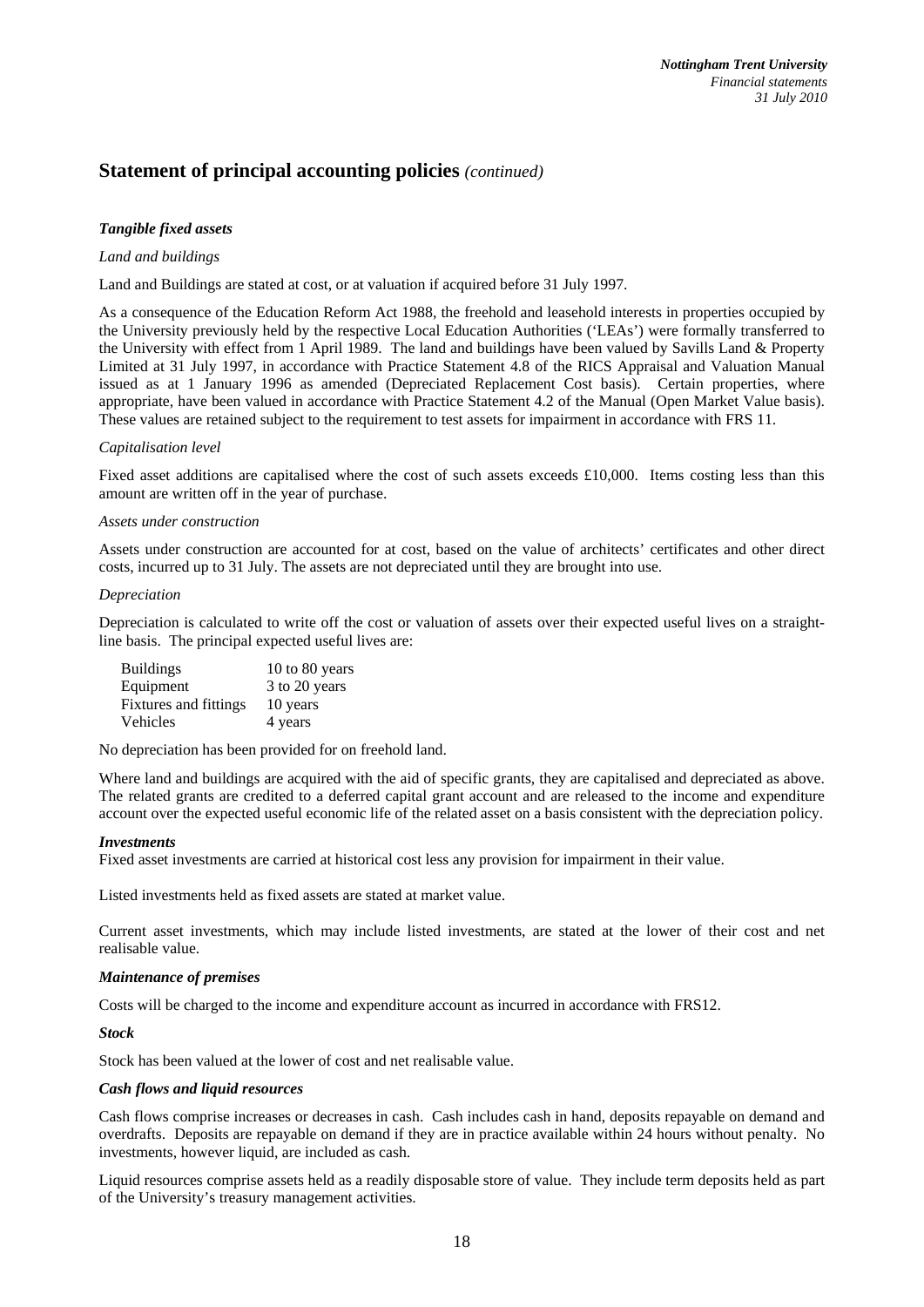# **Statement of principal accounting policies** *(continued)*

### *Taxation*

The University is considered to pass the tests set out in Paragraph 1 Schedule 6 Finance Act 2010 and therefore it meets the definition of a charitable organisation for UK corporation tax purposes. Accordingly, the University is potentially exempt from taxation in respect of income or capital gains received within categories covered by Chapter 3 Part 11 Corporation Tax Act 2010 or Section 256 of the Taxation of Chargeable Gains Act 1992, to the extent that such income or gains are applied exclusively to charitable purposes.

Nottingham Consultants Limited, Nottingham Law School Limited, the Education Support Centre (UK) Limited and Nottingham Conference Centre Limited are not subject to these exemptions and are liable for corporation tax on profits or gains arising. However, under a Deed of Covenant arrangement with the University, Nottingham Consultants Limited and Nottingham Law School Limited, transfer all their taxable profits to the University to minimise the payment of corporation tax.

The University is partially exempt in respect of Value Added Tax, so that it can only recover a minor element of VAT charged on its inputs. Irrecoverable VAT on inputs is included in the costs of such inputs and added to the cost of tangible fixed assets as appropriate, where the inputs themselves are tangible fixed assets by nature.

### *Deferred taxation*

Deferred taxation is provided on timing differences, arising from the different treatment of items for accounting and taxation purposes, which are expected to reverse in the future, calculated at the rates at which it is expected that tax will arise.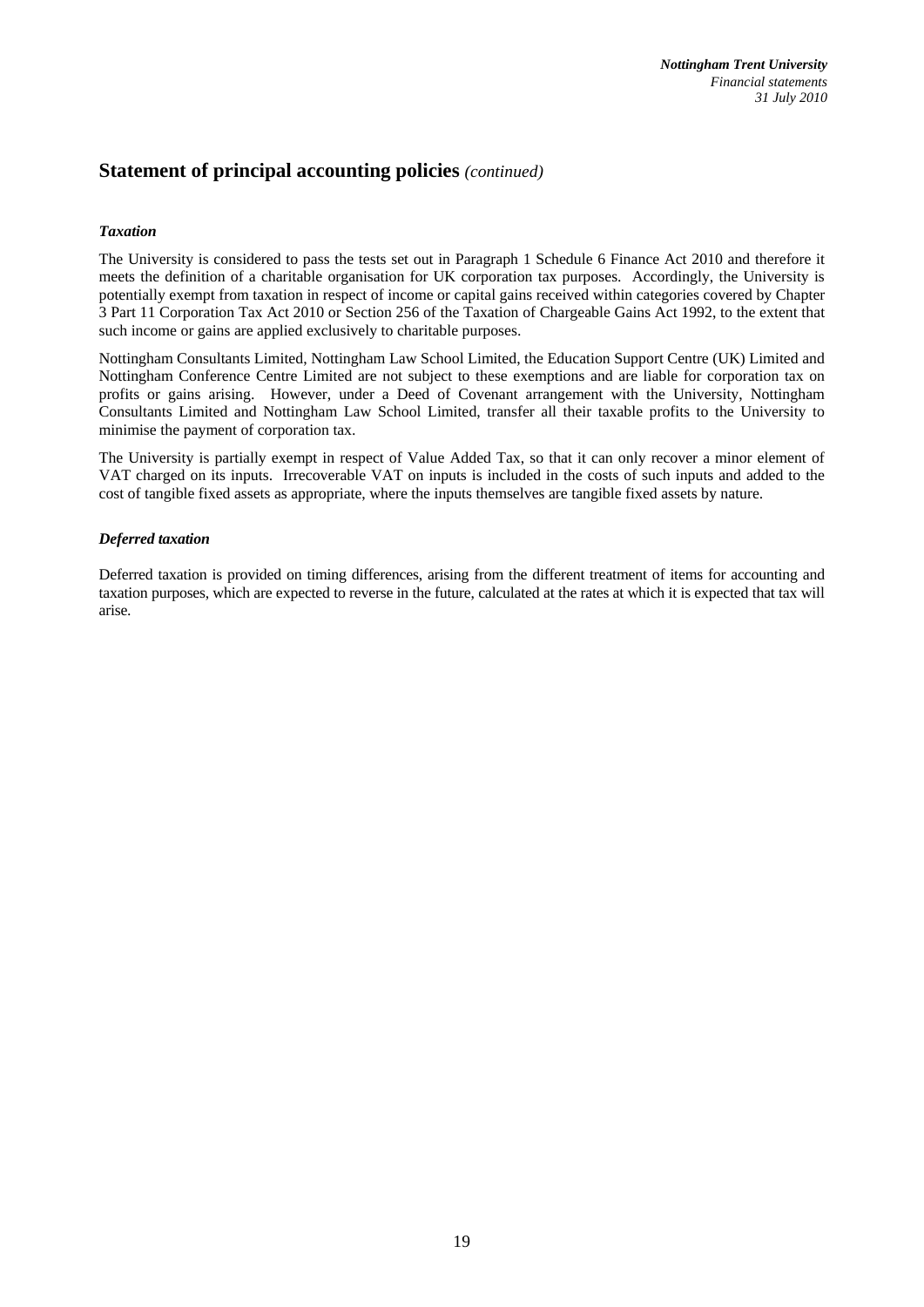# **Consolidated income and expenditure account**

*for the year ended 31 July 2010* 

|                                                                    | <b>Note</b>    | 2010<br>£000 | 2009<br>£000 |
|--------------------------------------------------------------------|----------------|--------------|--------------|
| <b>Income</b>                                                      |                |              |              |
| Funding body grants                                                | 1              | 78,925       | 77,530       |
| Tuition fees and education contracts                               | $\overline{c}$ | 83,826       | 73,223       |
| Research grants and contracts                                      | $\mathfrak{Z}$ | 5,471        | 4,464        |
| Other income                                                       | 4              | 21,929       | 22,193       |
| Endowment and investment income                                    | 5              | 151          | 758          |
| <b>Total income</b>                                                |                | 190,302      | 178,168      |
| <b>Expenditure</b>                                                 |                |              |              |
| Staff costs                                                        | 6              | 112,193      | 107,624      |
| FRS17 operating costs                                              | 6              | 772          | 1,366        |
| Other operating expenses                                           | 7              | 60,028       | 55,599       |
| Depreciation                                                       | 11             | 11,424       | 9,906        |
| Interest and other finance costs                                   | 8              | 3,867        | 3,181        |
| Pension finance costs                                              | 8              | 4,089        | 3,024        |
| <b>Total expenditure</b>                                           |                | 192,373      | 180,700      |
| Deficit on continuing operations after                             |                |              |              |
| depreciation of assets at valuation                                |                | (2,071)      | (2,532)      |
| <b>Exceptional items: continuing operations</b>                    | 10             | 4,653        |              |
| Surplus/(deficit) for the year retained<br>within general reserves |                | 2,582        | (2,532)      |
|                                                                    |                |              |              |

# **Consolidated statement of historical cost surpluses and deficits**

| for the year ended 31 July 2010                                                                                                   | 2010<br>£000 | 2009<br>£000 |
|-----------------------------------------------------------------------------------------------------------------------------------|--------------|--------------|
| Surplus/(deficit) retained within general reserves                                                                                | 2,582        | (2,532)      |
| Difference between an historical cost depreciation charge and the actual<br>charge for the year calculated on the revalued amount | 1,805        | 1,805        |
| Historical cost surplus/(deficit) for the year after tax                                                                          | 4,387        | (727)        |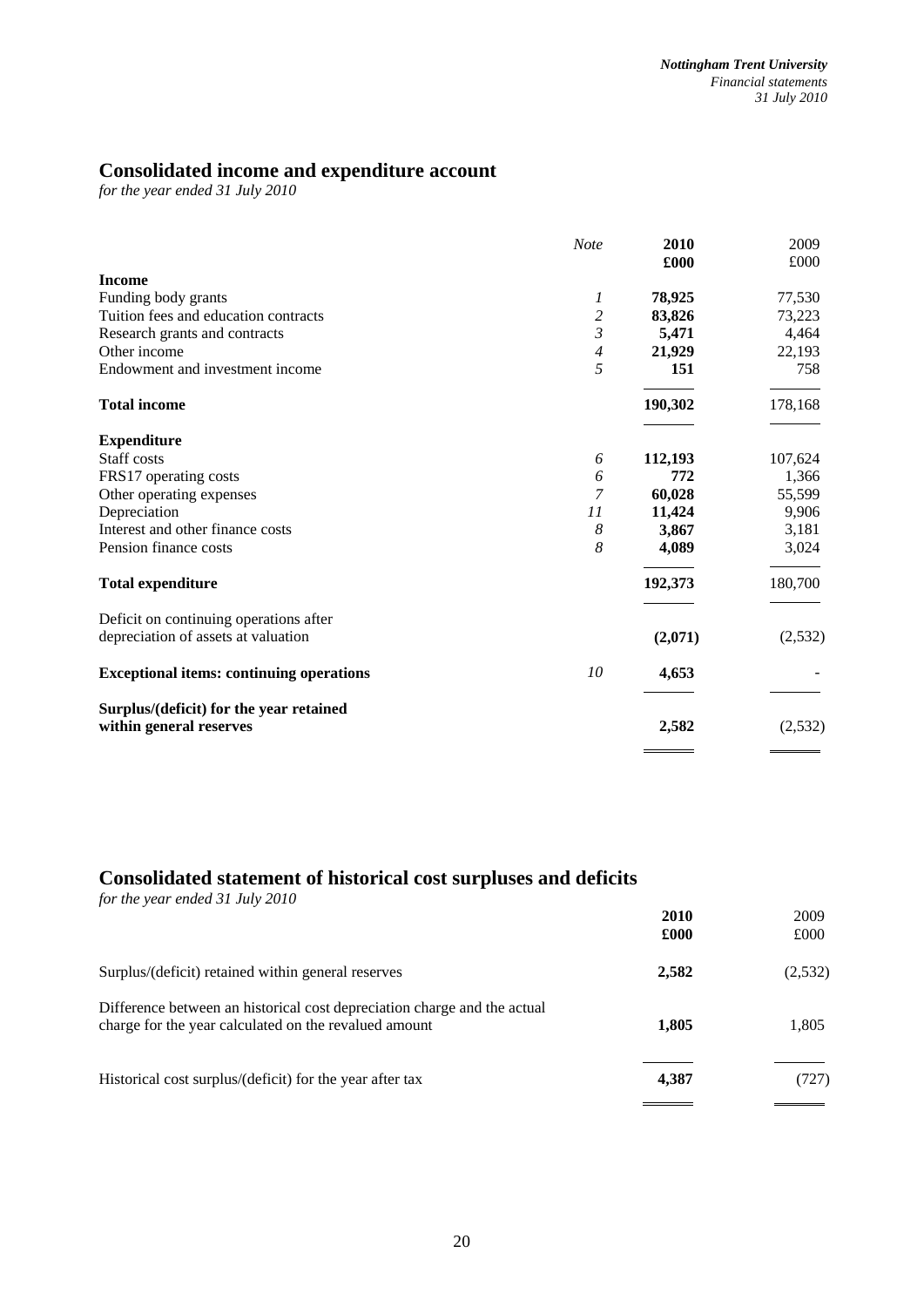# **Consolidated statement of total recognised gains and losses**

| for the year ended 31 July 2010                    |         |         |
|----------------------------------------------------|---------|---------|
|                                                    | 2010    | 2009    |
|                                                    | £000    | £000    |
| Surplus/(deficit) retained within general reserves | 2,582   | (2,532) |
| Actuarial loss in respect of pension scheme        | (2,590) | (3,212) |
| Total recognised losses relating to the year       | (8)     | (5,744) |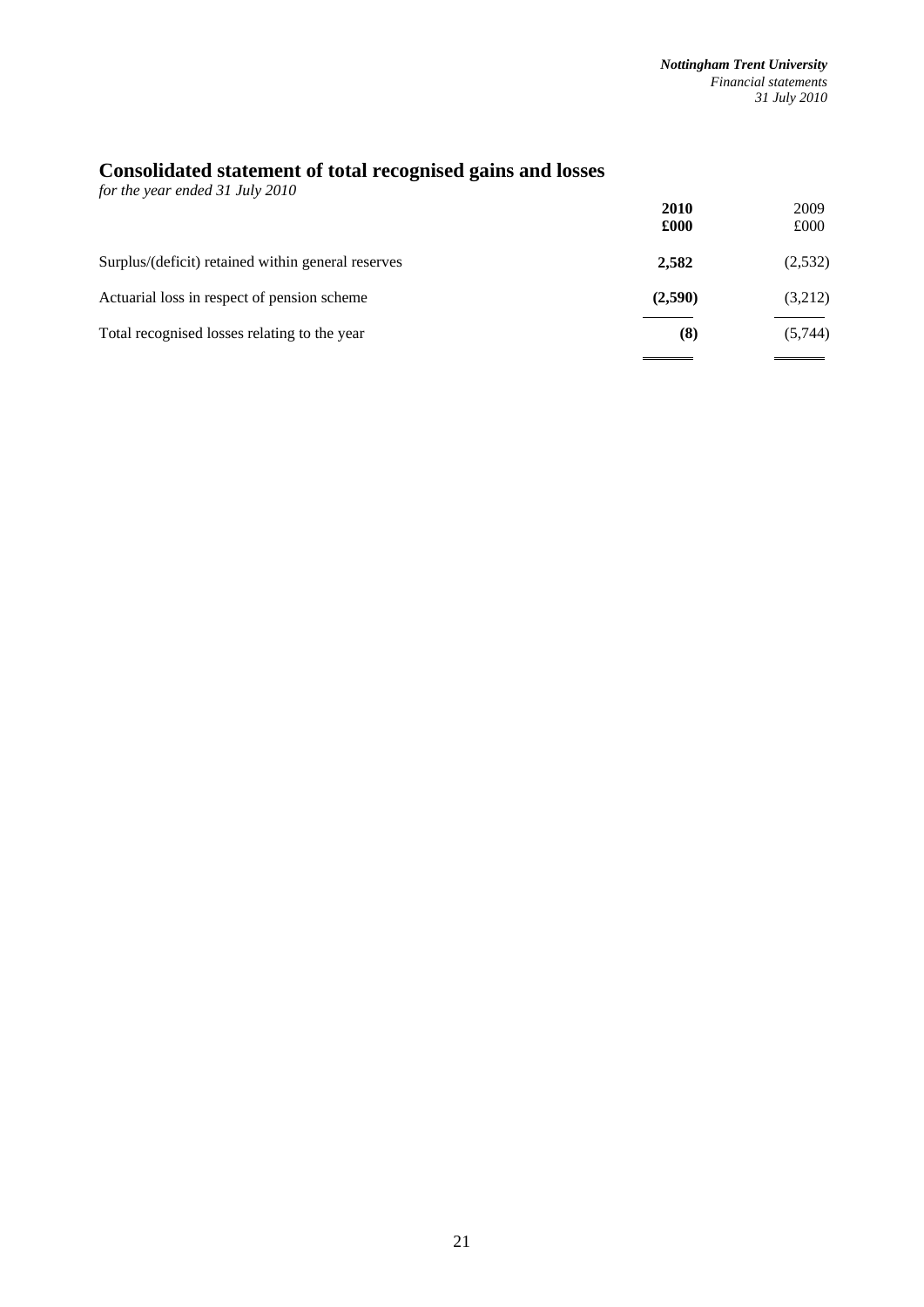# **Balance sheets**

*as at 31 July 2010* 

|                                                       | <b>Note</b> | Group<br>2010<br>£000 | University<br>2010<br>£000 | Group<br>2009<br>£000 | University<br>2009<br>£000 |
|-------------------------------------------------------|-------------|-----------------------|----------------------------|-----------------------|----------------------------|
| <b>Fixed assets</b>                                   |             |                       |                            |                       |                            |
| Tangible assets                                       | 11          | 286,411               | 284,156                    | 254,320               | 251,075                    |
| Investments                                           | 12          | 1,810                 | 3,549                      | 1,305                 | 3,471                      |
|                                                       |             | 288,221               | 287,705                    | 255,625               | 254,546                    |
| <b>Current assets</b>                                 |             |                       |                            |                       |                            |
| Stock                                                 | 13          | 441                   | 229                        | 414                   | 235                        |
| Debtors: due within one year                          | 14          | 6,136                 | 10,884                     | 7,266                 | 12,535                     |
| Debtors: due after more than one year                 | 15          | 2,984                 | 2,984                      | 1,303                 | 1,303                      |
| Short term deposits                                   |             | 8,000                 | 8,000                      | 10,000                | 10,000                     |
| Cash at bank and in hand                              |             | 3,934                 | 3,629                      | 18,964                | 18,683                     |
|                                                       |             | 21,495                | 25,726                     | 37,947                | 42,756                     |
| Less: Creditors - amounts falling due within one year | 16          | (29,951)              | (28, 835)                  | (28, 722)             | (27, 404)                  |
| Net current (liabilities)/assets                      |             | (8, 456)              | (3,109)                    | 9,225                 | 15,352                     |
| <b>Total assets less current liabilities</b>          |             | 279,765               | 284,596                    | 264,850               | 269,898                    |
| Less: Creditors - amounts falling due after more      |             |                       |                            |                       |                            |
| than one year                                         | 17          | (90, 458)             | (90, 458)                  | (92,031)              | (92, 031)                  |
| <b>Less: Provisions for liabilities and charges</b>   | 18          | (12, 568)             | (12,568)                   | (12,042)              | (12,042)                   |
| Net assets excluding pension liability                |             | 176,739               | 181,570                    | 160,777               | 165,825                    |
| Pension liability                                     | 29          | (73, 977)             | (73, 977)                  | (66, 526)             | (66, 526)                  |
| Net assets including pension liability                |             | 102,762               | 107,593                    | 94,251                | 99,299                     |
|                                                       |             |                       |                            |                       |                            |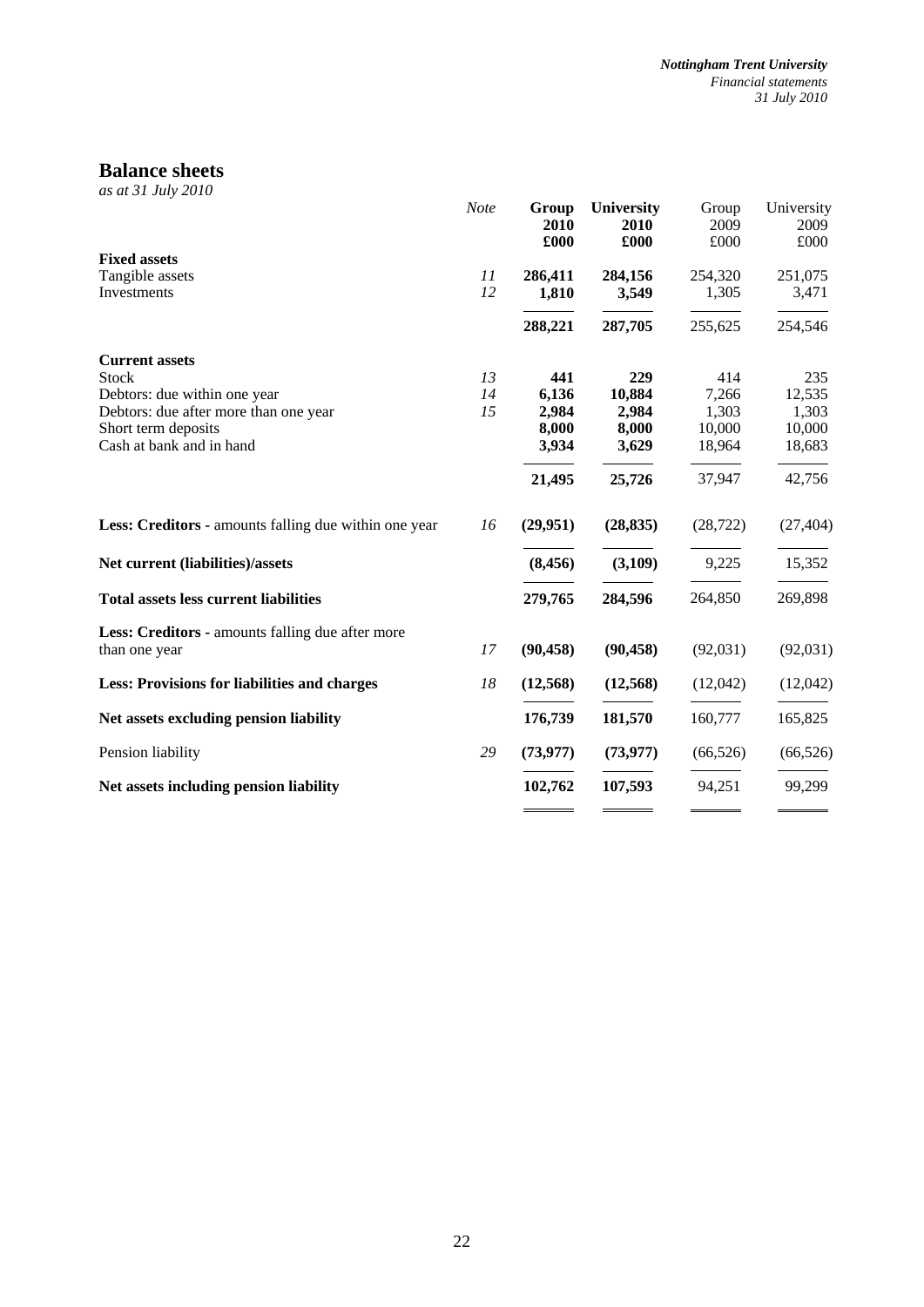# **Balance sheets** *(continued)*

*as at 31 July 2010* 

|                                                                                                     | <b>Note</b> | Group<br>2010<br>£000 | <b>University</b><br>2010<br>£000 | Group<br>2009<br>£000 | University<br>2009<br>£000 |
|-----------------------------------------------------------------------------------------------------|-------------|-----------------------|-----------------------------------|-----------------------|----------------------------|
| Deferred capital grants                                                                             | 19          | 57,909                | 57,909                            | 49,390                | 49,390                     |
| <b>Reserves</b><br>Income and expenditure account excluding pension<br>liability<br>Pension reserve | 22          | 66,732<br>(73, 977)   | 70,243<br>(73, 977)               | 57,484<br>(66, 526)   | 61,212<br>(66, 526)        |
| Income and expenditure account including pension<br>liability                                       | 22          | (7,245)               | (3,734)                           | (9,042)               | (5,314)                    |
| <b>Revaluation reserve</b><br>Capital reserve                                                       | 20<br>21    | 52,038<br>60          | 53,418                            | 53,843<br>60          | 55,223                     |
|                                                                                                     |             | 44,853                | 49,684                            | 44,861                | 49,909                     |
| <b>Total funds</b>                                                                                  |             | 102,762               | 107,593                           | 94,251                | 99,299                     |
|                                                                                                     |             |                       |                                   |                       |                            |

The financial statements were approved by the Board of Governors on 22 November 2010 and signed on its behalf by:

**Mr R Bullock Professor NT Gorman Chairman Professor NT Gorman** *Nice Chancellor* **Vice Chancellor**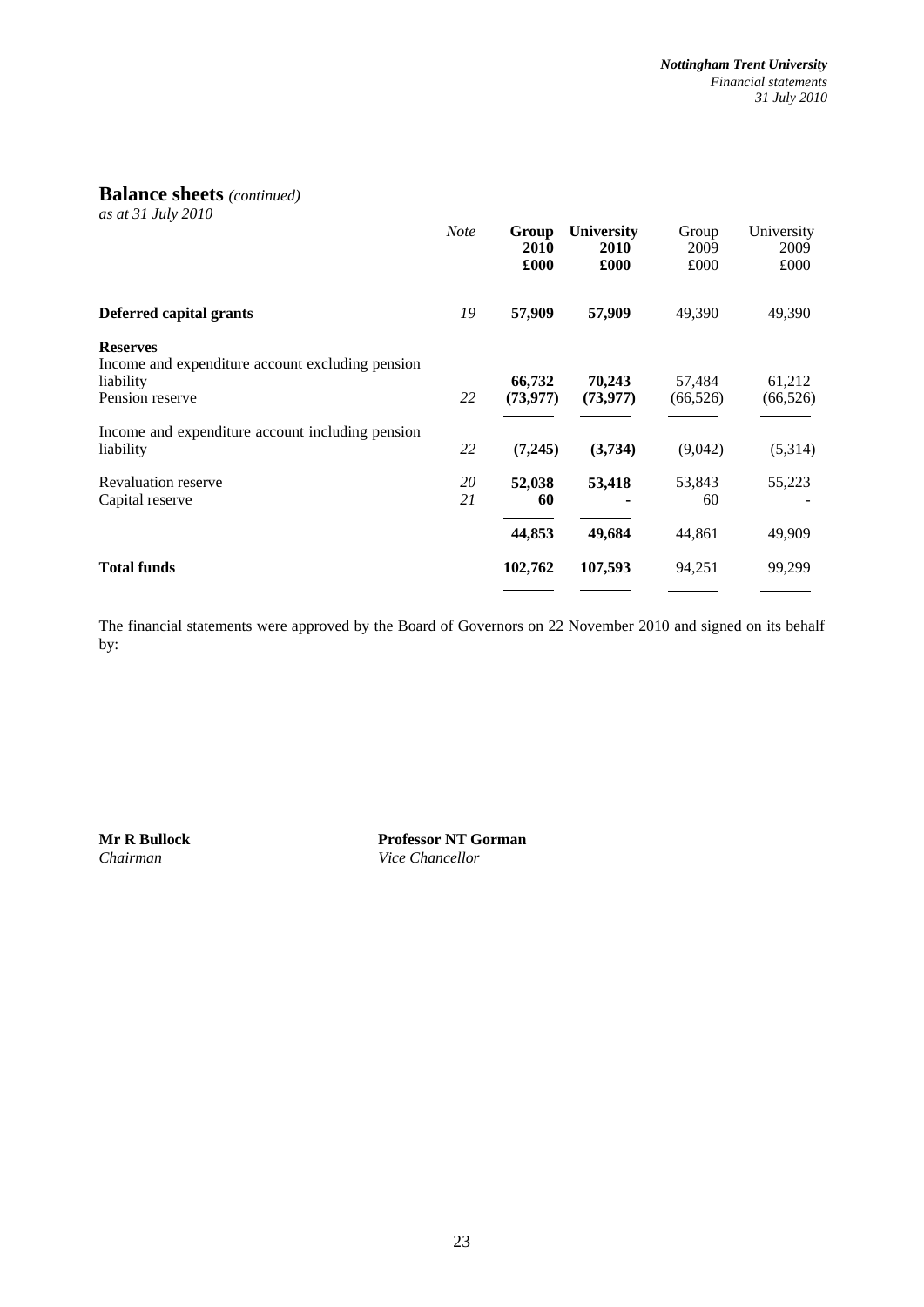# **Consolidated cash flow statement**

*for the year ended 31 July 2010* 

|                                                                     | <b>Note</b> | 2010<br>£000 | 2009<br>£000 |
|---------------------------------------------------------------------|-------------|--------------|--------------|
| Net cash inflow from operating activities                           | 23          | 15,527       | 13,242       |
| Returns on investments and servicing of finance                     | 24          | (3,716)      | (2,406)      |
| Capital expenditure and financial investment                        | 25          | (27,213)     | (42, 495)    |
| Cash outflow before management of liquid resources and<br>financing |             | (15, 402)    | (31,659)     |
| Management of liquid resources                                      | 26          | 2,000        | (10,000)     |
| Financing                                                           | 27          | (1,614)      | 39,253       |
| Decrease in cash                                                    | 28          | (15,016)     | (2,406)      |
|                                                                     |             |              |              |

# **Reconciliation of net cash flow to movement in net debt**

*for the year ended 31 July 2010* 

|                                            |    | 2010      | 2009      |
|--------------------------------------------|----|-----------|-----------|
|                                            |    | £000      | £000      |
| Decrease in cash in the period             |    | (15,016)  | (2,406)   |
| (Decrease)/increase in short term deposits |    | (2,000)   | 10,000    |
| New loans acquired                         |    | (400)     | (40, 540) |
| Repayment of debt                          |    | 2,014     | 1,287     |
| Change in net debt                         |    | (15, 402) | (31,659)  |
| Net debt at 1 August                       |    | (64, 921) | (33,262)  |
| Net debt at 31 July                        | 28 | (80, 323) | (64, 921) |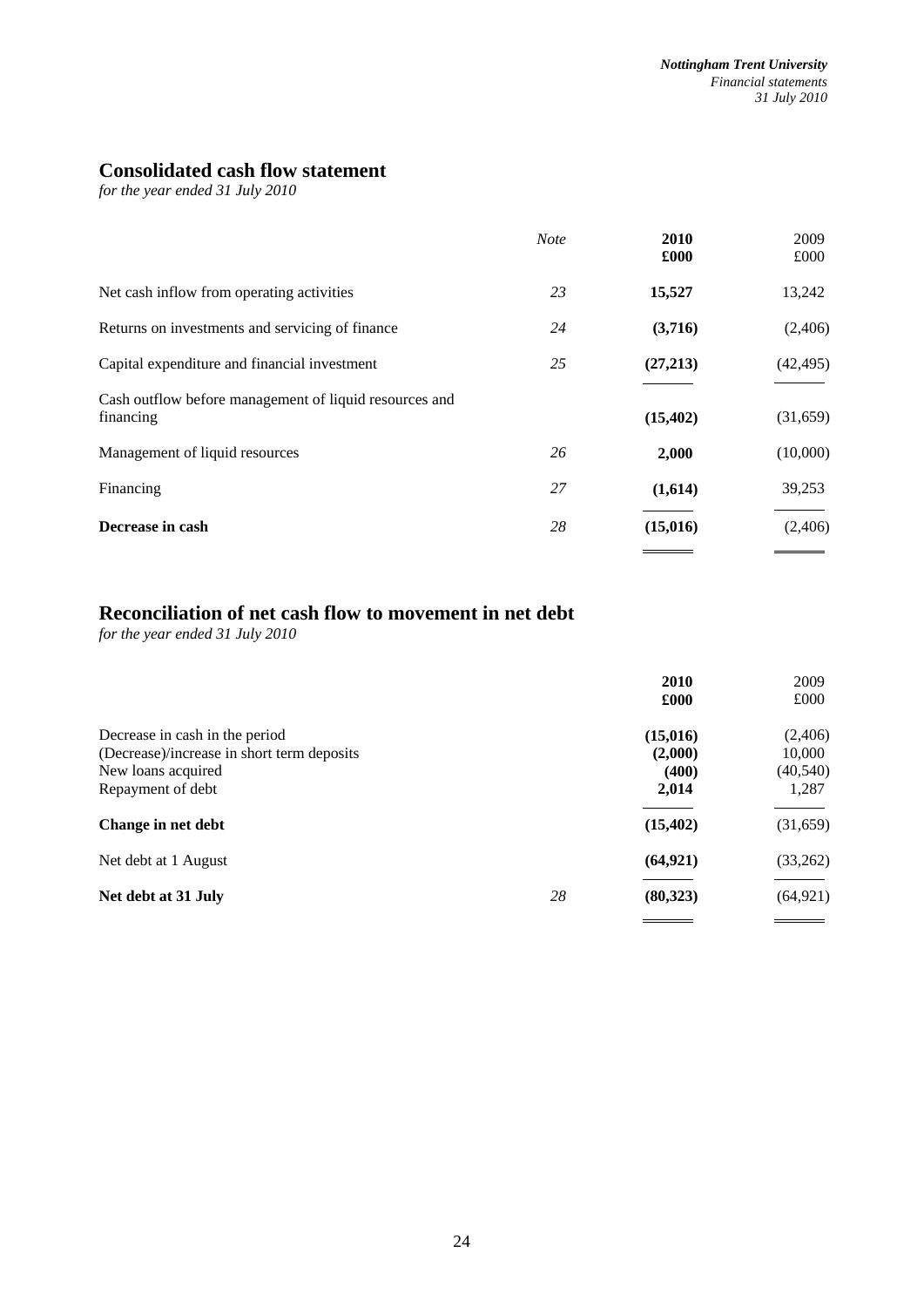# **Notes**

*(forming part of the financial statements)*

# **1 Funding body grants**

|                                                | <b>Note</b> | 2010<br>£000 | 2009<br>£000                      |
|------------------------------------------------|-------------|--------------|-----------------------------------|
| <b>Recurrent grant</b>                         |             |              |                                   |
| Higher Education Funding Council for England   |             | 65,999       | 61,018                            |
| Training and Development Agency                |             | 4,641        | 3,899                             |
| Learning & Skills Council and successor bodies |             | 1,247        | 1,287                             |
| <b>Specific grants</b>                         |             |              |                                   |
| Higher Education Funding Council for England   |             | 4,122        | 9,666                             |
| Training and Development Agency                |             | 908          | 684                               |
| Deferred capital grants released in year       | 19          |              |                                   |
| <b>Buildings</b>                               |             | 1,757        | 736                               |
| Equipment                                      |             | 251          | 240                               |
|                                                |             | 78,925       | 77,530                            |
|                                                |             |              | <b>Contract Contract Contract</b> |

# **2 Tuition Fees and Education Contracts**

|                                  | 2010   | 2009   |
|----------------------------------|--------|--------|
|                                  | £000   | £000   |
| Full-time home and EU students   | 54,015 | 44,749 |
| Full-time international students | 15,683 | 13,527 |
| Part-time students               | 1.454  | 1,647  |
| Other fees and support grants    | 12,674 | 13,300 |
|                                  | 83,826 | 73,223 |
|                                  |        |        |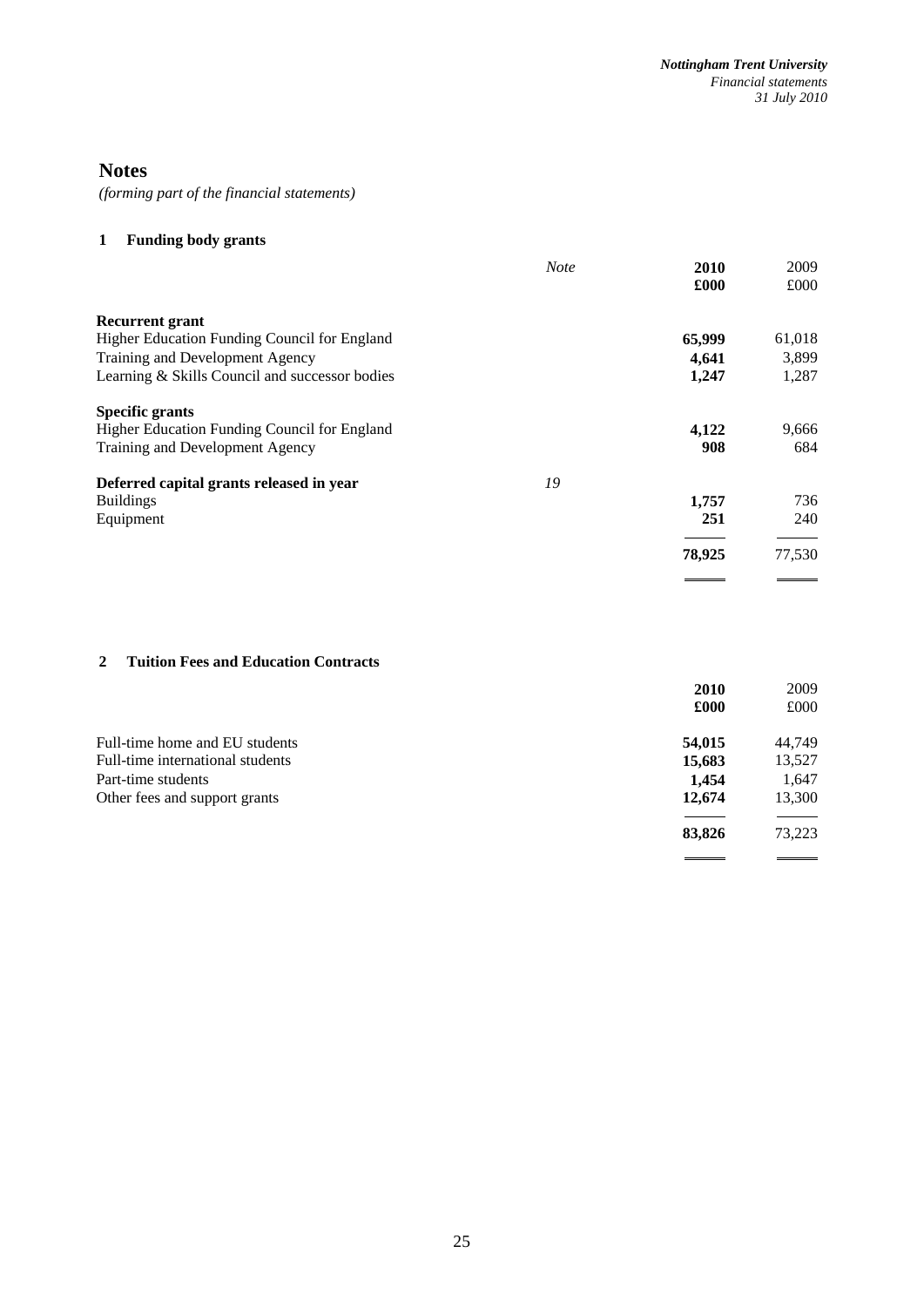# **Notes** *(continued)*

## **3 Research grants and contracts**

|                                 | 2010  | 2009  |
|---------------------------------|-------|-------|
|                                 | £000  | £000  |
| Research councils and charities | 3,358 | 2,906 |
| Industry and commerce           | 452   | 660   |
| Governmental                    | 1,661 | 898   |
|                                 | 5,471 | 4,464 |
|                                 |       |       |

#### **4 Other income**

|                                       | <b>Note</b> | 2010   | 2009   |
|---------------------------------------|-------------|--------|--------|
|                                       |             | £000   | £000   |
|                                       |             |        |        |
| Residences, catering and conferences  |             | 5,169  | 4,867  |
| Other income generating activities    |             | 15,541 | 15,813 |
| Released from deferred capital grants | 19          | 408    | 260    |
| Other income                          |             | 811    | 1,253  |
|                                       |             | 21,929 | 22,193 |

#### **5 Endowment and Investment Income**

|                                                                 | 2010<br>£000 | 2009<br>£000 |
|-----------------------------------------------------------------|--------------|--------------|
| Income from short term investments<br>Other interest receivable | 146<br>5     | 758          |
|                                                                 | 151          | 758          |
|                                                                 |              |              |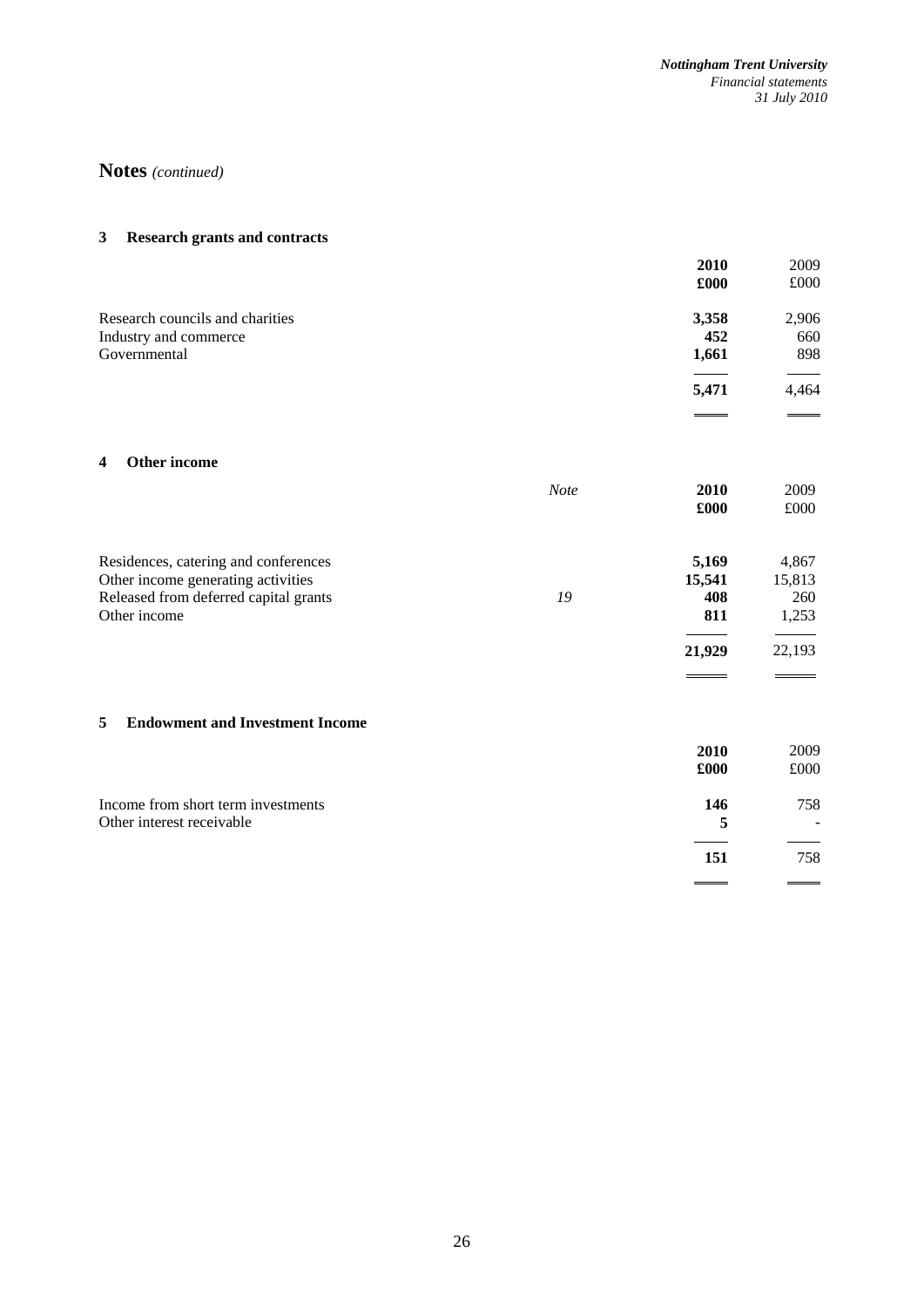#### **6 Staff costs**

|                       | 2010    | 2009    |
|-----------------------|---------|---------|
|                       | £000    | £000    |
| Employee costs:       |         |         |
| Wages and salaries    | 92,554  | 88,826  |
| Social security costs | 7,242   | 7,006   |
| Other pension costs   | 12,397  | 11,792  |
|                       | 112,193 | 107,624 |
| FRS17 operating costs | 772     | 1,366   |
|                       | 112,965 | 108,990 |
|                       |         |         |

*The average weekly number of persons (including senior post-holders) employed by the University during the period, expressed as full time equivalents, was:* 

|                                     | 2010          | 2009   |
|-------------------------------------|---------------|--------|
|                                     | <b>Number</b> | Number |
| Teaching departments                | 1,065         | 1,078  |
| Teaching support services           | 604           | 627    |
| Other support services              | 79            | 70     |
| Administration and central services | 508           | 458    |
| Premises                            | 247           | 241    |
| Other                               | 20            | 20     |
|                                     |               |        |
|                                     | 2,523         | 2,494  |
|                                     |               |        |

## *Emoluments of the Vice Chancellor and higher paid employees:*

The figures shown below include salaries and performance related pay paid under a system based on independent advice. They also include other benefits assessed as income for taxation purposes.

|                                                                           | <b>2010</b><br>£000 | 2009<br>£000 |
|---------------------------------------------------------------------------|---------------------|--------------|
| Emoluments of the Vice Chancellor excluding pension contributions         | 289                 | 283          |
| The University's pension contributions including contributions to the USS | 40                  | 35           |

During the year the University has agreed a long-term incentive scheme with the Vice Chancellor under which the Vice Chancellor will accrue a proportion of his salary in bonus which would not become payable until 2012/13.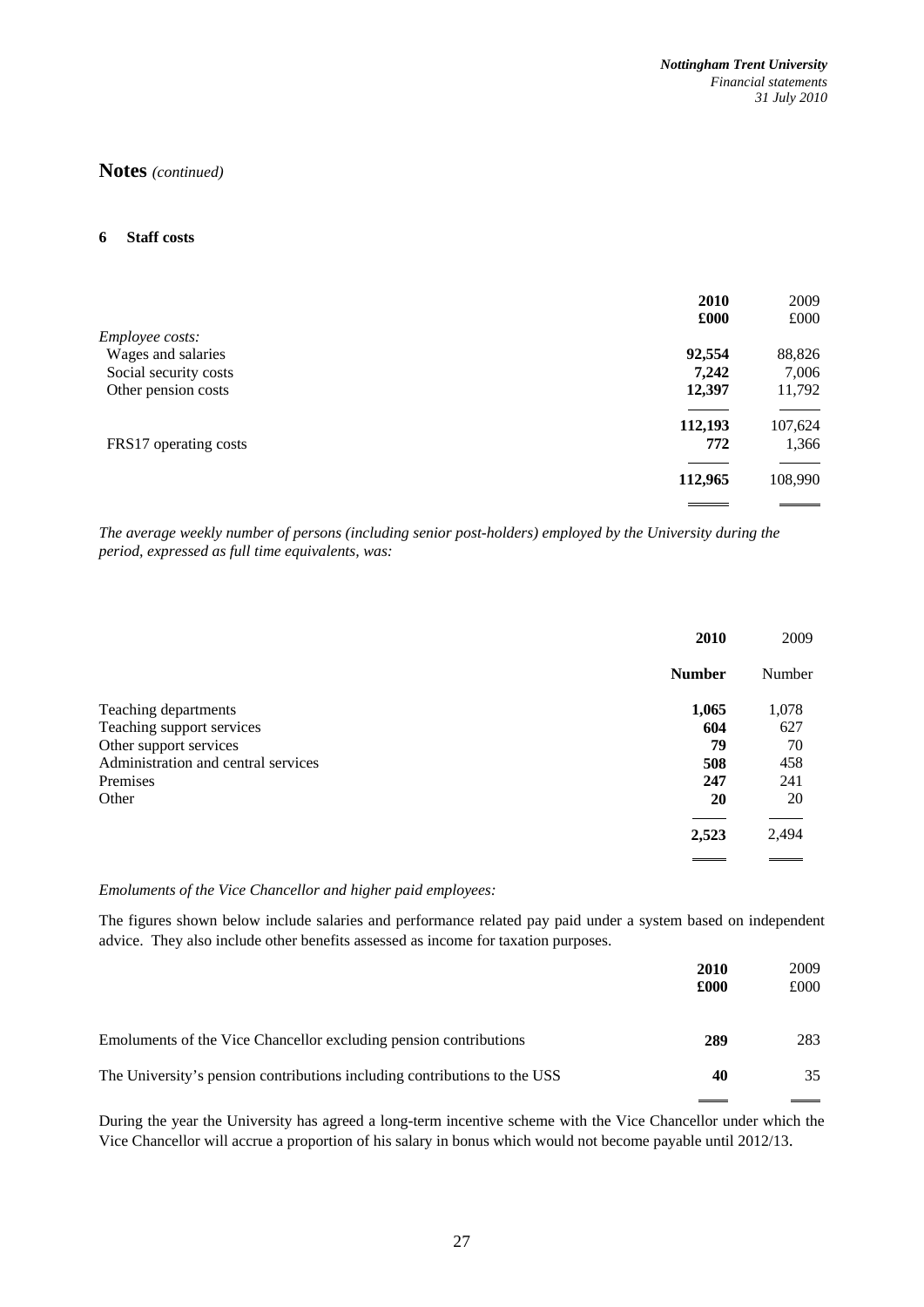*Nottingham Trent University Financial statements 31 July 2010* 

**Notes** *(continued)*

#### **6 Staff costs** *(continued)*

Remuneration of higher paid staff, other than the Vice-Chancellor and excluding employers pension contributions:

|                     | 2010<br><b>Number</b> | 2009<br>Number |
|---------------------|-----------------------|----------------|
| £100,001 - £110,000 | 3                     | 5              |
| £110,001 - £120,000 | 2                     | 2              |
| £120,001 - £130,000 |                       |                |
| £130,001 - £140,000 | ٠                     |                |
| £140,001 - £150,000 |                       |                |
| £160,001 - £170,000 |                       |                |

No remuneration was paid to the Chairman of the Board of Governors nor to other non-executive members of the Board and its subsidiary undertakings.

The estimated value of other benefits has been calculated in accordance with Financial Reporting Standard 17.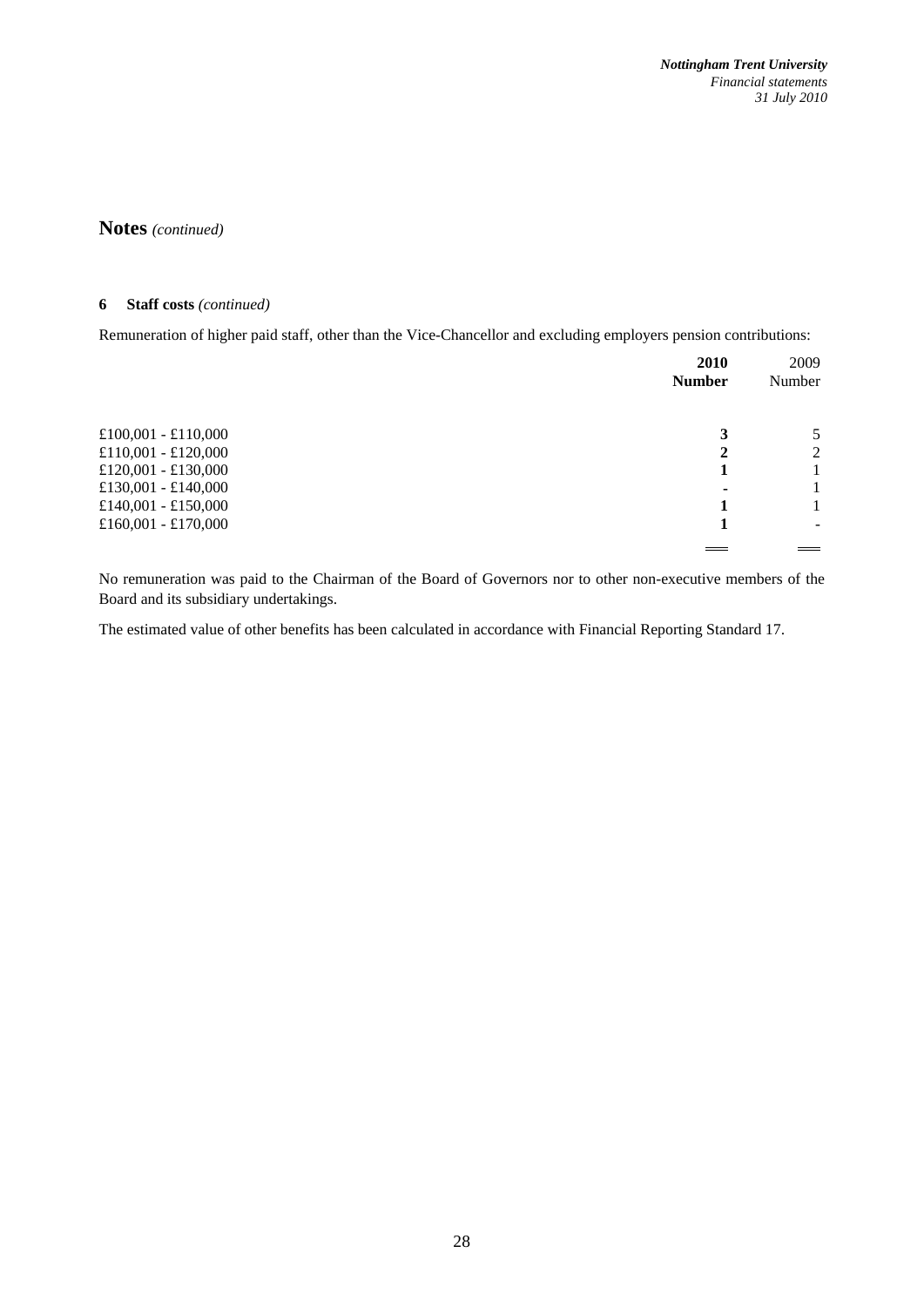## **7 Other operating expenses**

|                                                                 | 2010   | 2009   |
|-----------------------------------------------------------------|--------|--------|
|                                                                 | £000   | £000   |
| Academic departments                                            | 15,350 | 14,064 |
| Academic services                                               | 7,495  | 6,283  |
| Administration and central services                             | 19,620 | 18,521 |
| Premises                                                        | 11,143 | 10,483 |
| Residences, catering and conferences                            | 2,462  | 2,487  |
| Research grants and contracts                                   | 2,982  | 2,732  |
| Other expenses                                                  | 976    | 1,029  |
|                                                                 | 60,028 | 55,599 |
| Other operating expenses include:                               |        |        |
| External auditors remuneration in respect of audit services     | 53     | 52     |
| External auditors remuneration in respect of non-audit services | 34     | 49     |
| Operating lease rentals                                         | 1,621  | 1,246  |
|                                                                 |        |        |

Trustees

No trustee has received any remuneration/waived payments from the group during the year *(2009: none).*

The total expenses paid to or on behalf of 18 trustees was £8,447*(2009 £8,189 to18 trustees).* This represents travel and subsistence expenses incurred in attending Board of Governors and Committee meetings and Charity events in their official capacity.

## **8 Interest payable**

|                                                                                      | 2010<br>£000   | 2009<br>£000   |
|--------------------------------------------------------------------------------------|----------------|----------------|
| Bank and other loans not wholly repayable within five years<br>Pension finance costs | 3,867<br>4,089 | 3,181<br>3,024 |
|                                                                                      | 7.956          | 6,205          |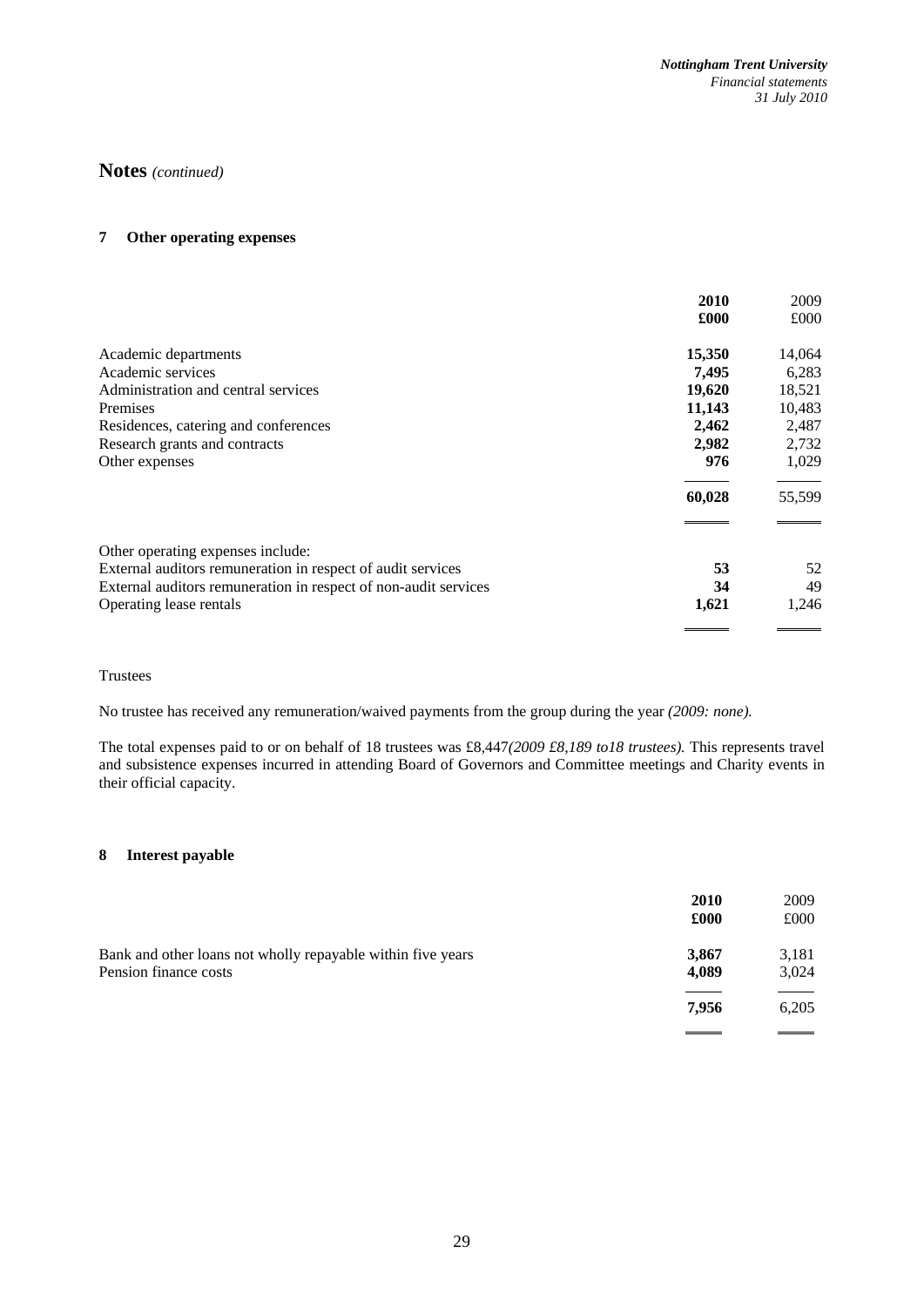## **9 Surplus/(deficit) on continuing operations for the period**

The surplus/(deficit) on continuing operations for the period is made up as follows:

|                                                                                                                                                          | 2010<br>£000 | 2009<br>£000 |
|----------------------------------------------------------------------------------------------------------------------------------------------------------|--------------|--------------|
| University surplus/(deficit) for the period                                                                                                              | 4,170        | (1,072)      |
| Deficit generated by subsidiary undertakings and transferred to the<br>University under a gift aid payment plus surplus generated by the Students' Union | (2,015)      | (1,525)      |
| Share of profit in joint venture                                                                                                                         | 427          | 65           |
|                                                                                                                                                          | 2,582        | (2,532)      |
|                                                                                                                                                          |              |              |

## **10 Exceptional items**

The exceptional items are made up as follows:

|                                 | 2010    | 2009 |
|---------------------------------|---------|------|
|                                 | £000    | £000 |
| Disposal of fixed assets        | 6,880   |      |
| Fundamental restructuring costs | (966)   | -    |
| Impairment of fixed assets      | (1,261) |      |
|                                 |         |      |
|                                 | 4,653   |      |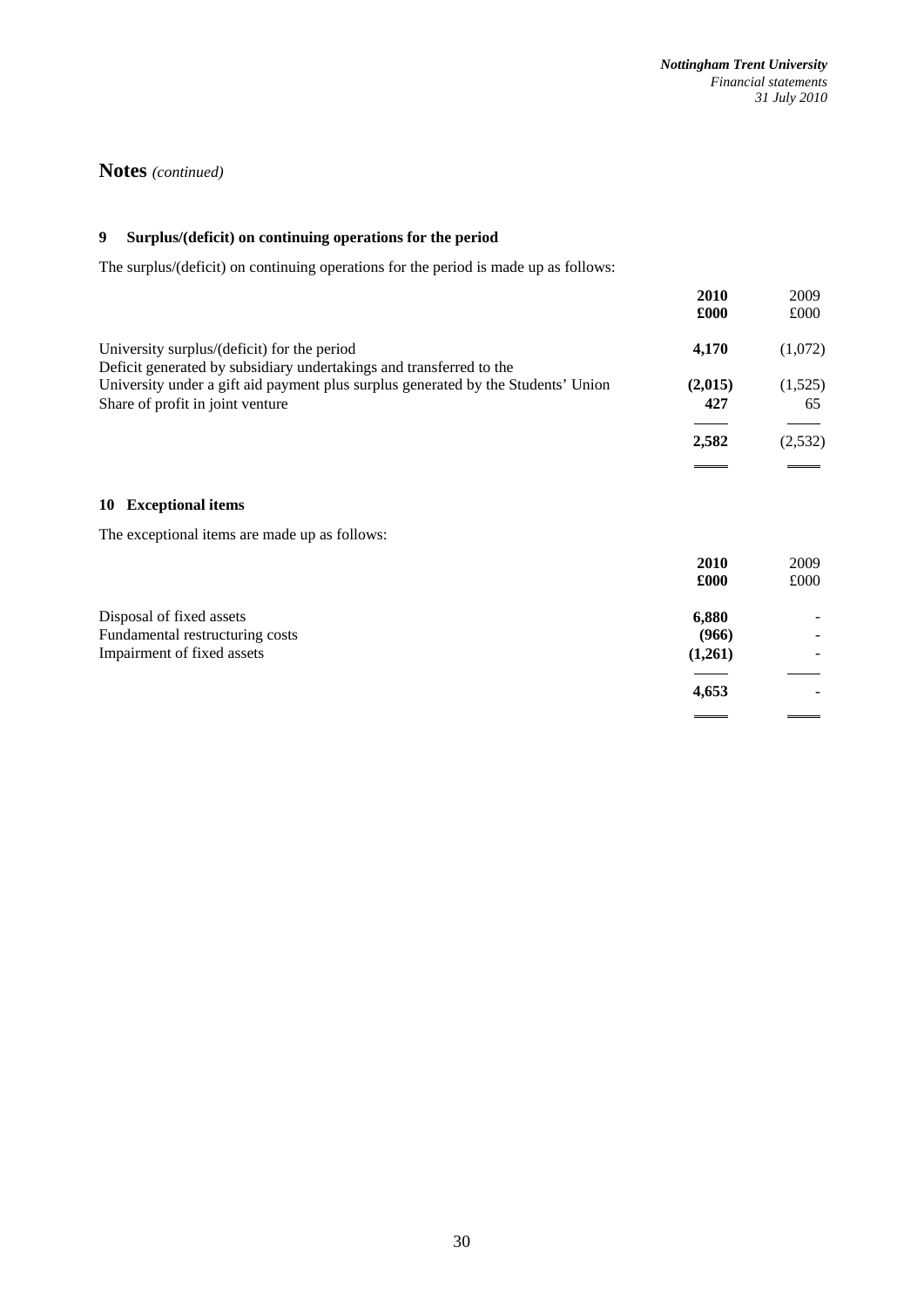# **11 Tangible assets**

|                           | Group<br>Freehold<br>land and<br>buildings<br>£000 | Group<br><b>Fixtures</b><br>and<br>fittings<br>£000 | Group<br><b>Furniture</b><br>and<br>equipment<br>£000 | Group<br><b>Assets under</b><br>course of<br>construction<br>£000 | Group<br><b>Total</b><br>£000 |
|---------------------------|----------------------------------------------------|-----------------------------------------------------|-------------------------------------------------------|-------------------------------------------------------------------|-------------------------------|
| Cost or valuation:        |                                                    |                                                     |                                                       |                                                                   |                               |
| At 1 August 2009          | 215,206                                            | 28,208                                              | 73,944                                                | 67,566                                                            | 384,924                       |
| Additions                 | 35,271                                             | 61                                                  | 9,943                                                 | 95                                                                | 45,370                        |
| Disposals                 | (1,458)                                            | (2,056)                                             | (185)                                                 |                                                                   | (3,699)                       |
| <b>Transfers</b>          | 66,006                                             | 29                                                  | 375                                                   | (66, 410)                                                         |                               |
| At 31 July 2010           | 315,025                                            | 26,242                                              | 84,077                                                | 1,251                                                             | 426,595                       |
| Accumulated depreciation: |                                                    |                                                     |                                                       |                                                                   |                               |
| At 1 August 2009          | 61,084                                             | 8,505                                               | 61,015                                                |                                                                   | 130,604                       |
| Charge for the year       | 4,671                                              | 1,735                                               | 5,018                                                 |                                                                   | 11,424                        |
| Disposals                 | (885)                                              | (795)                                               | (164)                                                 |                                                                   | (1,844)                       |
| At 31 July 2010           | 64,870                                             | 9,445                                               | 65,869                                                | ۰                                                                 | 140,184                       |
| Net book value:           |                                                    |                                                     |                                                       |                                                                   |                               |
| At 31 July 2010           | 250,155                                            | 16,797                                              | 18,208                                                | 1,251                                                             | 286,411                       |
|                           |                                                    |                                                     |                                                       |                                                                   |                               |
| At 31 July 2009           | 154,122                                            | 19,703                                              | 12,929                                                | 67,566                                                            | 254,320                       |
|                           |                                                    |                                                     | ______                                                | and the control of the control of the                             |                               |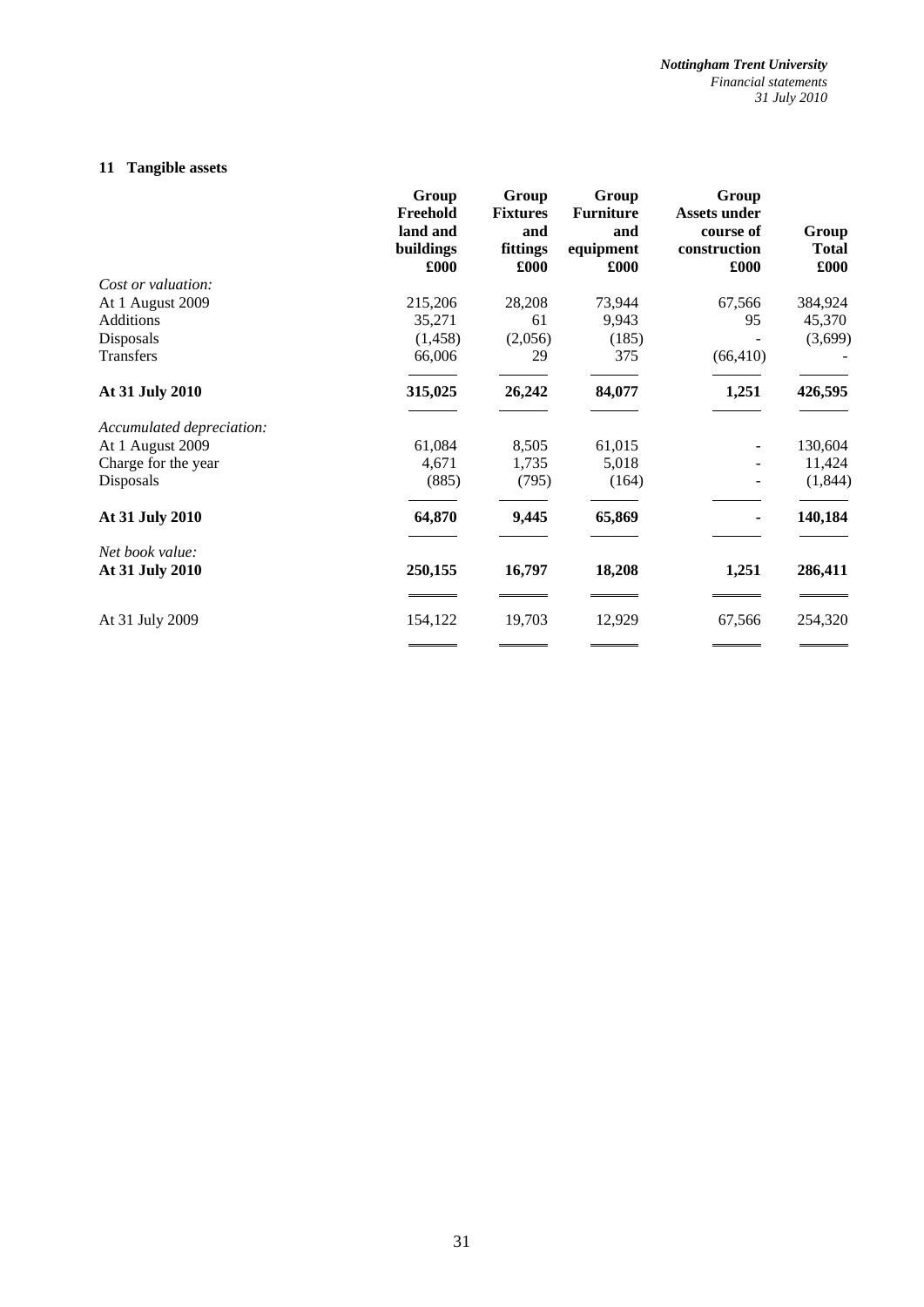#### **11 Tangible assets** *(continued)*

|                         | University<br>Freehold        | University<br><b>Fixtures</b> | University<br><b>Furniture</b> | <b>University</b><br><b>Assets</b><br>under |                                           |
|-------------------------|-------------------------------|-------------------------------|--------------------------------|---------------------------------------------|-------------------------------------------|
|                         | land and<br>buildings<br>£000 | and<br>fittings<br>£000       | and<br>equipment<br>£000       | course of<br>construction<br>£000           | <b>University</b><br><b>Total</b><br>£000 |
| Cost or valuation:      |                               |                               |                                |                                             |                                           |
| At 1 August 2009        | 212,158                       | 23,413                        | 70,132                         | 67,855                                      | 373,558                                   |
| Additions at cost       | 35,168                        | 61                            | 9,171                          | 95                                          | 44,495                                    |
| Disposals at cost       | (1,173)                       |                               | (25)                           |                                             | (1,198)                                   |
| <b>Transfers</b>        | 66,006                        | 29                            | 375                            | (66, 410)                                   |                                           |
| At 31 July 2010         | 312,159                       | 23,503                        | 79,653                         | 1,540                                       | 416,855                                   |
| Depreciation:           |                               |                               |                                |                                             |                                           |
| At 1 August 2009        | 59,160                        | 6,012                         | 57,311                         |                                             | 122,483                                   |
| Charge for the year     | 4,510                         | 1,521                         | 4,797                          |                                             | 10,828                                    |
| Eliminated on disposals | (602)                         |                               | (10)                           |                                             | (612)                                     |
| At 31 July 2010         | 63,068                        | 7,533                         | 62,098                         |                                             | 132,699                                   |
| Net book value:         |                               |                               |                                |                                             |                                           |
| At 31 July 2010         | 249,091                       | 15,970                        | 17,555                         | 1,540                                       | 284,156                                   |
|                         |                               |                               |                                |                                             |                                           |
| At 31 July 2009         | 152,998                       | 17,401                        | 12,821                         | 67,855                                      | 251,075                                   |
|                         |                               |                               |                                |                                             | __                                        |

Freehold land with a book value of £9,692,000 *(2009: £9,692,000)* (Group and University) is not depreciated. In accordance with the current RICS practice notes, the land element of the University's estate has been valued net of the costs of demolishing any buildings on that land.

On 2 August 1999 the University signed a deed preserving the 'further education asset base' inherited following its merger with Brackenhurst College on 1 April 1999. In the event of a total failure to preserve the asset base, the Skills Funding Agency shall have the right to call for the repayment of the 'further education asset base', being the greater of the value of indexed-based 'chattels' less 'liabilities' or the total cost of replacing the land asset with accommodation and facilities of comparable quality, size and location.

The University has entered into a lease with a developer for the provision of a hotel/gym complex on its Goldsmith Square car park. The lease is for 50 years with breaks at 15 and 25 years. At the conclusion of the lease, the whole of the property will revert to the University.

During 2007/08 the University entered into an amended lease agreement with UPP Group Limited and UPP Nottingham Limited for the majority of its student residences. The University received consideration totalling £11,032,000 in 2007/08 in respect of this transaction, including a 20% shareholding in UPP Nottingham Limited and an entitlement to loan notes to be issued by UPP Nottingham Limited. During the year the University received consideration totalling £652,000 in respect of an additional entitlement to loan notes. The leases are for 40 years maturing in 2048 and at the conclusion of the leases the properties will revert to the University. This reversionary interest is included within fixed assets at valuation.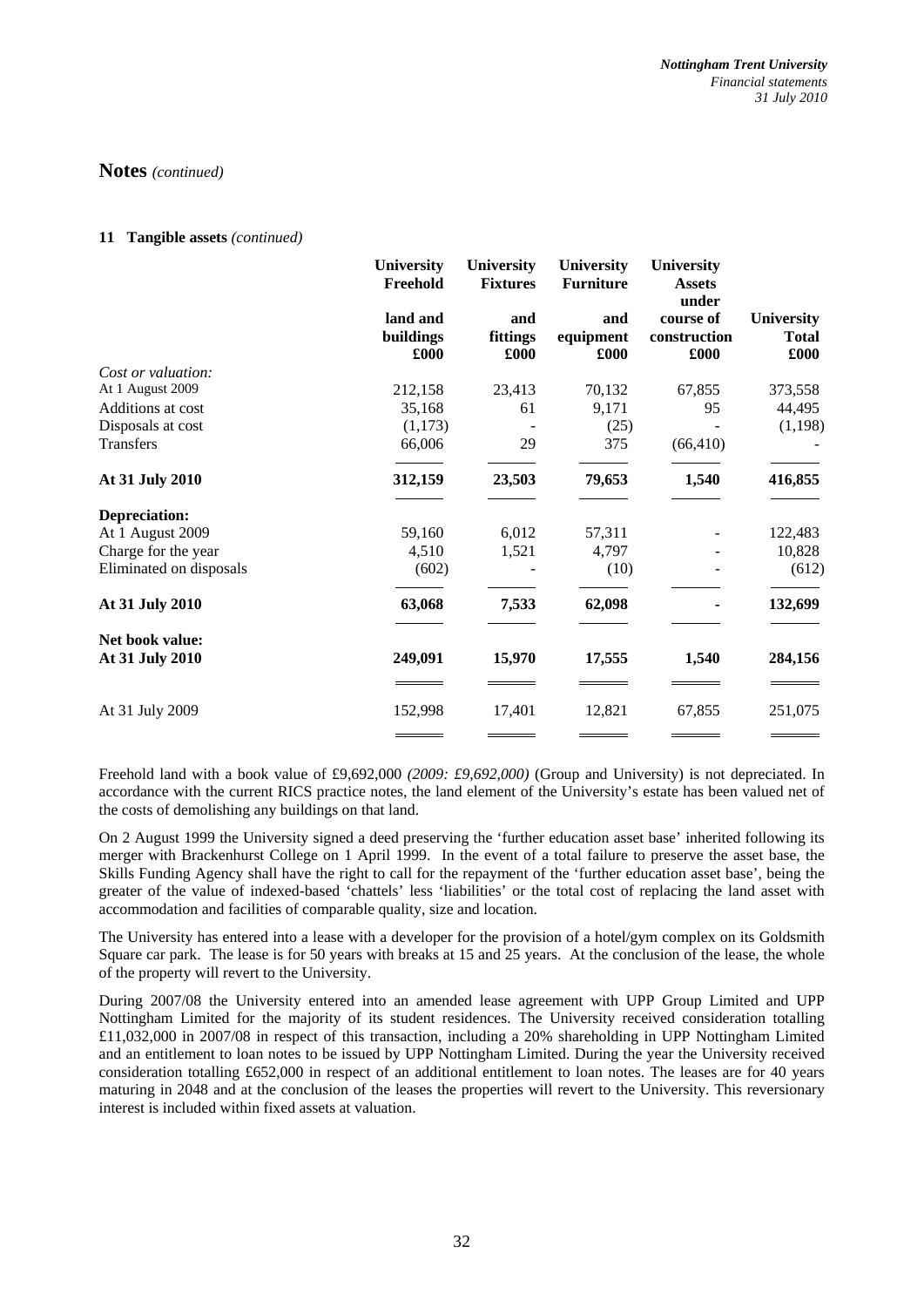#### **11 Tangible assets** *(continued)*

During the year the University entered into a new lease agreement with UPP (Clifton) Limited for the provision of a new student residence on the Clifton campus. The University received a gross consideration totalling £7,333,000 in the year, which net of costs totalled £6,880,000. The transaction included a 20% shareholding in UPP (Clifton) Limited and an entitlement to loan notes to be issued by UPP (Clifton) Limited. The lease is co-terminus with the existing UPP agreements and at the conclusion of the lease the properties will revert to the University.

The University has entered a joint venture agreement and formed BioCity Nottingham Limited with the University of Nottingham and EMDA. The aims of the joint venture are the establishment and operation of a Healthcare and Bioscience Innovation Centre for the purposes of research, development, healthcare and related educational use. The building for the joint venture was donated to the University by BASF plc and was included in freehold land and buildings at an open market value of £2,500,000 as determined by an independent valuation carried out during March 2001. During the year management have reviewed the carrying value of this property for impairment and confirmed that there is no permanent diminution in value as at 31 July 2009.

#### **12 Investments**

|                      | Group          | <b>University</b> | Group | University |
|----------------------|----------------|-------------------|-------|------------|
|                      | <b>2010</b>    | <b>2010</b>       | 2009  | 2009       |
|                      | £000           | £000              | £000  | £000       |
| Subsidiary companies | $\blacksquare$ | 2,222             | -     | 2,222      |
| Other investments    | 1,810          | 1,327             | 1,305 | 1,249      |
|                      | 1,810          | 3,549             | 1,305 | 3,471      |
|                      |                |                   |       |            |

The University owns the total issued share capital of 555,000 ordinary shares of £1 in Nottingham Consultants Limited, 1,667,000 ordinary shares of £1 in Nottingham Law School Limited, 2 ordinary shares of £1 in Nottingham Trent Residences 1 PLC, 2 ordinary shares of £1 each in Nottingham Trent International College Limited, 1 ordinary share of £1 in Nottingham Conference Centre Limited and is the sole subscriber to the Education Support Centre (UK) Limited, all companies being registered in Great Britain and incorporated in England and Wales.

The University has acquired 20% of the equity in UPP Nottingham Limited and also in UPP Clifton Limited as a result of the lease agreements for the majority of its student residences.

The University's participating interest relates to the University's share of the net assets in the joint venture arrangement entered into by the University to form Biocity Nottingham Limited with the University of Nottingham and EMDA as described within note 10 above. The joint venture has a year-end of 31 December.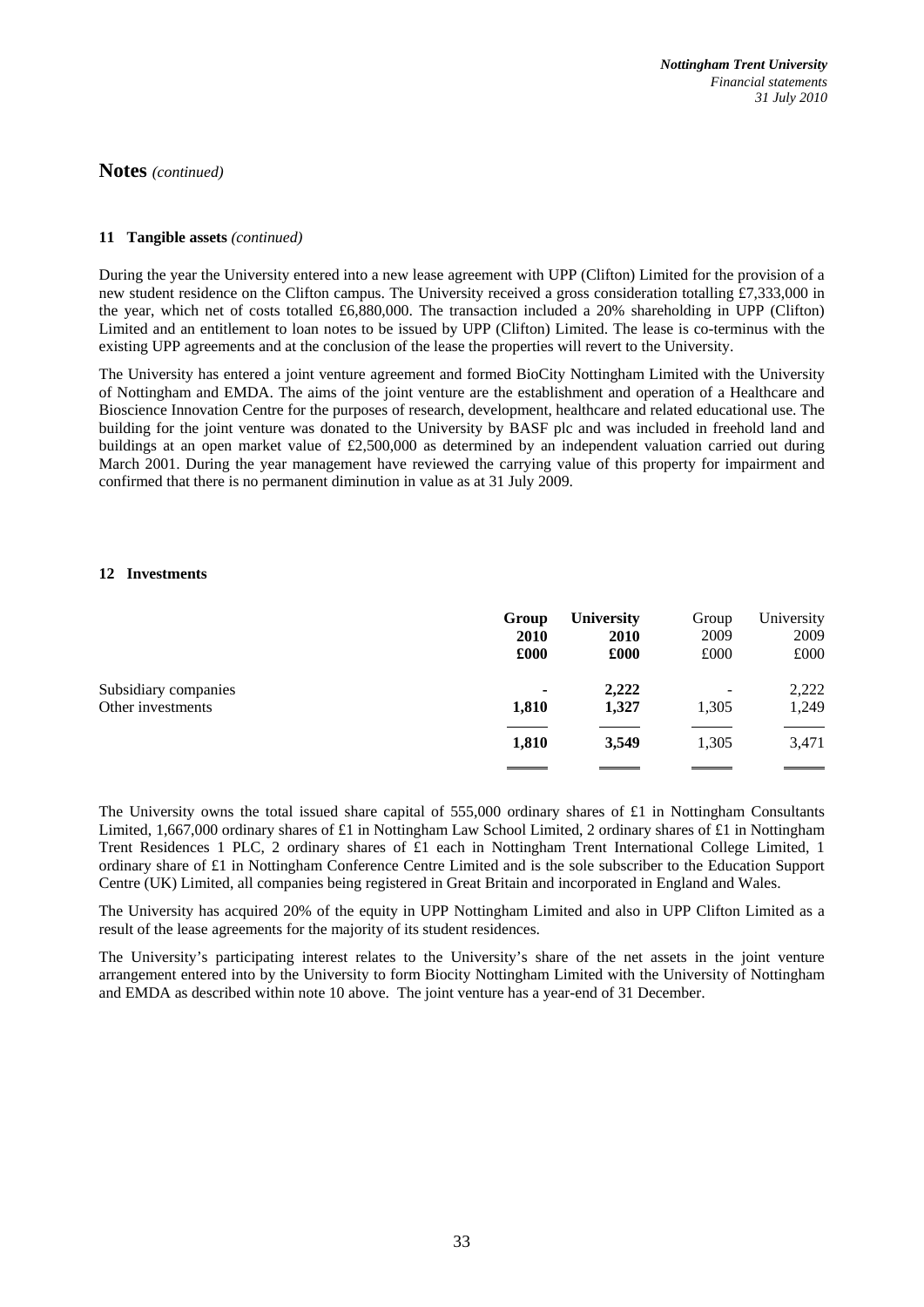#### **12 Investments** *(continued)*

The University's share of the value of the gross assets and liabilities in the joint venture are as follows:

|                                   | 2010<br>£000 | 2009<br>£000                    |
|-----------------------------------|--------------|---------------------------------|
| Gross assets<br>Gross liabilities | 875<br>۰     | 448<br>$\overline{\phantom{0}}$ |
| Net assets                        | 875          | 448                             |
|                                   |              | $\equiv$ $\equiv$               |

The group holds shares in a number of spin out companies and companies which have been set up through the HIVE. The details of the percentage shareholdings and cost of these investments is shown in the table below. The group has chosen not to attribute any value to these investments within the financial statements on the basis of prudence as these companies have only recently started to trade.

| Company name                   | Percentage<br>shareholding | Cost of<br>investment | Value of<br>investment |
|--------------------------------|----------------------------|-----------------------|------------------------|
|                                | $\%$                       |                       |                        |
| Loreus Limited                 | 10                         | 10                    |                        |
| Gorilla UK Limited             | 8                          |                       |                        |
| Desivent Limited               | 9                          | 9                     |                        |
| Prime Principle Limited        | 10                         | 10                    |                        |
| Click2Touch Limited            | 10                         | 10                    |                        |
| Eskimo Graphic Design Limited  |                            |                       |                        |
| Stewart & Baker Limited        |                            |                       |                        |
| Orb & Crash Limited            |                            |                       |                        |
| Debbie Bryan Limited           |                            |                       |                        |
| Udakka Limited                 |                            |                       |                        |
| NG Magazine Limited            |                            |                       |                        |
| <b>Bantum Clothing Limited</b> |                            |                       |                        |
| Uni-fied Limited               |                            |                       |                        |
| Red Shoes Memories Limited     |                            |                       |                        |
| Compandx Limited               | 49                         | 550                   |                        |
| SiActive Limited               | 27                         | 2,500                 |                        |

The above subsidiaries are all incorporated in Great Britain.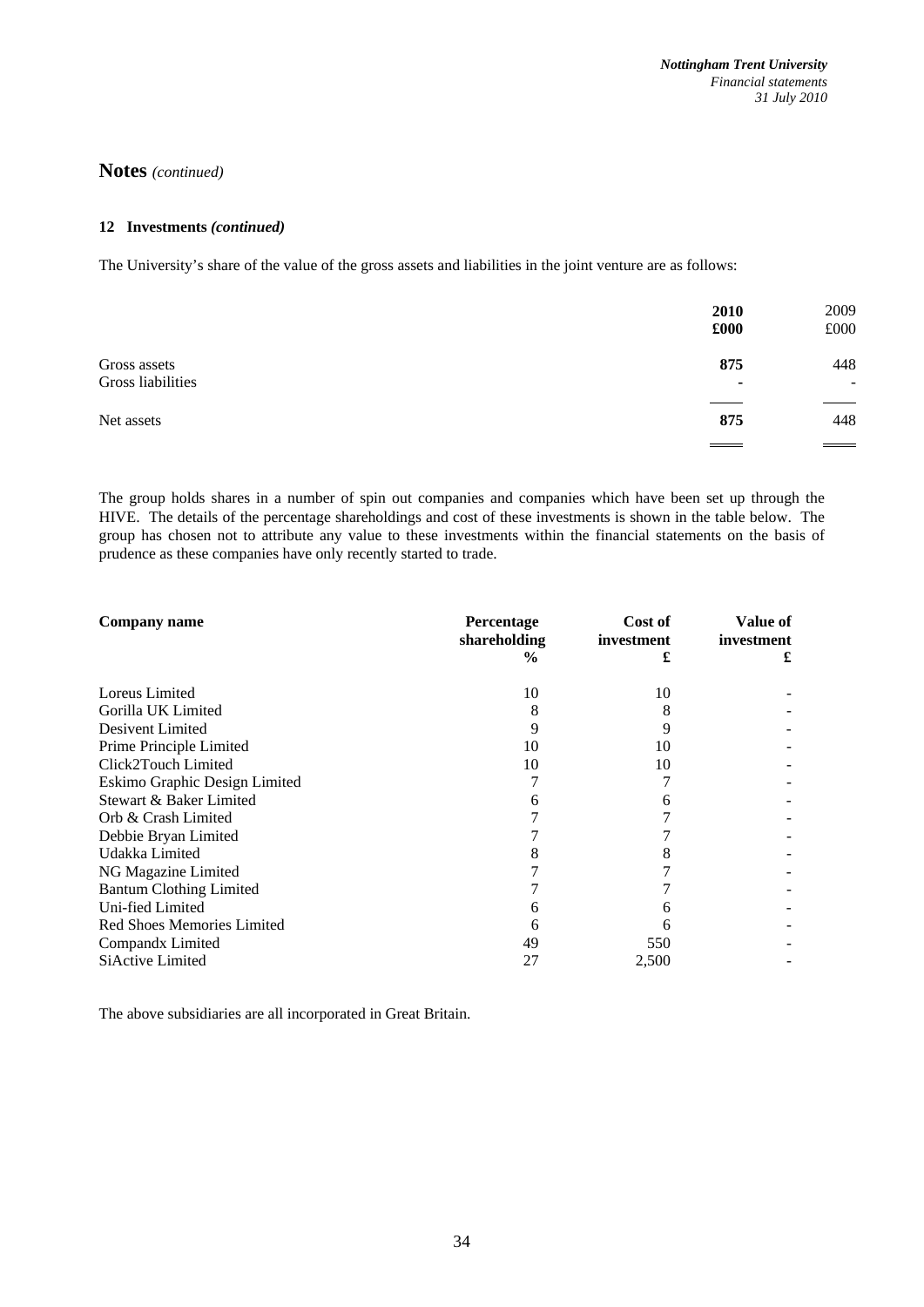**13 Stock** 

|                  | Group | <b>University</b> | Group | University |
|------------------|-------|-------------------|-------|------------|
|                  | 2010  | 2010              | 2009  | 2009       |
|                  | £000  | £000              | £000  | £000       |
| Consumables      | 197   | 197               | 189   | 189        |
| Goods for resale | 244   | 32                | 225   | 46         |
|                  | 441   | 229               | 414   | 235        |
|                  |       |                   |       |            |

## **14 Debtors:** amounts falling due within one year

|                                                          | Group | <b>University</b>        | Group | University     |
|----------------------------------------------------------|-------|--------------------------|-------|----------------|
|                                                          | 2010  | <b>2010</b>              | 2009  | 2009           |
|                                                          | £000  | £000                     | £000  | £000           |
| Trade debtors<br>Amounts owed by subsidiary undertakings | 4,730 | 3,920<br>5,767           | 4,598 | 3,636<br>6,501 |
| Prepayments                                              | 673   | 561                      | 865   | 737            |
| Accrued income                                           | 642   | 636                      | 1,215 | 1,206          |
| Other debtors                                            | 91    | $\overline{\phantom{a}}$ | 588   | 455            |
|                                                          | 6,136 | 10,884                   | 7,266 | 12,535         |

Interest is receivable on the unsecured loans to subsidiary undertakings at prevailing rates of interest and the loans are repayable on demand.

**15 Debtors:** amounts falling due after more than one year

|                             | Group       | <b>University</b> | Group | University |
|-----------------------------|-------------|-------------------|-------|------------|
|                             | <b>2010</b> | <b>2010</b>       | 2009  | 2009       |
|                             | £000        | £000              | £000  | £000       |
| Loan notes (see note $11$ ) | 2,984       | 2,984             | 1,303 | 1,303      |
|                             | 2,984       | 2,984             | 1,303 | 1,303      |
|                             |             |                   |       |            |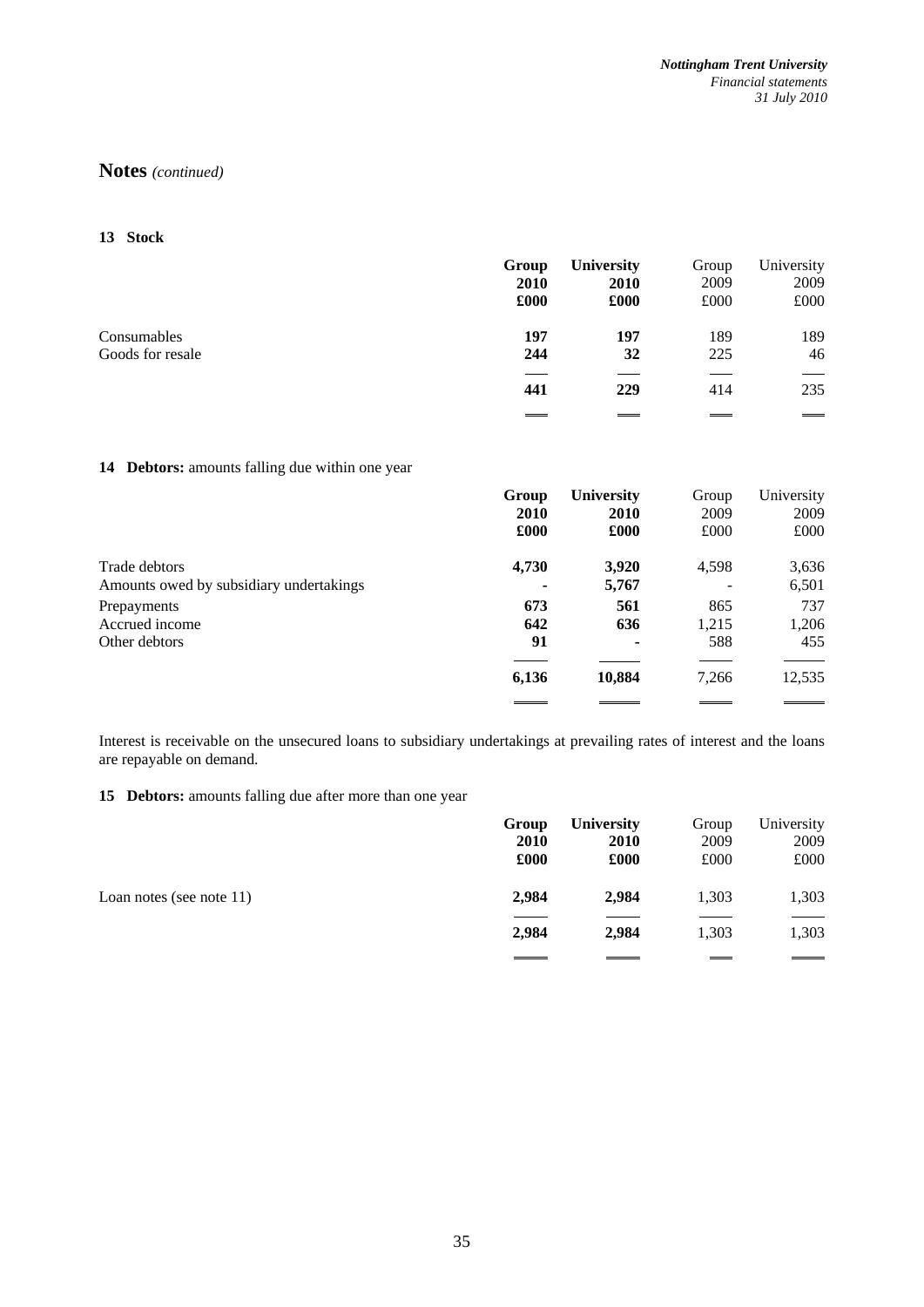#### 16 **Creditors:** amounts falling due within one year

|                                             | Group  | <b>University</b> | Group  | University |
|---------------------------------------------|--------|-------------------|--------|------------|
|                                             | 2010   | 2010              | 2009   | 2009       |
|                                             | £000   | £000              | £000   | £000       |
| Bank loan                                   | 1,494  | 1,494             | 1,423  | 1,423      |
| Bank overdraft                              |        |                   | 14     |            |
| Finance leases                              | 305    | 305               | 417    | 417        |
| General creditors                           | 4,185  | 4,249             | 6,385  | 6,144      |
| Social security and other taxation payments | 3.891  | 3,842             | 3,033  | 2,977      |
| Other creditors                             | 232    | 85                | 154    | 78         |
| Accruals                                    | 9.190  | 8.825             | 7,208  | 6,888      |
| Deferred income                             | 10,654 | 10,035            | 10,088 | 9,477      |
|                                             | 29,951 | 28,835            | 28,722 | 27,404     |
|                                             |        |                   |        |            |

#### **17 Creditors:** amounts falling due after more than one year

|                            | Group<br><b>2010</b><br>£000 | <b>University</b><br><b>2010</b><br>£000 | Group<br>2009<br>£000 | University<br>2009<br>£000 |
|----------------------------|------------------------------|------------------------------------------|-----------------------|----------------------------|
| Unsecured loans            | 89,518                       | 89,518                                   | 91,074                | 91,074                     |
| Finance leases             |                              | ٠                                        | 417                   | 417                        |
| Salix revolving green fund | 940                          | 940                                      | 540                   | 540                        |
|                            | 90,458                       | 90,458                                   | 92,031                | 92,031                     |
|                            |                              |                                          |                       |                            |

#### Analysis of debt:

|                            | <b>Group and University</b> |        |
|----------------------------|-----------------------------|--------|
|                            | 2010                        | 2009   |
|                            | £000                        | £000   |
| Amounts falling due:       |                             |        |
| Between one and two years  | 1.541                       | 1,911  |
| Between two and five years | 5,165                       | 4,900  |
| In more than five years    | 83,752                      | 85,220 |
|                            | 90,458                      | 92,031 |
|                            |                             |        |

Of the loans outstanding, £25m is fixed at a rate of 4.88% until October 2030, £10m is fixed at 4.94% until October 2023, £15m is fixed at 4.90% until October 2026, £5m is fixed at 4.93% until October 2022 and £40m is fixed at 4.58% until December 2038. All loans are repayable in instalments in the period to December 2038.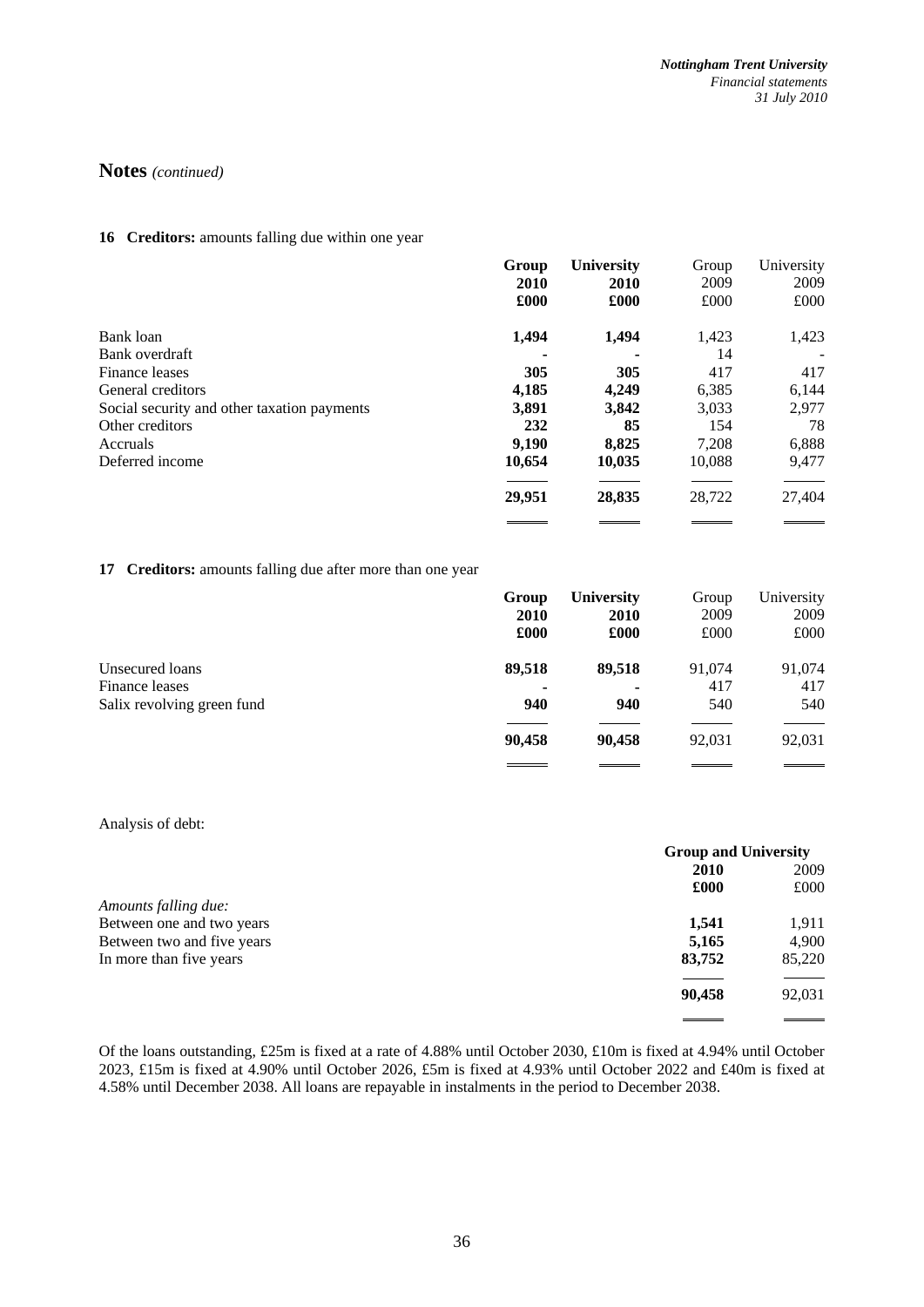## **18 Provisions for liabilities and charges**

|                                                 |                            | <b>Group and University</b> |                              |                      |
|-------------------------------------------------|----------------------------|-----------------------------|------------------------------|----------------------|
|                                                 | Restruct-<br>uring<br>£000 | <b>Pensions</b><br>£000     | <b>Dilapidations</b><br>£000 | <b>Total</b><br>£000 |
| At 1 August 2009                                | 291                        | 10,751                      | 1,000                        | 12,042               |
| Transfer from income and<br>expenditure account | 780                        | 760                         |                              | 1,540                |
|                                                 | 1,071                      | 11,511                      | 1,000                        | 13,582               |
| Utilised in year                                | (291)                      | (723)                       | $\overline{\phantom{0}}$     | (1,014)              |
| At 31 July 2010                                 | 780                        | 10,788                      | 1,000                        | 12,568               |
|                                                 |                            |                             |                              |                      |

The restructuring provision relates to a staff reprofiling exercise. The framework provision represents the anticipated costs of the introduction of the national framework agreement. Refer to note 29 for an explanation of the nature of the pensions provision.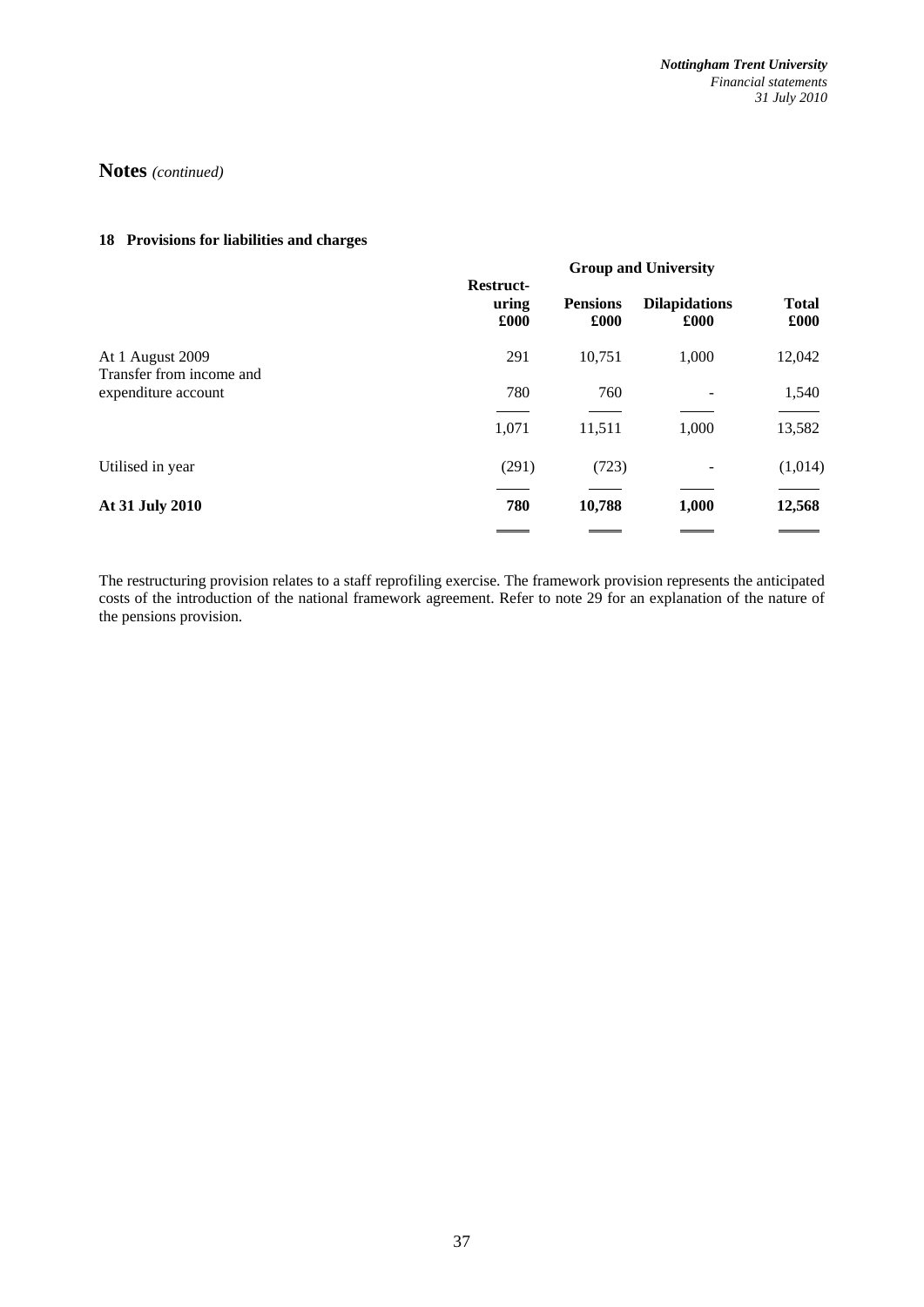# **19 Deferred capital grants**

|                                    | <b>Group and University</b> |              |              |
|------------------------------------|-----------------------------|--------------|--------------|
|                                    | <b>Funding</b>              | <b>Other</b> |              |
|                                    | councils                    | grants       | <b>Total</b> |
|                                    | £000                        | £000         | £000         |
| At 1 August 2009                   |                             |              |              |
| <b>Buildings</b>                   | 42,516                      | 5,559        | 48,075       |
| Equipment                          | 1,015                       | 300          | 1,315        |
| <b>Total</b>                       | 43,531                      | 5,859        | 49,390       |
| <b>Cash received</b>               |                             |              |              |
| <b>Buildings</b>                   | 7,147                       | 3,430        | 10,577       |
| Equipment                          |                             | 358          | 358          |
|                                    |                             |              |              |
| <b>Total</b>                       | 7,147                       | 3,788        | 10,935       |
| Released to income and expenditure |                             |              |              |
| <b>Buildings</b>                   | 1,757                       | 281          | 2,038        |
| Equipment                          | 251                         | 127          | 378          |
| <b>Total</b>                       | 2,008                       | 408          | 2,416        |
| At 31 July 2010                    |                             |              |              |
| <b>Buildings</b>                   | 47,906                      | 8,708        | 56,614       |
| Equipment                          | 764                         | 531          | 1,295        |
| <b>Total</b>                       | 48,670                      | 9,239        | 57,909       |
|                                    |                             |              |              |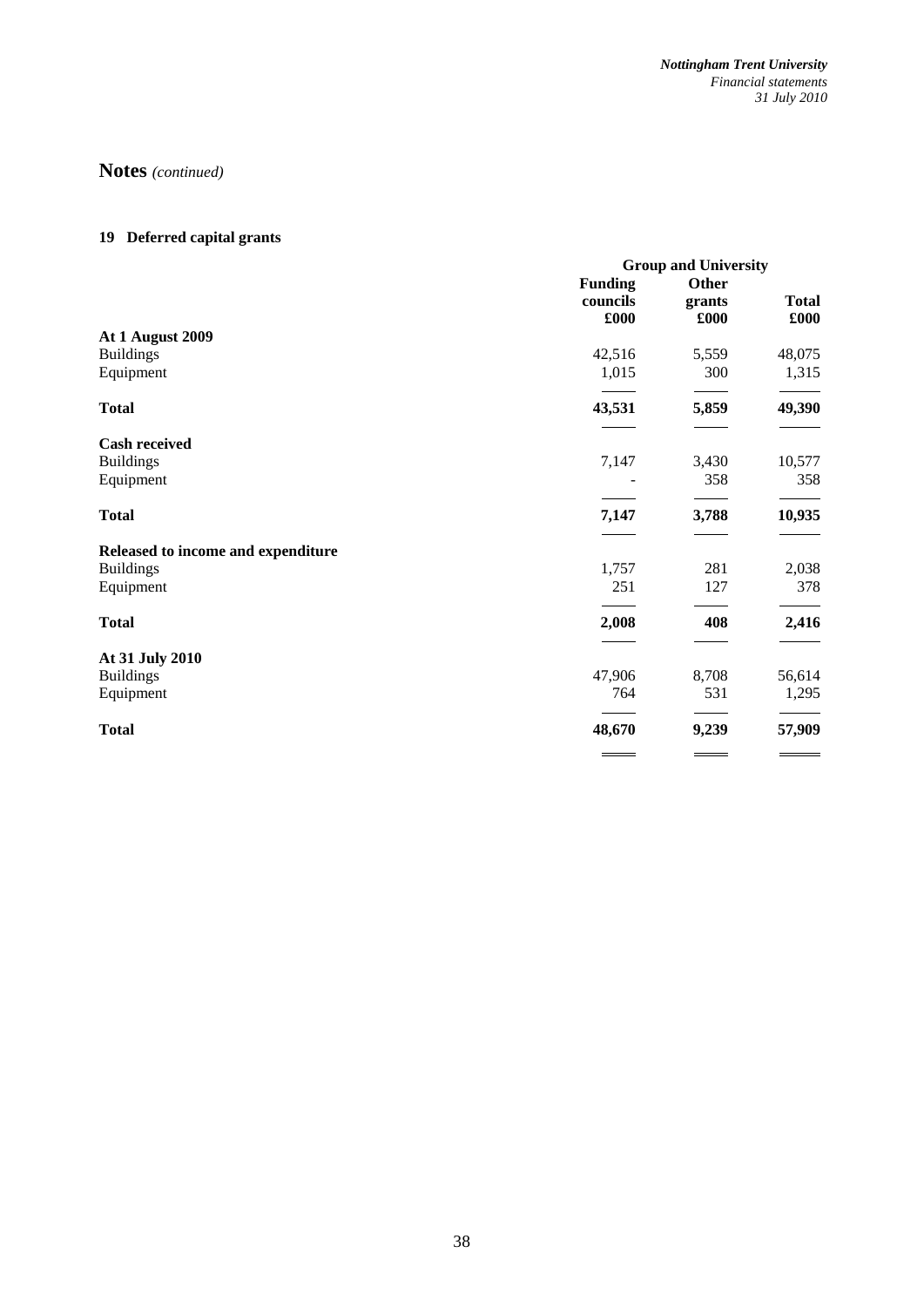#### **20 Revaluation reserve**

|                                                    | Group<br>2010<br>£000 | <b>University</b><br>2010<br>£000 | Group<br>2009<br>£000 | University<br>2009<br>£000 |
|----------------------------------------------------|-----------------------|-----------------------------------|-----------------------|----------------------------|
| Balance brought forward at 1 August                | 53,843                | 55,223                            | 55,648                | 57,028                     |
| Released to income and expenditure reserve in year | (1,805)               | (1,805)                           | (1,805)               | (1,805)                    |
| At 31 July                                         | 52,038                | 53,418                            | 53,843                | 55,223                     |
| <b>Capital reserve</b><br>21                       |                       |                                   |                       |                            |
|                                                    | Group<br>2010<br>£000 | <b>University</b><br>2010<br>£000 | Group<br>2009<br>£000 | University<br>2009<br>£000 |
| At 1 August 2009 and 31 July 2010                  | 60                    |                                   | 60                    |                            |
|                                                    |                       |                                   |                       |                            |

The capital reserve arose on consolidation of the Union of Students.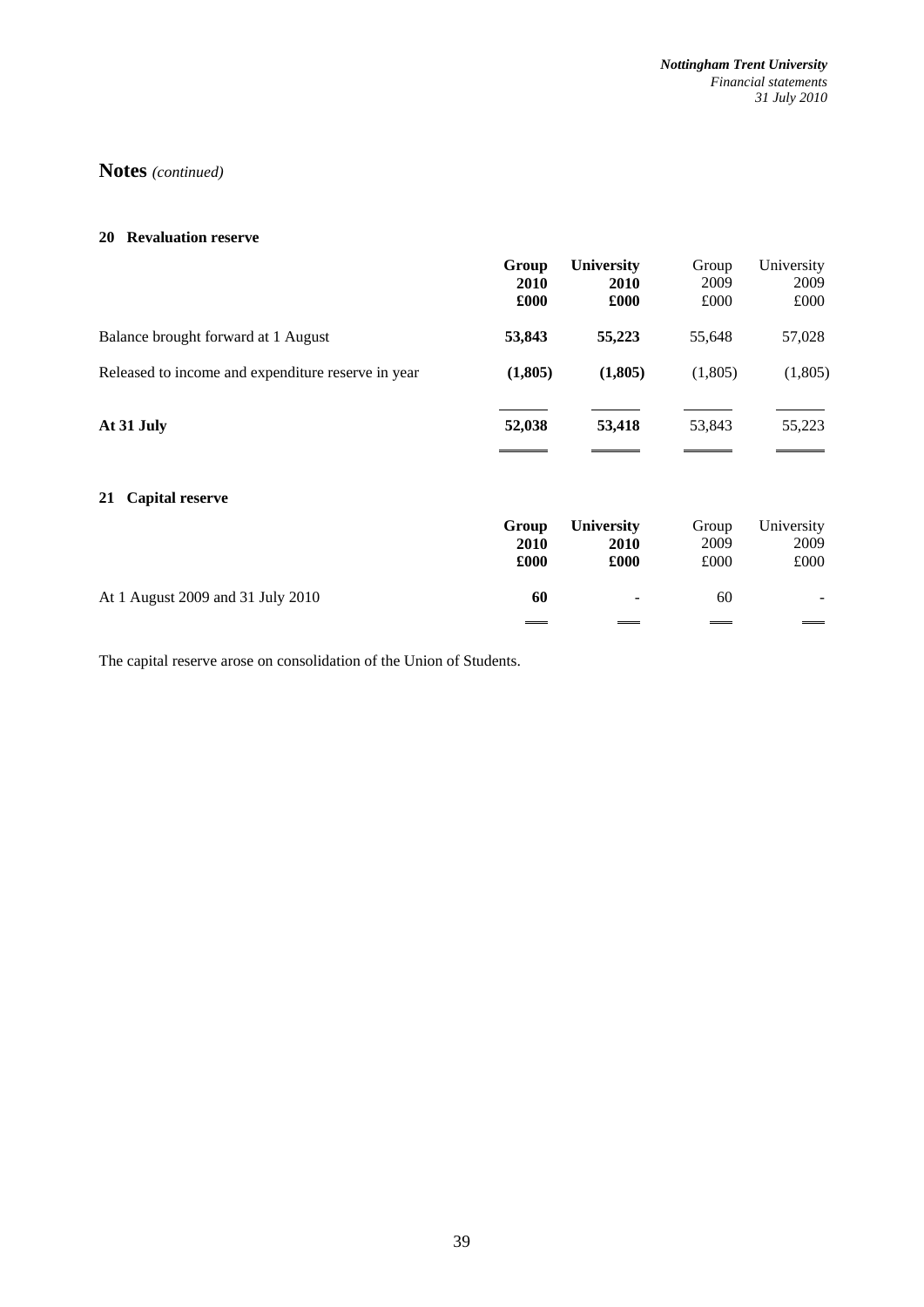## **22 Movement on general reserves**

## **Income and expenditure account**

|                                                                     | Group<br>£000 | <b>University</b><br>£000 |
|---------------------------------------------------------------------|---------------|---------------------------|
| At 1 August 2009                                                    | (9,042)       | (5,314)                   |
| Surplus for the year retained within general reserves               | 2,582         | 2,365                     |
| Transfer from revaluation reserve to income and expenditure account | 1.805         | 1,805                     |
| Actuarial loss in respect of pension scheme                         | (2,590)       | (2,590)                   |
| At 31 July 2010                                                     | (7,245)       | (3,734)                   |
|                                                                     |               |                           |

| <b>Represented by:</b>                                                      | Group<br>£000       | <b>University</b><br>£000 |
|-----------------------------------------------------------------------------|---------------------|---------------------------|
| Income and expenditure reserve excluding pension reserve<br>Pension reserve | 66.732<br>(73, 977) | 70.243<br>(73, 977)       |
| At 31 July 2010                                                             | (7,245)             | (3,734)                   |
|                                                                             |                     |                           |

# **23 Reconciliation of consolidated operating deficit to net cash from operating activities**

|                                                                 | 2010     | 2009     |
|-----------------------------------------------------------------|----------|----------|
|                                                                 | £000     | £000     |
| Deficit after depreciation of assets at valuation and after tax | (2,071)  | (2,532)  |
| Release of capital grant (note 19)                              | (2, 416) | (1,236)  |
| Sale of fixed assets                                            |          | (1, 475) |
| Depreciation (note 11)                                          | 11,424   | 9,906    |
| Increase in stock                                               | (27)     | (48)     |
| Increase in debtors                                             | (625)    | (732)    |
| Increase in creditors                                           | 752      | 3,452    |
| Increase/(decrease) in provisions                               | 526      | (841)    |
| Interest payable                                                | 3,867    | 3.181    |
| Interest receivable                                             | (151)    | (758)    |
| Pension cost less contributions payable                         | 4,675    | 4,390    |
| Share of profit in joint venture                                | (427)    | (65)     |
| Net cash inflow from operating activities                       | 15,527   | 13,242   |
|                                                                 |          |          |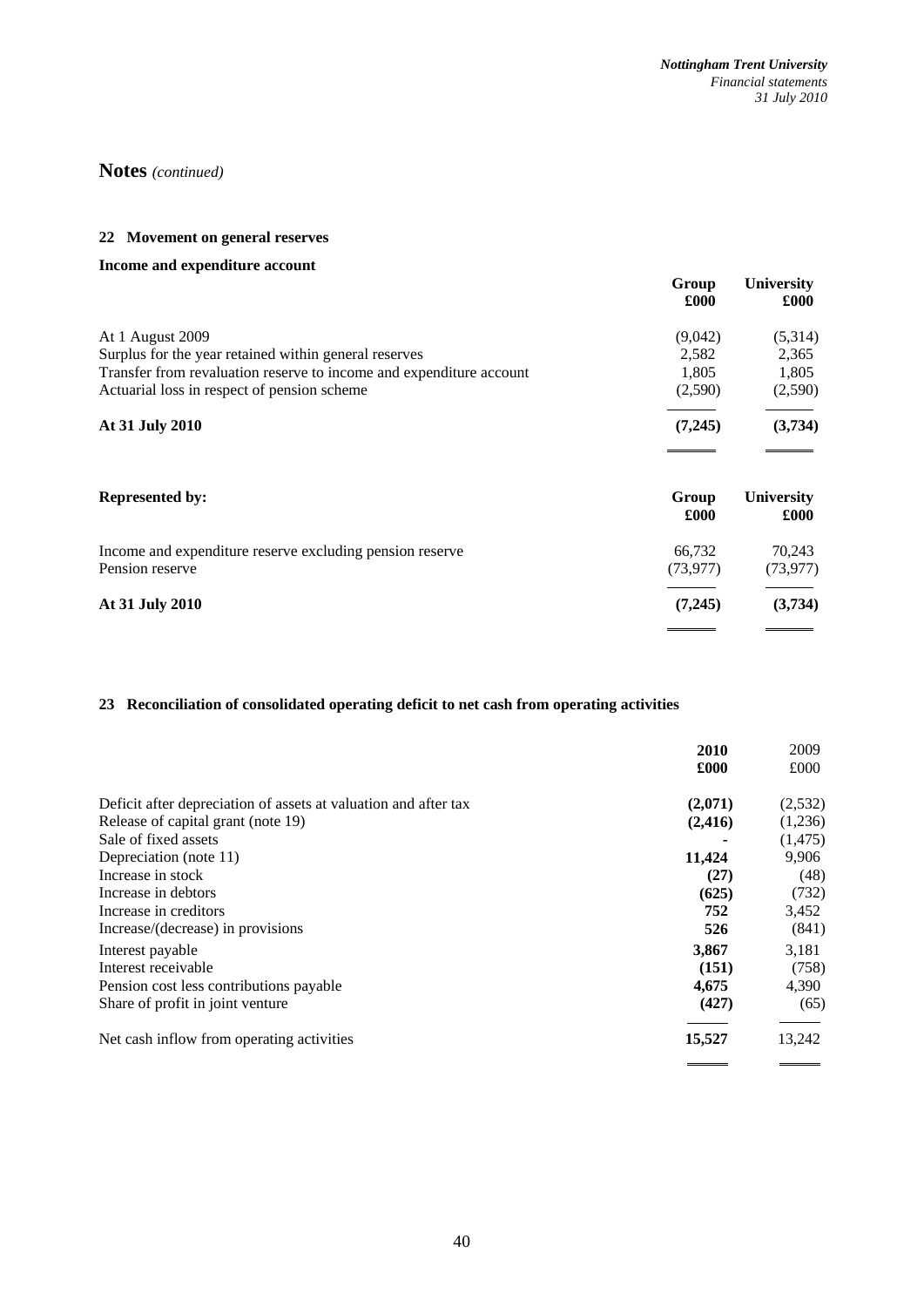| 24 Returns on investments and servicing of finance                          |                           |                    |
|-----------------------------------------------------------------------------|---------------------------|--------------------|
|                                                                             | 2010<br>£000              | 2009<br>£000       |
| Income from short term investments<br>Interest paid                         | 151<br>(3,867)            | 775<br>(3,181)     |
|                                                                             | (3,716)                   | (2,406)            |
| 25 Capital expenditure and financial investment                             |                           |                    |
|                                                                             | 2010<br>£000              | 2009<br>£000       |
| Tangible assets acquired<br>Sale of fixed assets<br>Purchase of investments | (44,950)<br>6,880<br>(78) | (52, 907)<br>1,475 |
| Deferred capital grants received (note 19)                                  | 10,935                    | 8,937              |
|                                                                             | (27, 213)                 | (42, 495)          |
| 26 Management of Liquid Resources                                           |                           |                    |
|                                                                             | 2010<br>£000              | 2009<br>£000       |
| Withdrawal from/(placing of) deposits                                       | 2,000                     | (10,000)           |
| 27 Financing                                                                |                           |                    |
|                                                                             | 2010<br>£000              | 2009<br>£000       |
| New loans<br>Repayment of amounts borrowed                                  | 400<br>(2,014)            | 40,540<br>(1,287)  |
| Net cash (outflow)/inflow                                                   | (1,614)                   | 39,253             |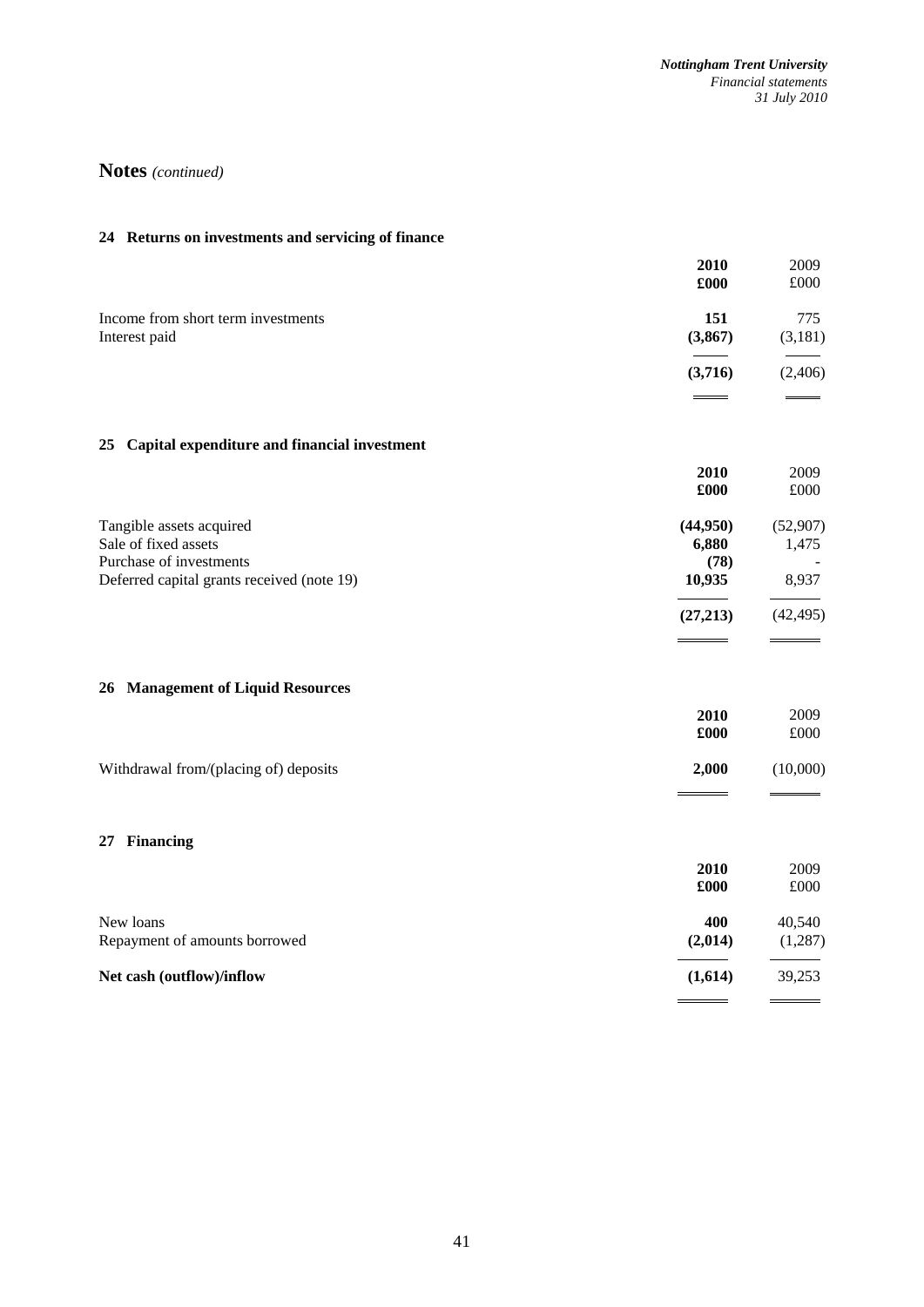#### **28 Analysis of changes in net debt**

|                          | At 1 August<br>2009<br>£000 | <b>Cash flows</b><br>£000 | <b>Other</b><br><b>Changes</b><br>£000 | At 31 July<br><b>2010</b><br>£000 |
|--------------------------|-----------------------------|---------------------------|----------------------------------------|-----------------------------------|
| Cash at bank and in hand | 18,964                      | (15,030)                  |                                        | 3,934                             |
| Bank overdraft           | (14)                        | 14                        |                                        |                                   |
| Short term deposits      | 10,000                      | (2,000)                   |                                        | 8,000                             |
| Debt due within one year | (1,840)                     | 2,014                     | (1,973)                                | (1,799)                           |
| Debt due after one year  | (92,031)                    | (400)                     | 1,973                                  | (90, 458)                         |
|                          | (64, 921)                   | (15, 402)                 |                                        | (80, 323)                         |
|                          |                             |                           |                                        |                                   |

#### **29 Pension and similar obligations**

The University participates, principally, in two pension schemes, the Teachers Pension Scheme (TPS) and the Local Government Pension Scheme (LGPS). It also participates in the Universities Superannuation Scheme (USS), which is a multi-employer defined benefit pension scheme where the University is unable to identify its share of the underlying assets and liabilities of the scheme. Accordingly, as required by FRS 17 "Retirement Benefits", the University has accounted for its contributions as if it were a defined contribution scheme. As a result the amount charged to the income and expenditure account represents the contributions payable to the scheme in respect of the accounting period. Due to the small number of participants and low value of contributions to USS no disclosures have been made under FRS 17 on the grounds of materiality.

#### **Total pension cost for the year**

|                                              | 2010  | 2010   | 2009  | 2009   |
|----------------------------------------------|-------|--------|-------|--------|
|                                              | £000  | £000   | £000  | £000   |
| TPS contributions paid                       |       | 5,889  |       | 5,766  |
| LGPS:                                        |       |        |       |        |
| Contributions paid                           | 5,201 |        | 5,292 |        |
| FRS 17 charge                                | 772   |        | 1,366 |        |
| Charge to the income and expenditure account |       | 5,973  |       | 6,658  |
| Contributions paid to other pension schemes  |       | 410    |       | 323    |
| Enhanced pension charge                      |       | 897    |       | 591    |
| <b>Total pension cost for year</b>           |       | 13,169 |       | 13,338 |

The pension costs are assessed in accordance with the advice of independent qualified actuaries. The latest actuarial valuation of the TPS was 31 March 2004 and of the LGPS was 31 March 2007.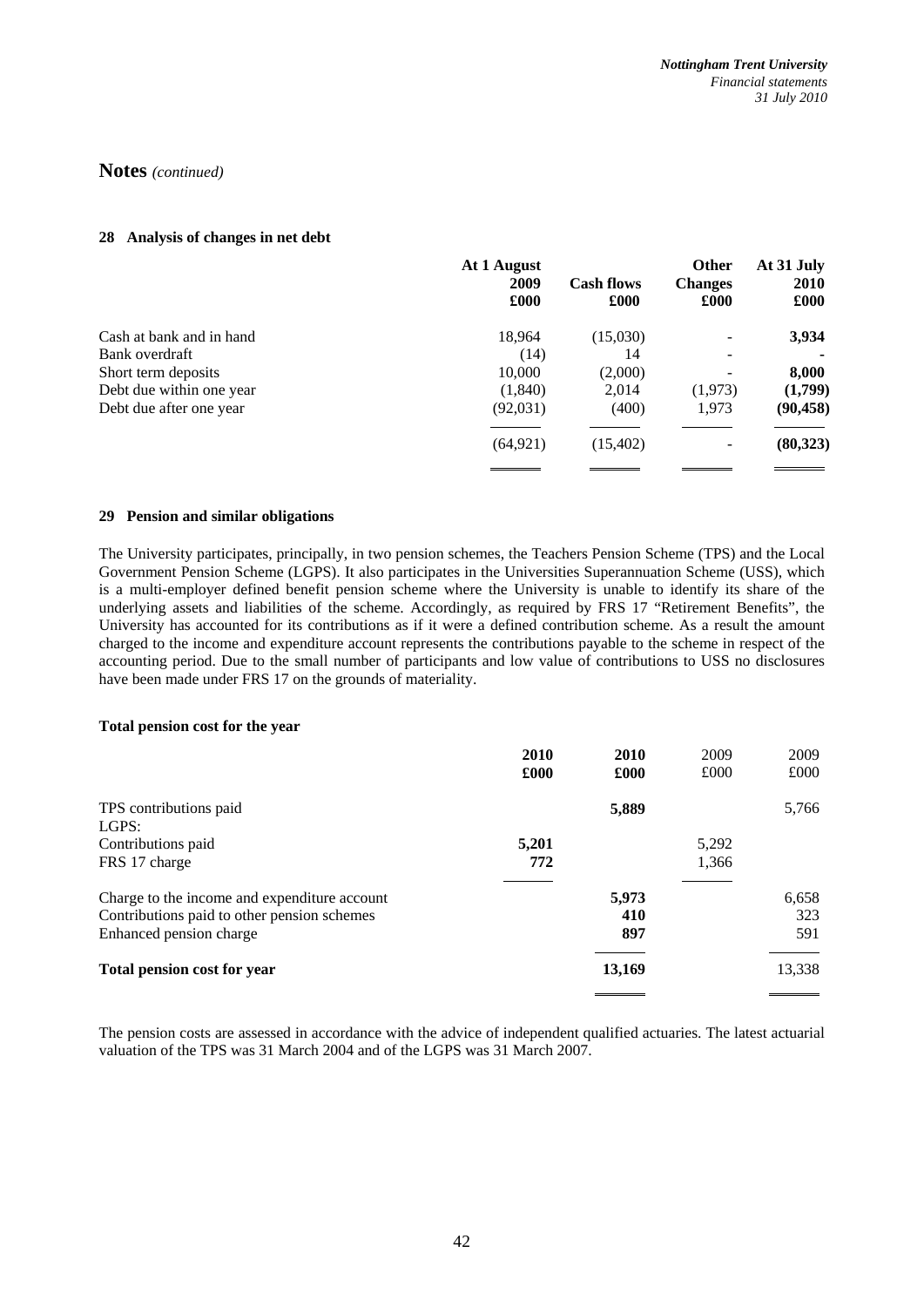#### **28 Pension and similar obligations** *(continued)*

#### *Teachers Pension Scheme*

The TPS is an unfunded defined benefit scheme. Contributions on a pay as you go basis are credited to the Exchequer under arrangements governed by the Superannuation Act 1972.

The pension cost is normally assessed every five years in accordance with the advice of the Government Actuary. The assumptions and other data that have the most significant effect on the determination of the contribution levels are as follows:

#### TPS Fund position at last valuation

| Latest actuarial valuation                                                           | 31 March 2004        |
|--------------------------------------------------------------------------------------|----------------------|
| Valuation method                                                                     | Prospective benefits |
| Market value of assets at date of last valuation                                     | £162.650m            |
| Proportion of members' accrued benefits covered by the actuarial value of the assets | 98.88%               |
| Investment return per annum                                                          | 6.5%                 |
| Salary scale increases per annum                                                     | 5.0%                 |

Following the implementation of Teacher's Pension (Employers' Supplementary Contributions) Regulations 2000, the Government Actuary carried out a further review on the level of employer contributions. For this accounting period the employer contribution rate was 14.1%. An appropriate provision in respect of unfunded pensioners' benefits is included in provisions.

Under the definitions set out in Financial Reporting Standard 17 "Retirement Benefits" (FRS 17), the TPS is a multi-employer defined benefit pension scheme. The University is unable to identify its share of the underlying assets and liabilities of the scheme. Accordingly, the University has taken advantage of the exemption in FRS 17 and has accounted for its contributions as if it were a defined contribution scheme.

#### *Local Government Pension Scheme*

The LGPS is valued every three years by a professionally qualified independent actuary using the projected unit method, the rates of contribution payable being determined by the trustees on the advice of the actuary and during this accounting period were equal to 14.5%. A valuation by the Fund's actuary was carried at 31 March 2007 and the fund position is detailed below:

| NCCPF Fund position at last valuation |                          |                                   |
|---------------------------------------|--------------------------|-----------------------------------|
| Latest actuarial valuation            |                          | 31 March 2007                     |
| Valuation method                      |                          | Projected unit                    |
| Value of assets                       |                          | £2,418 $m$                        |
| Funding level for accrued benefits    |                          | 83.3%                             |
|                                       | Past service liabilities | <i>Future service liabilities</i> |
| Investment return per annum           |                          |                                   |
| - pre retirement                      | 7.15%                    | 6.5%                              |
| - post retirement                     | 5.4%                     | $6.5\%$                           |
| Salary scale increases per annum      | 4.3%                     | 4.3%                              |
| Pension increase per annum            | 2.8%                     | 2.8%                              |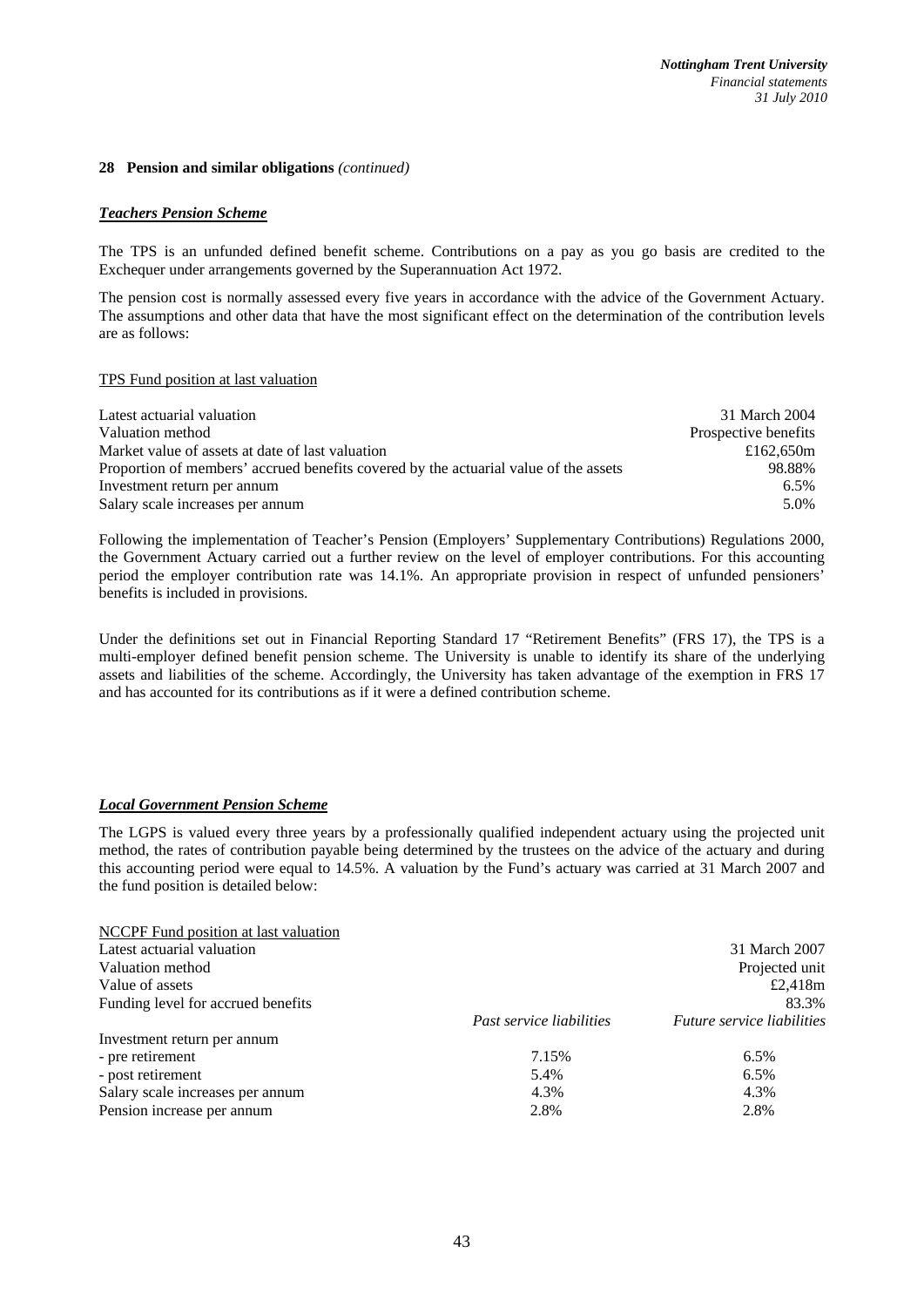## **28 Pension and similar obligations** *(continued)*

The material assumptions used by the Actuary at 31 July 2010 were:

|                               | 31 July<br><b>2010</b> | 31 July<br>2009 |
|-------------------------------|------------------------|-----------------|
| Rate of inflation             | $2.7\%$                | 3.6%            |
| Rate of increase in salaries  | $4.7\%$                | 5.1%            |
| Rate of increase in pensions  | $2.7\%$                | 3.6%            |
| Discount rate for liabilities | $5.4\%$                | 6.3%            |
|                               |                        |                 |

The current mortality assumptions include sufficient allowance for future improvements in mortality rates. The assumed life expectations on retirement at age 65 are:

|                      | 2010<br><b>Years</b> | 2009<br>Years |
|----------------------|----------------------|---------------|
| Retiring today       |                      |               |
| Males                | 20.3                 | 20.3          |
| Females              | 23.9                 | 24.0          |
| Retiring in 20 years |                      |               |
| Males                | 21.2                 | 21.3          |
| Females              | 24.9                 | 25.0          |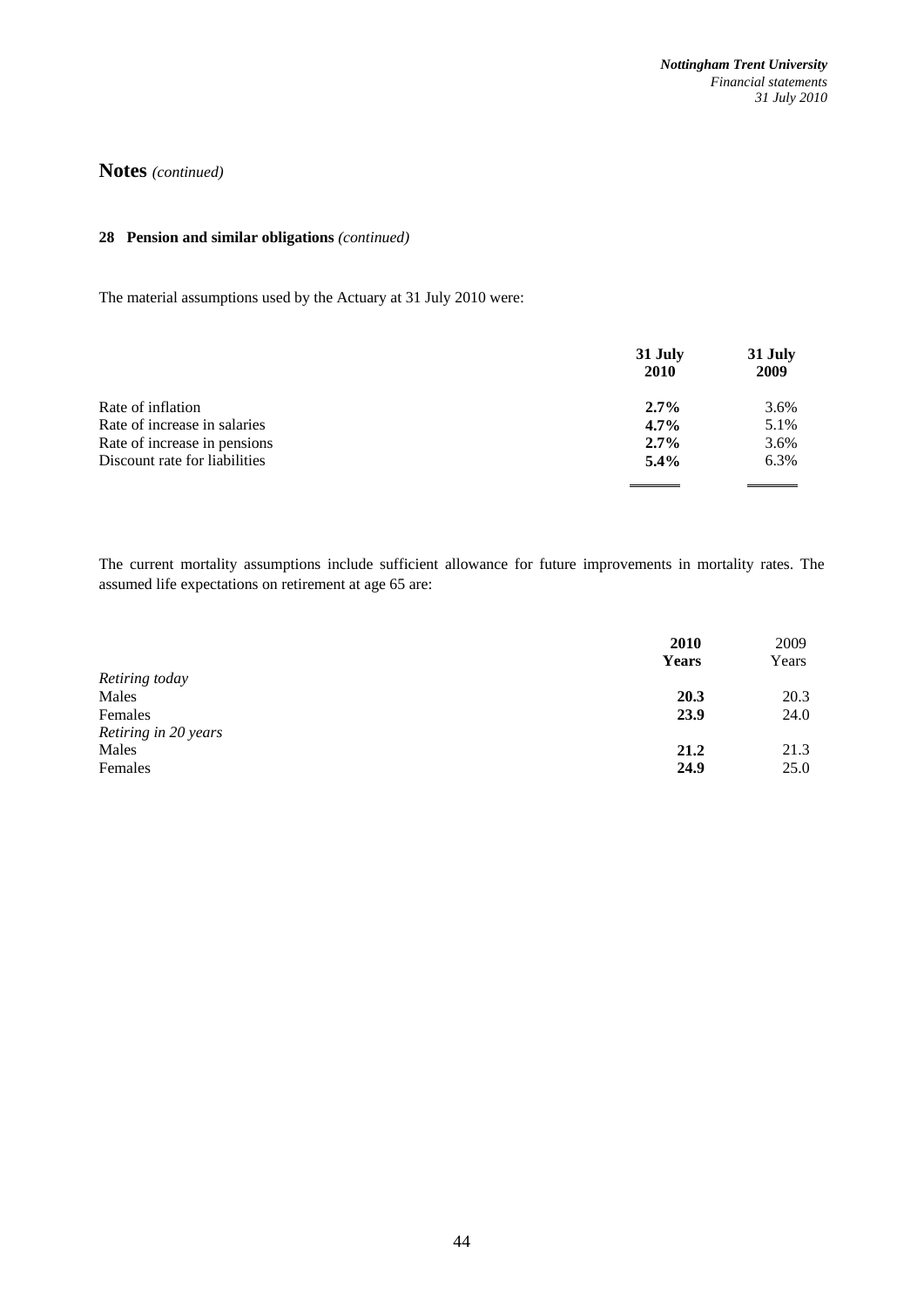## **28 Pension and similar obligations** *(continued)*

The University's share of the assets in the scheme and the expected rate of return were:

|                                 | 2010                                                          |                                 | 2009                                                          |                                 |
|---------------------------------|---------------------------------------------------------------|---------------------------------|---------------------------------------------------------------|---------------------------------|
|                                 | Long term<br>rate of<br>return<br>expected at<br>31 July 2010 | Value at<br>31July 2010<br>£000 | Long term<br>rate of<br>return<br>expected at<br>31 July 2009 | Value at<br>31July 2009<br>£000 |
| Equities                        | 7.3%                                                          | 75,706                          | 7.2%                                                          | 61,320                          |
| Government bonds                | 4.3%                                                          | 7,910                           | 4.5%                                                          | 12,967                          |
| Other bonds                     | 5.4%                                                          | 6,780                           | 6.3%                                                          | 7,573                           |
| Property                        | 5.3%                                                          | 15,819                          | 6.2%                                                          | 10,699                          |
| Cash                            | $3.0\%$                                                       | 4,520                           | 3.0%                                                          | 5,827                           |
| Other                           | 7.3%                                                          | 2,260                           | ۰                                                             |                                 |
| Total market value of<br>assets |                                                               | 112,995                         |                                                               | 98,386                          |

The following amounts at 31 July 2010 were measured in accordance with the requirements of FRS 17:

| Analysis of the amount shown in the balance sheet                                                | 2010<br>£000          | 2009<br>£000         |
|--------------------------------------------------------------------------------------------------|-----------------------|----------------------|
| The institution's estimated asset share<br>Present value of the institution's scheme liabilities | 112,995<br>(186, 972) | 98.386<br>(164, 912) |
| Deficit in the scheme - Net pension liability                                                    | (73, 977)             | (66, 526)            |
|                                                                                                  |                       |                      |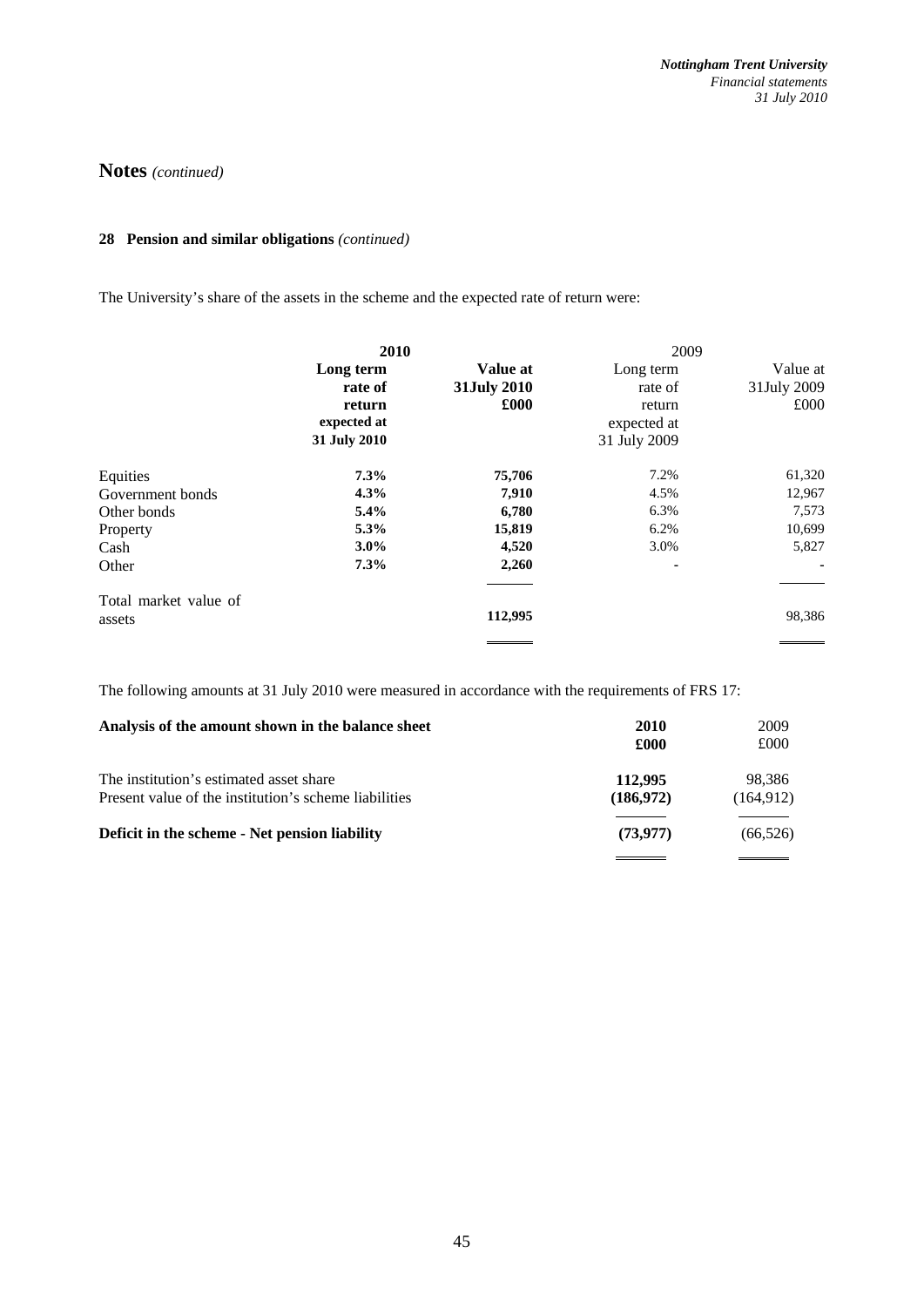## **28 Pension and similar obligations** *(continued)*

# **Analysis of the amount charged to operating deficit**

|                                                                           | 2010<br>£000 | 2009<br>£000 |
|---------------------------------------------------------------------------|--------------|--------------|
|                                                                           |              |              |
| Current service cost                                                      | 6,088        | 6,384        |
| Curtailment cost                                                          | 297          | 274          |
| Total operating charge                                                    | 6,385        | 6,658        |
|                                                                           |              |              |
| Analysis of the amount charged to interest payable                        |              |              |
|                                                                           | 2010         | 2009         |
|                                                                           | £000         | £000         |
| Expected return on pension scheme assets                                  | 6,402        | 7,001        |
| Interest on pension scheme liabilities                                    | (10, 491)    | (10,025)     |
| Net charge                                                                | (4,089)      | (3,024)      |
|                                                                           |              |              |
| Amounts recognised in the statement of total recognised gains and losses  |              |              |
|                                                                           | 2010         | 2009         |
|                                                                           | £000         | £000         |
| Expected return less actual return on pension scheme assets               | 5,399        | (12,785)     |
| Changes in assumptions underlying the present value of scheme liabilities | (7,989)      | 9,573        |
| Actuarial loss recognised                                                 | (2,590)      | (3,212)      |
|                                                                           |              |              |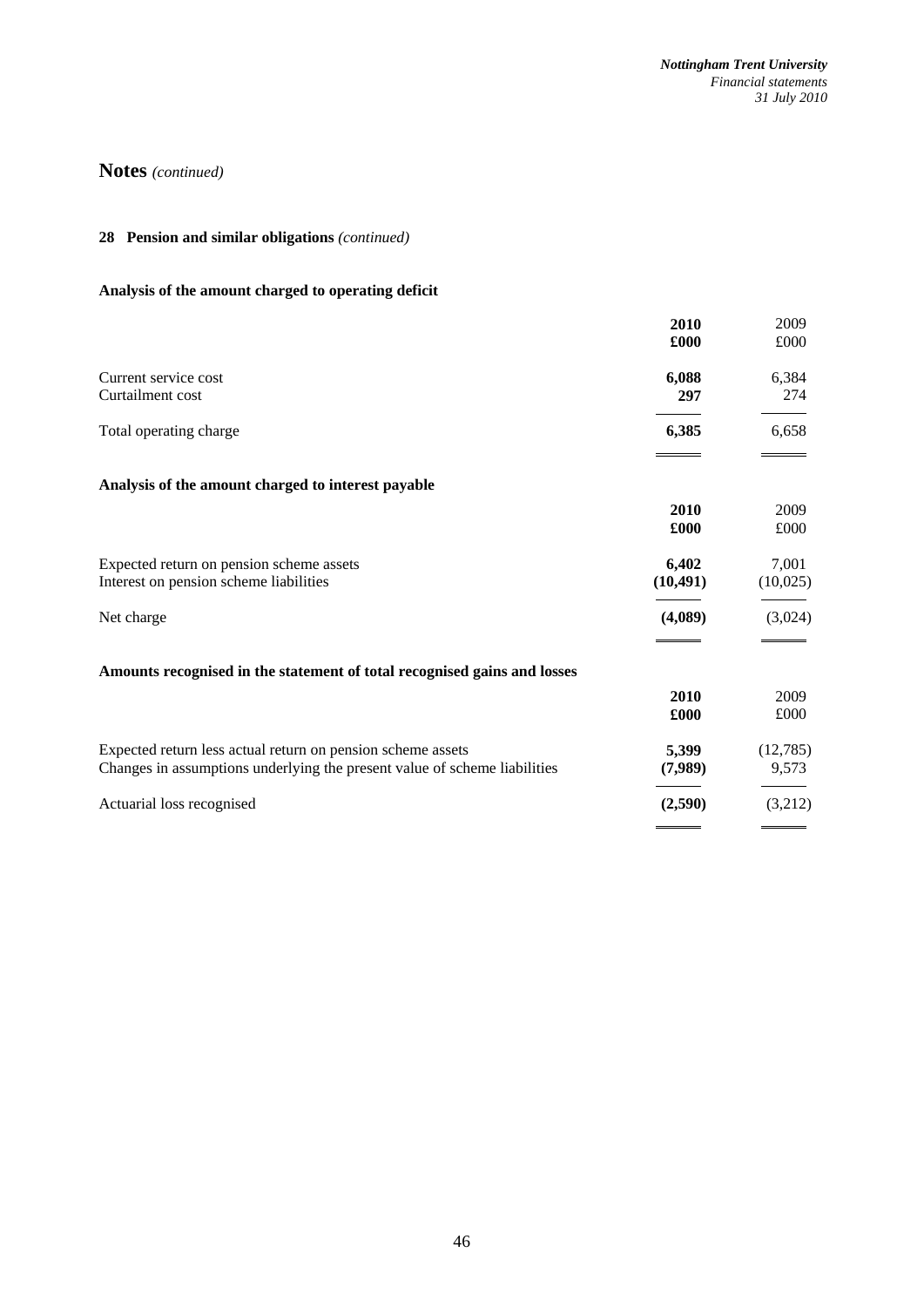## **28 Pension and similar obligations** *(continued)*

# **Analysis of the movements in the present value of scheme liabilities**

| 2010     | 2009    |
|----------|---------|
| £000     | £000    |
| 164,912  | 159,276 |
| 6,088    | 6,384   |
| 2,356    | 2,236   |
| (8, 826) |         |
| (5,161)  | (3,710) |
| 10,491   | 10,025  |
| 297      | 274     |
| 16,815   | (9,573) |
| 186,972  | 164,912 |
|          |         |

# **Analysis of the movements in the market value of the scheme assets**

|                               | 2010    | 2009     |
|-------------------------------|---------|----------|
|                               | £000    | £000     |
| At beginning of year          | 98,386  | 100,352  |
| Expected return on assets     | 6,402   | 7,001    |
| Actuarial gain/(loss)         | 5,399   | (12,785) |
| <b>Employer contributions</b> | 5,613   | 5,292    |
| Employee contributions        | 2,356   | 2,236    |
| Benefits paid                 | (5,161) | (3,710)  |
| At end of year                | 112,995 | 98,386   |
|                               |         |          |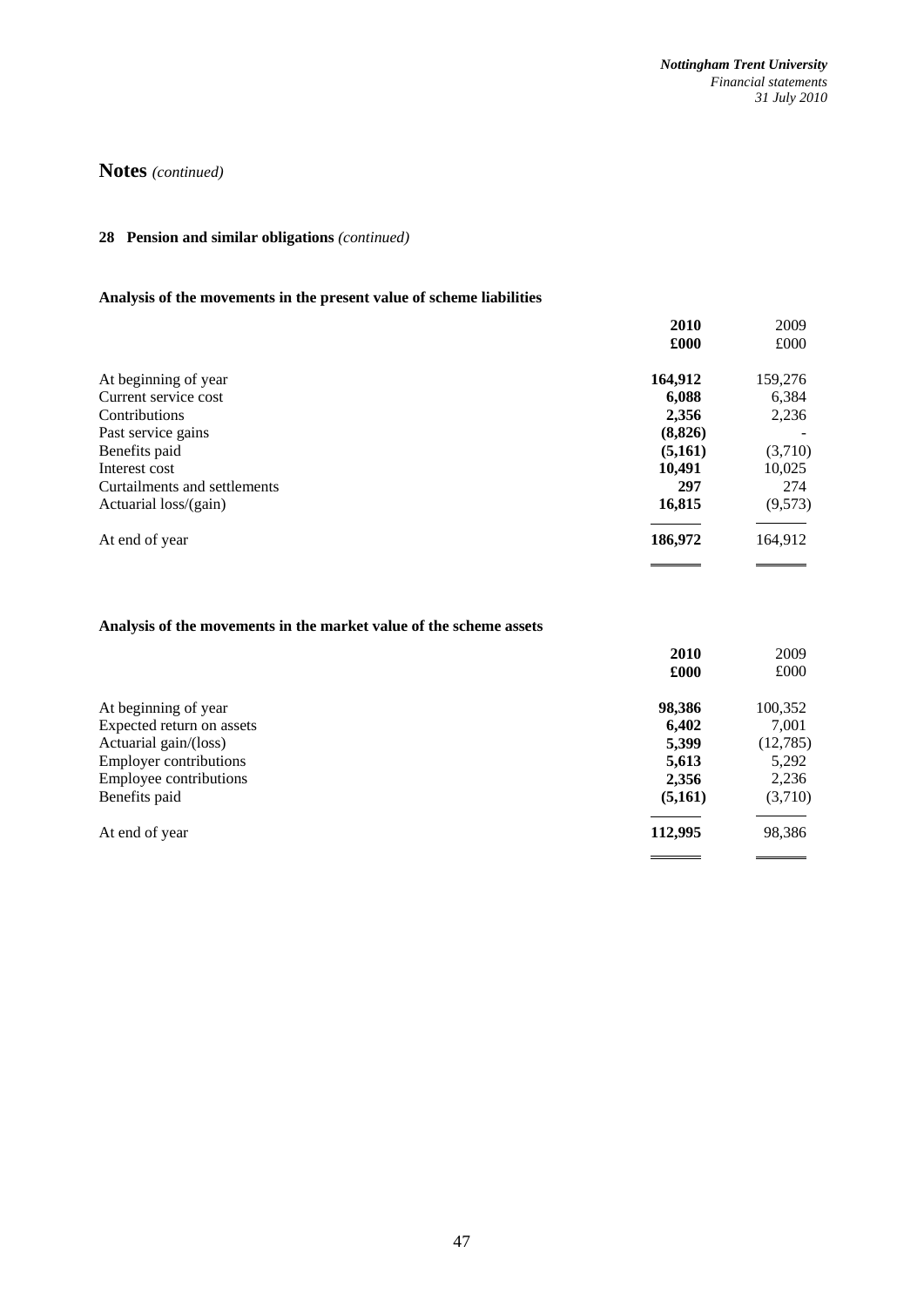#### **28 Pension and similar obligations** *(continued)*

#### **History of experience gains and losses**

|                                                                                   | 2010      | 2009     | 2008      | 2007  | 2006    |
|-----------------------------------------------------------------------------------|-----------|----------|-----------|-------|---------|
| Difference between expected and actual return on<br>scheme assets:                |           |          |           |       |         |
| Amount $(\text{\pounds}000)$                                                      | 5.399     | (12,785) | (15,999)  | 5,108 | 4,284   |
| Percentage of scheme assets                                                       | $4.8\%$   | 13.0%    | 15.9%     | 4.8%  | 4.6%    |
| Experience gains and losses on scheme liabilities:                                |           |          |           |       |         |
| Amount $(\text{\pounds}000)$                                                      | ٠         | ۰        | 3.227     | 722   | (3,248) |
| Percentage of scheme liabilities                                                  | ۰         |          | 2.0%      | 0.5%  | 2.4%    |
| Total amount recognised in the statement of total<br>recognised gains and losses: |           |          |           |       |         |
| Amount $(\text{\pounds}000)$                                                      | (11, 416) | (3,212)  | (14, 339) | 5,830 | (3,907) |
| Percentage of scheme liabilities                                                  | $6.1\%$   | $2.0\%$  | 9.2%      | 3.9%  | 2.8%    |

The pension charge for the year was £12,397,000 *(2009: £11,792,000);* this included an amount in respect of enhanced pension entitlements of staff taking early retirement. The calculation of the cost of early retirement provisions charged to the income and expenditure account in the year of retirement is based on the total capital cost of providing enhanced pensions with allowance for future investment returns at 3.5% *(2009: 3.5%)* in excess of price inflation.

A provision of £760,000 *(2009: £669,000)* has been made in the 2010 financial statements for liabilities and charges representing the extent to which the capital cost charged exceeds actual payments made. The provision will be released against the cost to the University of enhanced pension entitlements over the estimated life expectancy of each relevant employee.

Where an institution closes and there is no successor establishment, the Secretary of State becomes the compensating authority.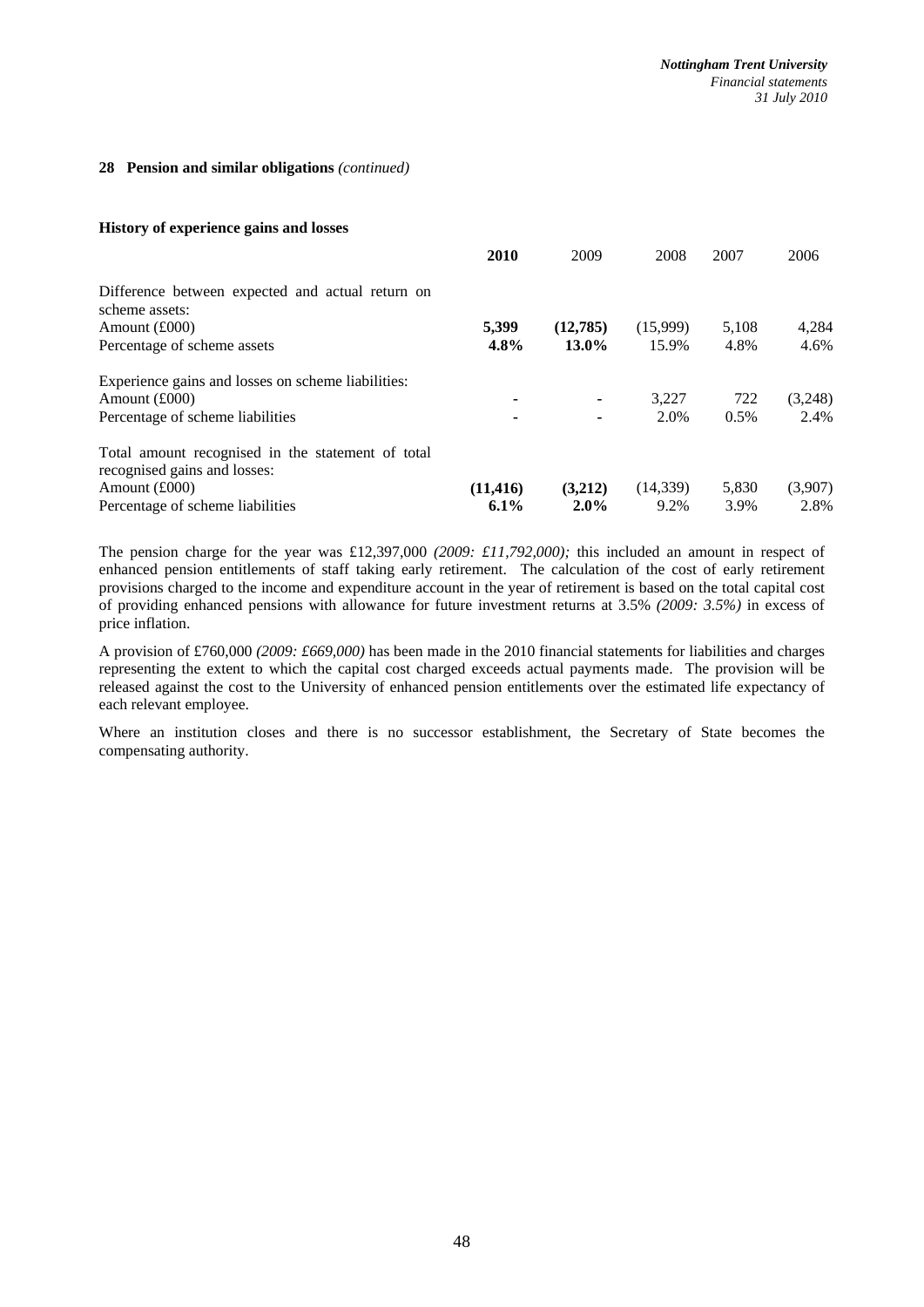#### **29 Contingent liability**

The University is a member of U.M. Association (Special Risks) Limited, a company limited by guarantee, formed to provide a mutual association for terrorism risks. The University is a guarantor, on a joint and several basis with other members, of the association's £15m bank loan facility. If the association as a whole suffers a shortfall in any indemnity year, the members are liable for their pro rata share, subject to the articles of the association and the memorandum. No liability has yet arisen under this guarantee.

#### **30 Operating lease commitments**

The group has annual commitments relating to operating leases as follows:

|                                         | 2010  | 2009  |
|-----------------------------------------|-------|-------|
|                                         | £000  | £000  |
| Leases of buildings expiring:           |       |       |
| In two to five years                    | 1,033 | 848   |
| In over five years                      |       |       |
|                                         |       |       |
|                                         | 1,033 | 848   |
|                                         |       |       |
|                                         | 2010  | 2009  |
|                                         | £000  | £000  |
| Leases of plant and equipment expiring: |       |       |
| Within one year                         | 1,389 | 1,033 |
| In two to five years                    | 2,443 | 1,888 |
| After more than five years              |       |       |
|                                         |       |       |
|                                         | 3,832 | 2,921 |
|                                         |       |       |

#### **31 Capital commitments**

The group has no capital commitments at 31 July.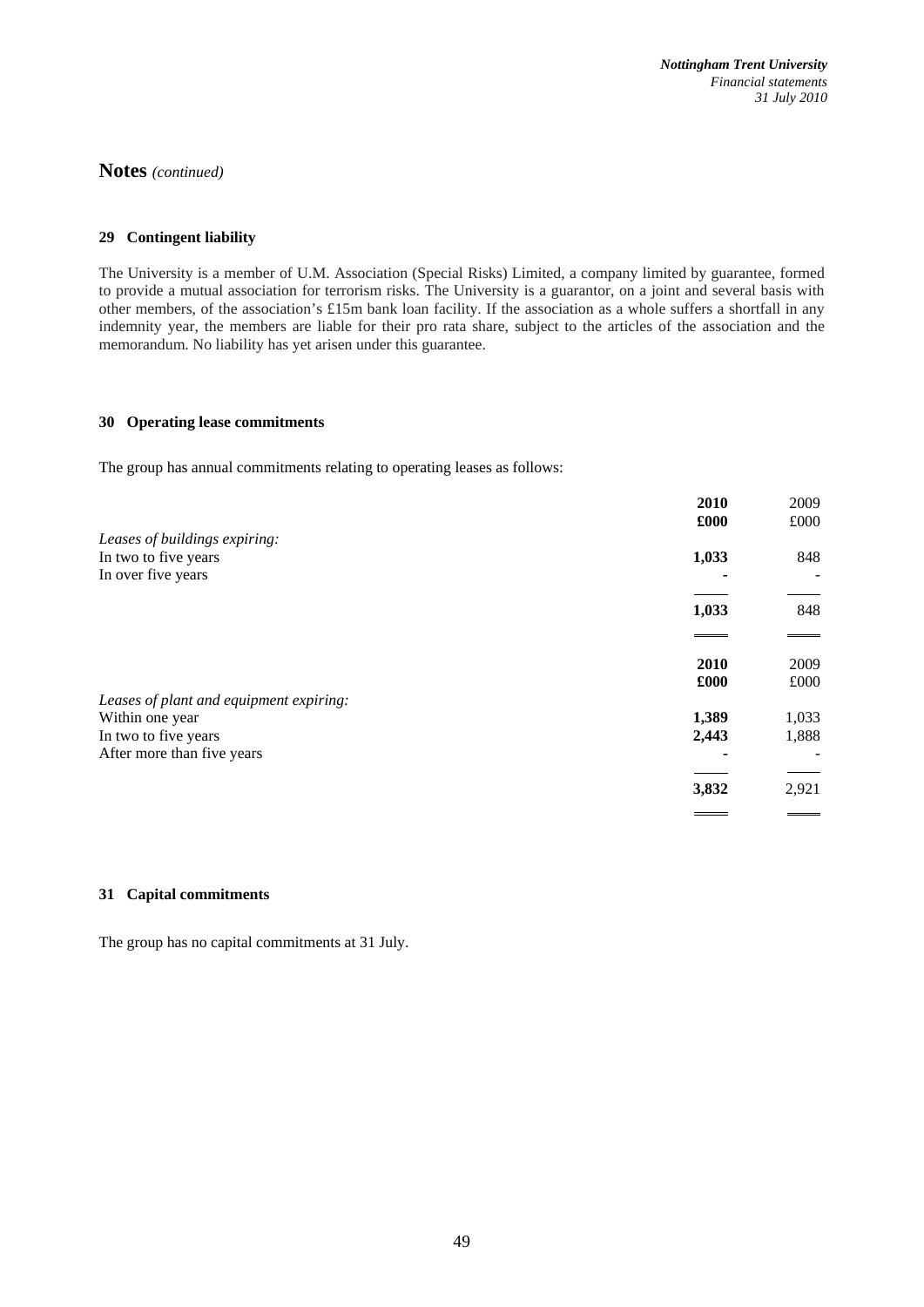#### **32 Related party transactions**

The University controls 90% or more of the voting rights of all subsidiary undertakings. Therefore the university has taken advantage of the exemption contained in Financial Reporting Standard Number 8 and has not disclosed transactions or balances with entities that form part of the group and are included within these financial statements.

Due to the nature of the University's operations and the composition of the Board of Governors (being drawn from public and private sector organisations) it is inevitable that transactions will take place with organisations in which a member of the Board of Governors may have an interest. All transactions involving organisations in which a member of the Board of Governors may have an interest are conducted at arms length and in accordance with the University's financial regulations and normal procurement procedures. No transactions were identified which should be disclosed under Financial Reporting Standard 8 'Related Party Disclosures'.

#### **33 Access funds**

|                                   | 2010<br>£000 | 2009<br>£000 |
|-----------------------------------|--------------|--------------|
| <b>HEFCE</b> grants               | 637          | 639          |
| Interest earned                   |              | 5            |
|                                   | 638          | 644          |
| Disbursements to students         | (561)        | (593)        |
| <b>Balance unspent at 31 July</b> | 77           | 51           |
|                                   |              |              |

Funding body grants are available solely for students; the University acts only as paying agent. The grants and related disbursements are therefore excluded from the income and expenditure account.

#### **34 Learner support funds**

|                                   | 2010             | 2009 |
|-----------------------------------|------------------|------|
|                                   | £000             | £000 |
| Skills Funding Agency grants      | 56               | 117  |
| Interest earned                   | $\boldsymbol{0}$ | 2    |
|                                   | 56               | 119  |
| Disbursements to students         | (39)             | (59) |
| <b>Balance unspent at 31 July</b> | 17               | 60   |

Funding body grants are available solely for students; the University acts only as paying agent. The grants and related disbursements are therefore excluded from the income and expenditure account.